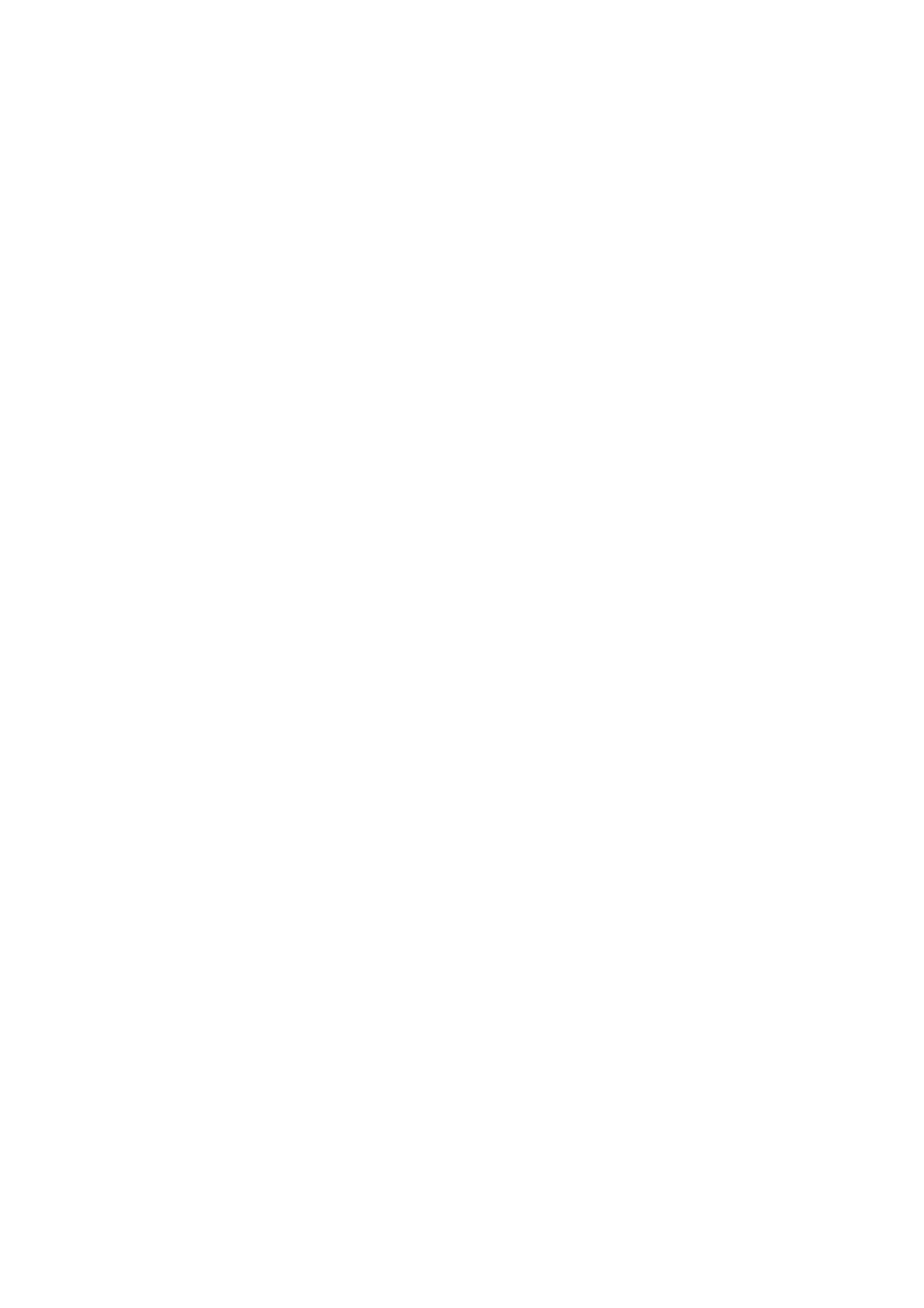## Contents

| 1        |     | Introduction                                                                                            | $\bf{5}$ |
|----------|-----|---------------------------------------------------------------------------------------------------------|----------|
|          | 1.1 |                                                                                                         | $\bf 5$  |
|          | 1.2 |                                                                                                         | 7        |
|          | 1.3 | Outline                                                                                                 | 8        |
| $\bf{2}$ |     | <b>Transparent Logical Algebra</b>                                                                      | 8        |
|          | 2.1 | Three aspects of XML IR $\dots \dots \dots \dots \dots \dots \dots \dots \dots \dots \dots \dots \dots$ | 8        |
|          |     | 2.1.1                                                                                                   | 9        |
|          |     | 2.1.2                                                                                                   | 9        |
|          |     | 2.1.3                                                                                                   | 9        |
|          | 2.2 |                                                                                                         | 10       |
|          | 2.3 |                                                                                                         | 12       |
|          |     | 2.3.1                                                                                                   | 13       |
|          |     | 2.3.2                                                                                                   | 14       |
|          |     | 2.3.3                                                                                                   | 15       |
| 3        |     | <b>Experiments</b>                                                                                      | 15       |
|          | 3.1 | Setup                                                                                                   | 16       |
|          |     | 3.1.1                                                                                                   | 16       |
|          |     | Document collection, query set, and evaluation $\ldots \ldots \ldots \ldots \ldots$<br>3.1.2            | 16       |
|          |     | 3.1.3                                                                                                   | 17       |
|          | 3.2 |                                                                                                         | 17       |
| 4        |     | Conclusions and future work                                                                             | 22       |
|          |     | A INEX NEXI queries                                                                                     | 27       |
|          | A.1 |                                                                                                         | 27       |
|          | A.2 |                                                                                                         | 28       |
|          |     | <b>B</b> Execution times                                                                                | 30       |
|          |     | C Experimental results                                                                                  | 31       |
|          | C.1 |                                                                                                         | 31       |
|          |     | C.1.1                                                                                                   | 31       |
|          |     | C.1.2                                                                                                   | 32       |
|          |     | Language models with document weighting $\dots \dots \dots \dots \dots \dots$<br>C.1.3                  | 34       |
|          |     | C.1.4                                                                                                   | 36       |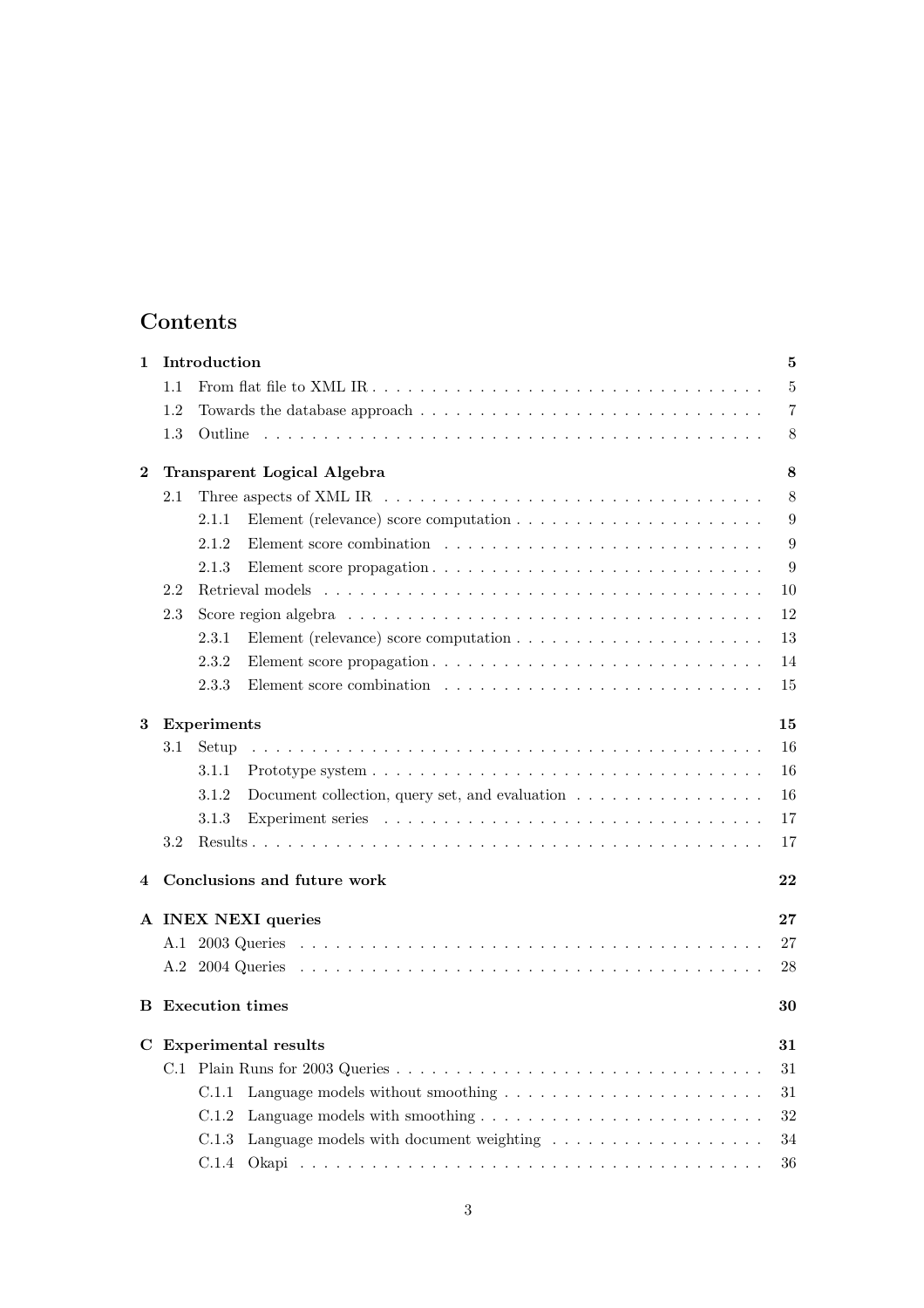|     |       |                                                          | 38  |
|-----|-------|----------------------------------------------------------|-----|
|     |       |                                                          | 40  |
| C.2 |       |                                                          | 43  |
|     |       |                                                          | 43  |
|     |       |                                                          | 45  |
|     |       | C.2.3 Language models with document weighting            | 47  |
|     |       |                                                          | 49  |
|     |       |                                                          | 51  |
|     | C.2.6 |                                                          | 53  |
| C.3 |       |                                                          | 56  |
|     |       | C.3.1 Boolean-like and language models without smoothing | 56  |
|     |       |                                                          | 58  |
|     |       |                                                          | 60  |
|     |       |                                                          | 62  |
|     |       |                                                          | -64 |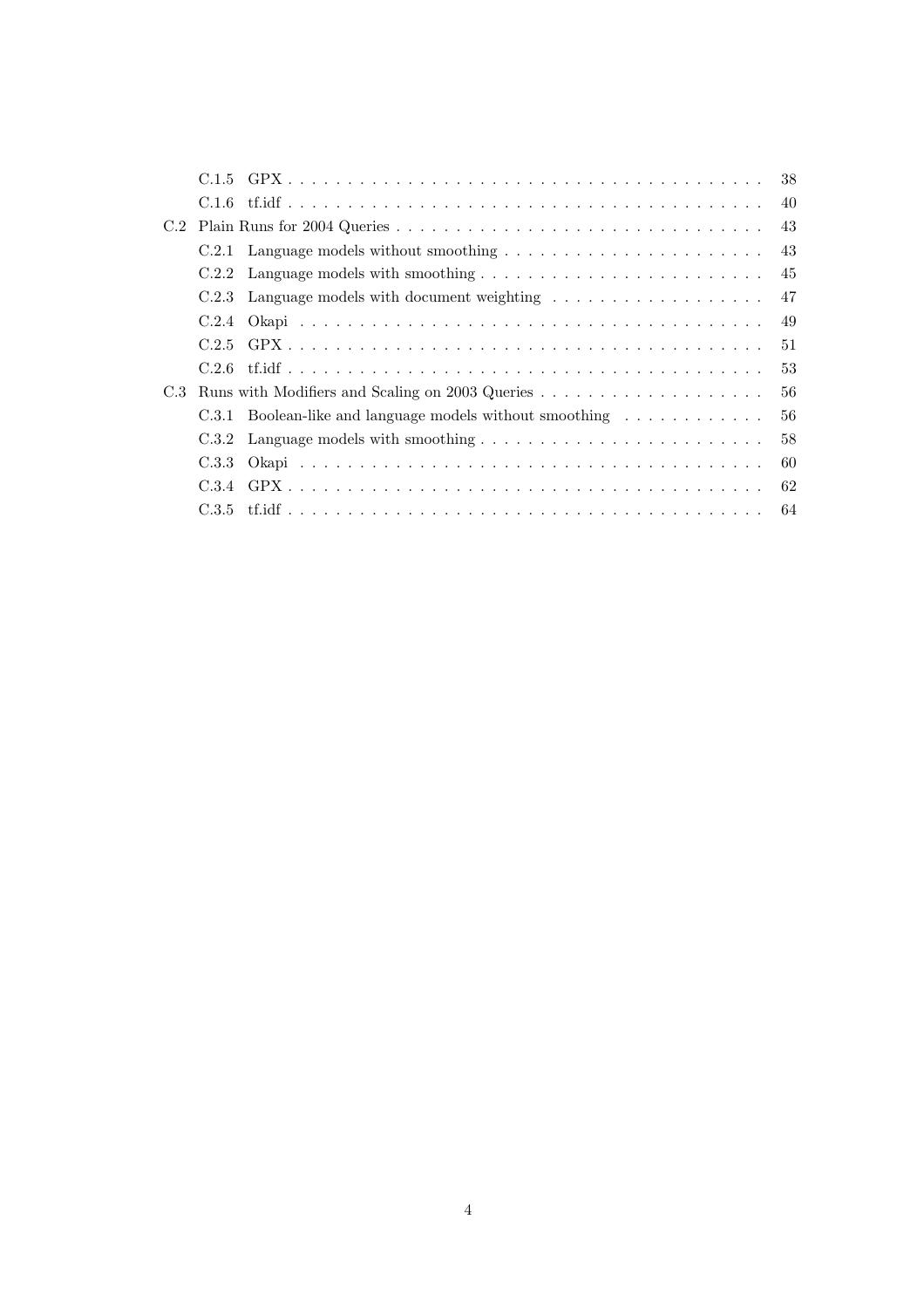# Score Region Algebra: Building a Transparent XML-IR Database<sup>∗</sup>

Vojkan Mihajlović Henk Ernst Blok Djoerd Hiemstra Peter M. G. Apers

CTIT, University of Twente

P.O. Box 217, 7500AE Enschede, The Netherlands

{v.mihajlovic, d.hiemstra, h.e.blok, p.m.g.apers}@utwente.nl

#### Abstract

A unified database framework that will enable better comprehension of ranked XML retrieval is still a challenge in the XML database field. We propose a logical algebra, named score region algebra, that enables transparent specification of information retrieval (IR) models for XML databases. The transparency is achieved by a possibility to instantiate various retrieval models, using abstract score functions within algebra operators, while logical query plan and operator definitions remain unchanged. Our algebra operators model three important aspects of XML retrieval: element relevance score computation, element score propagation, and element score combination. To illustrate the usefulness of our algebra we instantiate four different, well known IR scoring models, and combine them with different score propagation and combination functions. We implemented the algebra operators in a prototype system on top of a low-level database kernel. The evaluation of the system is performed on a collection of IEEE articles in XML format provided by INEX. We argue that state of the art XML IR models can be transparently implemented using our score region algebra framework on top of any low-level physical database engine or existing RDBMS, allowing a more systematic investigation of retrieval model behavior.

Keywords: information retrieval, structured documents, XML, region algebra, databases

### 1 Introduction

XML was initially developed as a standard for storing, carrying and exchanging data. With the rapid growth of data stored in XML format, ranked information retrieval (IR) from XML collections became vital requirement. Many systems have been developed in recent years that address this requirement.

### 1.1 From flat file to XML IR

An important class of XML IR systems is based on traditional (flat file) information retrieval methods (e.g., [24, 27, 34]) that represent a document as a "bag of words" [25] and where in most cases inverted file structures provide the basis for implementing a retrieval system. Although these systems are faster and simpler than any DBMS, they have important drawbacks when XML IR is being considered. Out of many properties of traditional IR systems, we discuss only the following four:

<sup>∗</sup>This report is an extended version of the paper [31] published at Conference on Information and Knowledge Management (CIKM), Bremen, Germany,  $31^{st}$  October -  $5^{th}$  November, 2005.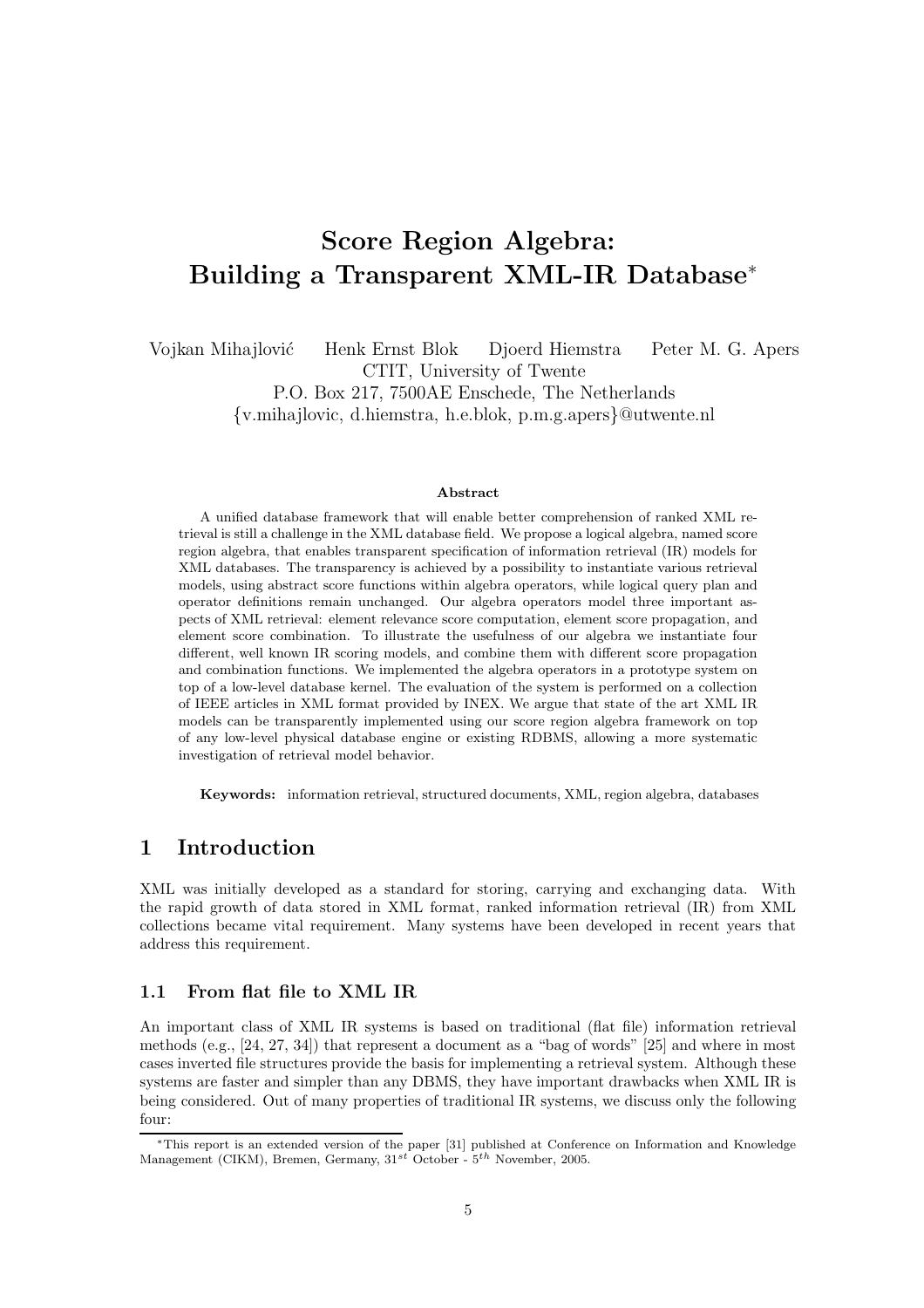- traditional IR systems lack the notion of *data independence* [14]: any change in what constitutes a document, or any change in document structure or used retrieval model, will lead to system developers needing to change major parts of the retrieval system
- traditional IR systems are developed for a simple query language, consisting in most cases of a set of terms
- most traditional IR systems are retrieval model specific, i.e., the retrieval model (or a small class of similar retrieval models) is hard-coded in the system
- traditional IR systems are developed for a specific storage structure, in most cases inverted files.

Although the concept of data independence was not a too big hurdle for the development of flat-file IR [21, 42], we argue that it is important for the development of XML IR. Unlike in the vast majority of flat file IR systems, where documents were the only units in which the user would search for information or which user would obtain as answer from the system, in XML IR the main focus is on nested XML elements. Furthermore, the notion of document is blurred as the whole collection of XML documents can be considered as one huge XML document with an artificial root element.

In XML IR, the user can specify not only his information need, but also where to search for information. This leads to the introduction of the specification of search elements in query languages used for the ranked retrieval on XML. Most of the XML IR query languages use the W3C query languages (XQuery [3] or XPath [8]) as a starting point and extend them with IRlike search expressions. Typical examples are full-text search extension of XQuery [1], Narrowed Extended XPath (NEXI) [39], and an extension of XQL, one of the predecessors of XQuery, named XIRQL [15].

Furthermore, hierarchical organization of XML documents enables the distinction between search elements and answer elements in XML IR, where both element types are not predefined as in flat file IR (documents). Search elements are elements where the user searches for specific information, while answer elements are elements that the user would like to obtain as an answer to a query. We illustrate an information retrieval search over XML documents for the user information need: "I would like to find sections addressing language models in an article that has an Abstract discussing information retrieval or a probabilistic database". This information need can be expressed in NEXI [39] (which uses a subset of XPath and extends XPaths with an about function for ranked retrieval and is adopted as an official query language in the INitiative for the Evaluation of XML Retrieval (INEX) [17]) as:

```
//article[about(.//abs, information retrieval)
   or about(.//abs, probabilistic database)]//sec[about(., language model)]
```
The example above introduces several additional query capabilities that are not clearly recognized in flat file retrieval:

- The search for information can be performed in arbitrary part of the XML document (or collection of XML documents) denoted with tags (search elements). In our example, search elements are 'article', 'abs' and 'sec'.
- The search element is not necessarily an answer element at the same time. Only 'sec' is a search and answer element at the same time in the example query (denoted with  $\cdot$ ).
- The user can perform searches in different XML elements and later combine them to get the answer element. In our example information search is performed in 'abs'  $(abstract)^{1}$  elements using the terms "information retrieval" and "probabilistic database" which are combined in an OR expression.

<sup>1</sup>Here we consider 'abs' as a strict condition although it can be considered as a hint for the retrieval system. See, e.g., vague content-and-structure (VCAS) queries in INEX [17].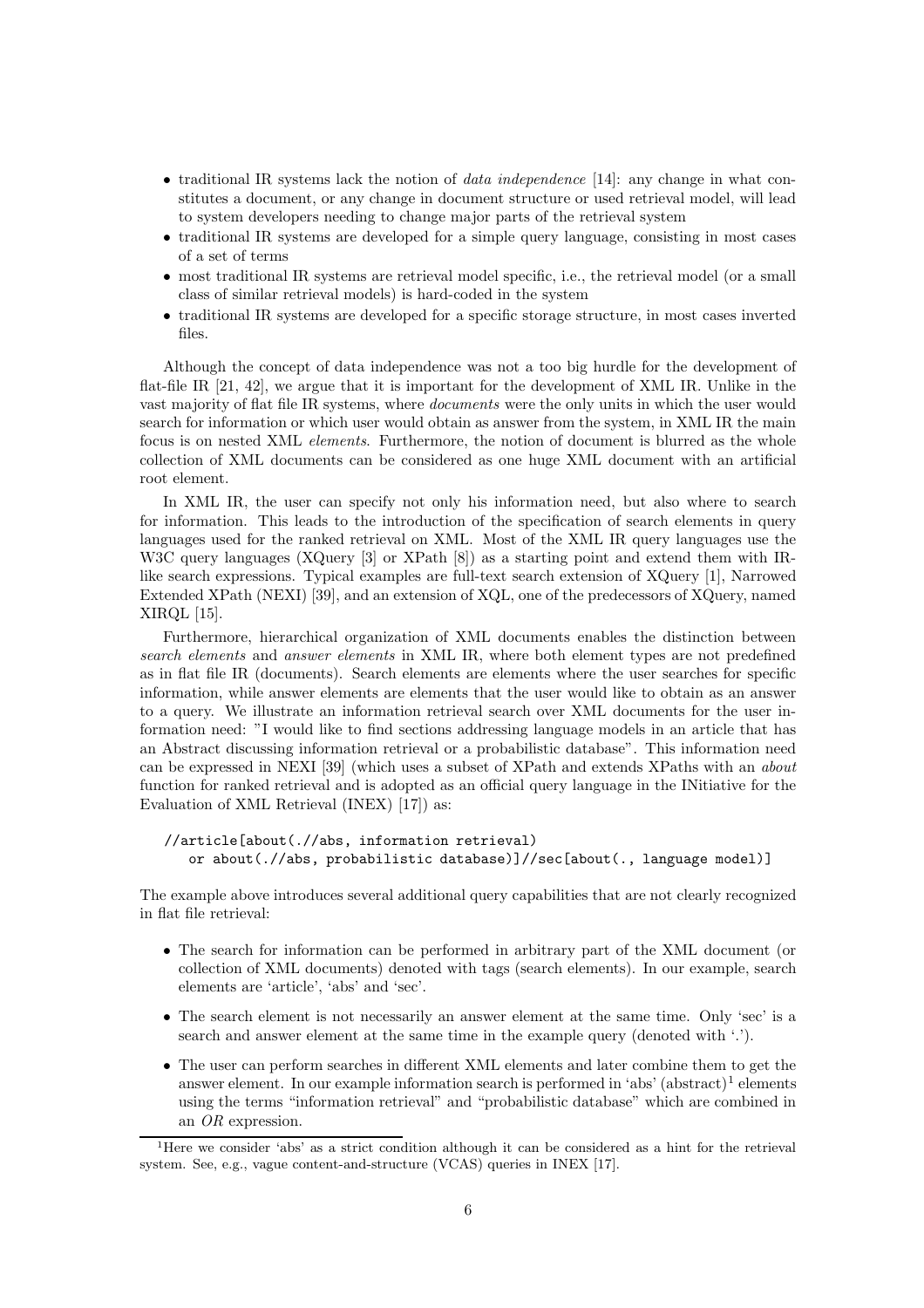The central part of any retrieval system is the retrieval model used. Although many approaches exist for XML information retrieval, most of the XML IR approaches are based on flat file tf.idflike approaches [17]. For XML IR, the retrieval model has to incorporate additional aspects. We identify three aspects that a flexible XML retrieval system should provide to support XML-IR queries like the one above:

- element relevance score computation,
- element score combination, and
- element score propagation.

We use the term element *score* to denote the value that describes the estimated relevance of an element.

The first two aspects are inherited from the flat file IR model, although the second aspect can also denote the combination of scores for different search elements (see Section 2.1). The third one, sometimes called "augmentation" is XML specific and is recognized in the work of Fuhr and Großjohann [15] and Grabs and Shek [20], where the authors specified weighting factors for upwards propagation of scores in an XML tree representation. However, we think that the concept of downwards propagation should also be considered as, e.g., in our example we have to propagate relevance scores from the 'article' search element to the 'sec' answer element.

### 1.2 Towards the database approach

Besides numerous query languages, different physical implementation for ranked retrieval on XML have been proposed, ranging from the modified inverted file structures [19, 34] to full database implementations [13, 18]. For each indexing structure chosen for physical implementation, special algorithms need to be derived to enable fast execution of XML IR primitives. Whatever the primitives are, these algorithms will be dependent on XML storage structure.

Therefore, besides the adaptation of traditional IR systems, we can identify the other class of XML IR systems based on relational database technology. XML-IR database systems use well established database operators and thirty years' experience in RDBMS. RDBMS can be either enriched with an IR-like front end (loosely-coupled) [35] or tightly-coupled with IR search primitives [13, 15, 16], as recognized in [41]. Although relational systems are prevalent in the manipulation of documents structured as relations, they have difficulty handling nested structures such as XML. This is especially the case with handling containment relations (i.e., containment joins [29]), which are one of the basic operations used in information retrieval. That is why most of XML-IR database systems have so far been loosely-coupled systems. Recently, numerous enhancement have been proposed for handling containment relations (e.g., staircase join [22, 23], multipredicate merge join [43]), proving that relational technology can handle efficiently queries over XML data, including the containment queries.

The main characteristic of the database approach is a strong separation between conceptual, logical and physical levels [40]. By using different data models at each of those levels, data abstraction is provided. For XML-IR systems, following this separation in levels gives another, additional advantage over flat file IR systems: by choosing the appropriate level of abstraction for each level, the development of scoring techniques, handling structural information, is simplified, and kept *transparent* for the rest of the system design, making it flexible with respect to the query language and physical implementation used. Furthermore, the reasoning that can be made at the logical level can be useful for query rewriting and *optimization*. Using knowledge about the size of the operands and the cost for the execution of different operators at the physical level we are able to generate different logical query plans, speeding up the execution and lowering the memory requirements for query execution at the physical level.

Therefore, we identified the logical level as the central level that should provide the transparency considering XML-IR database systems. Unlike in the approach of Amer-Yahia et al. [1],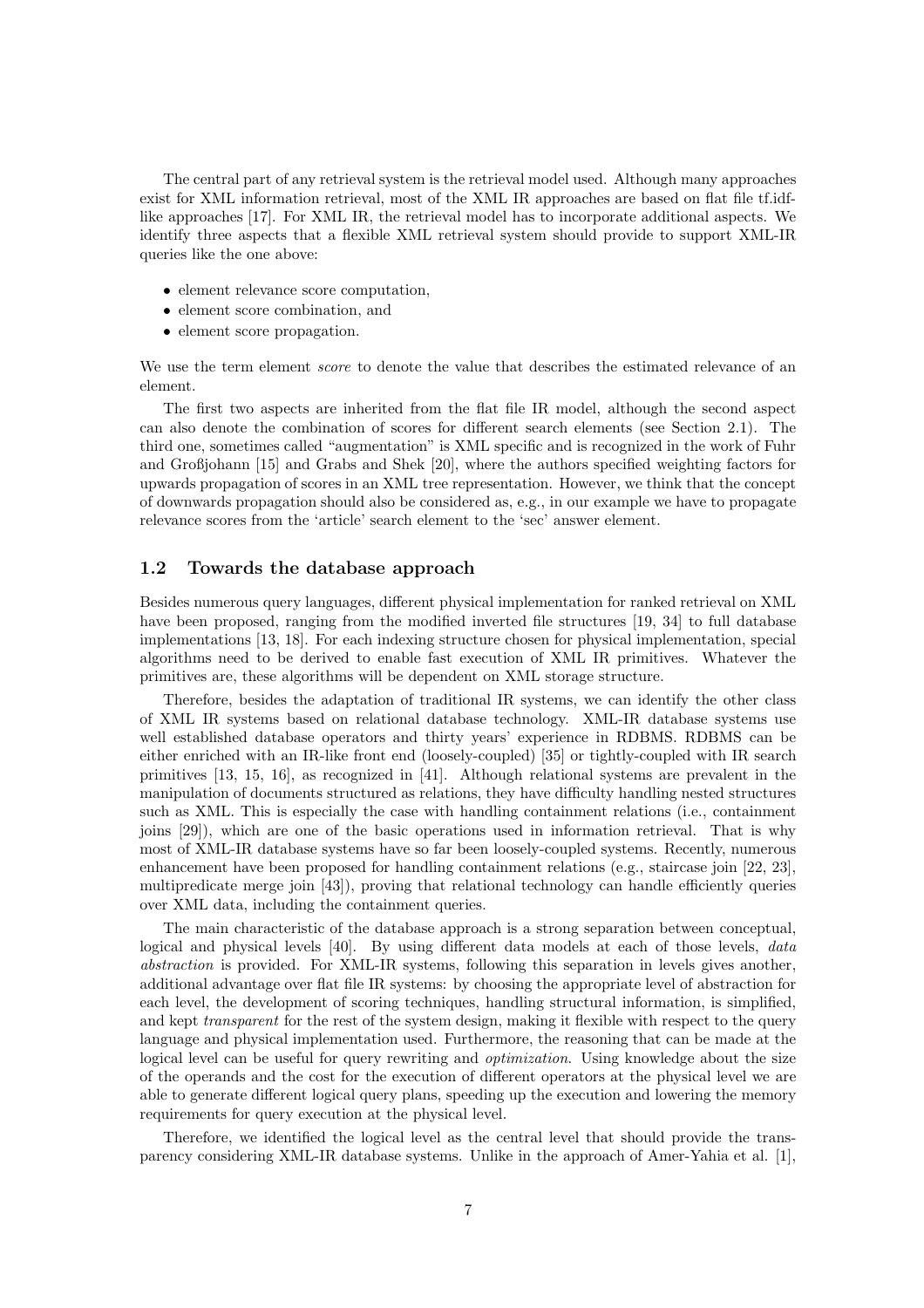we want to integrate relevance score computations within the algebra. In [1] authors aimed to support a full-text search extension to XQuery (based on full-text query specification [6]), assuming that the scoring method is retrieval model implementation dependent, abstracting in that way from the problems of the XML IR and database integration and ones of element score propagation and combination. Therefore, our approach is closer to the approach of Fuhr et al. [15, 16], where the authors developed an XML IR path-based algebra and an XML IR query language named XIRQL. However, we based our algebra on containment relations among XML elements and not on the paths to XML elements. For the specification of our algebra we have chosen region algebra approaches [2, 5, 9, 37], because of their good properties in handling structured documents such as XML.

The basic idea behind the region algebra approaches is the representation of text documents as a set of regions (originally called extents), where each region is defined by its start and end positions. The aim of the region algebra approaches is modeling search in (semi-)structured documents using containment and set operators, The earliest region algebra approaches were a PAT system presented in [37], and the work of Burkowski [5] and Clarke et al. [9] in the area of textual databases. These approaches were later extended to support new operators, such as positional inclusion and direct inclusion, by Navarro and Baeza-Yates [2] and Consens and Milo [10].

To model three basic XML IR aspects, namely element relevance score computation, element score propagation, and element score combination, at the logical level of a database, we extended the original region algebra approaches with scoring operators and termed this new algebra Score Region Algebra (SRA). The overall goal of the score region algebra is to transparently model different aspects of the query formulation and search and answer element specification, and to support different retrieval models with different parameter specification applied to XML.

### 1.3 Outline

This paper is organized as follows. In the next section, we specify score region algebra used to define a framework for flexible and transparent XML ranked retrieval and illustrate how different retrieval models can be instantiated in score region algebra based on identified retrieval aspects. We present the experimental setup, including a description of our prototype system, and the evaluation results in Section 3. The paper is concluded with a short discussion and directions for future research.

### 2 Transparent Logical Algebra

In Section 2.1 we specify in more detail the three key aspects of XML IR. Next, we present four retrieval models that we use in Section 2.2. In Section 2.3 we define our score region algebra (SRA) for use at the logical level of databases to enable transparent specification of retrieval models.

### 2.1 Three aspects of XML IR

In XML IR query processing, three key aspects are identified. To explain this, we first discuss the three different parts in a typical NEXI query expression. Recall our example query from Section 1:

```
//article[about(.//abs, information retrieval)
   or about(.//abs, probabilistic database)]//sec[about(., language model)]
```
terms In our example query, we can identify six different query terms: 'information', 'retrieval', 'probabilistic', 'databases', 'language', and 'model'.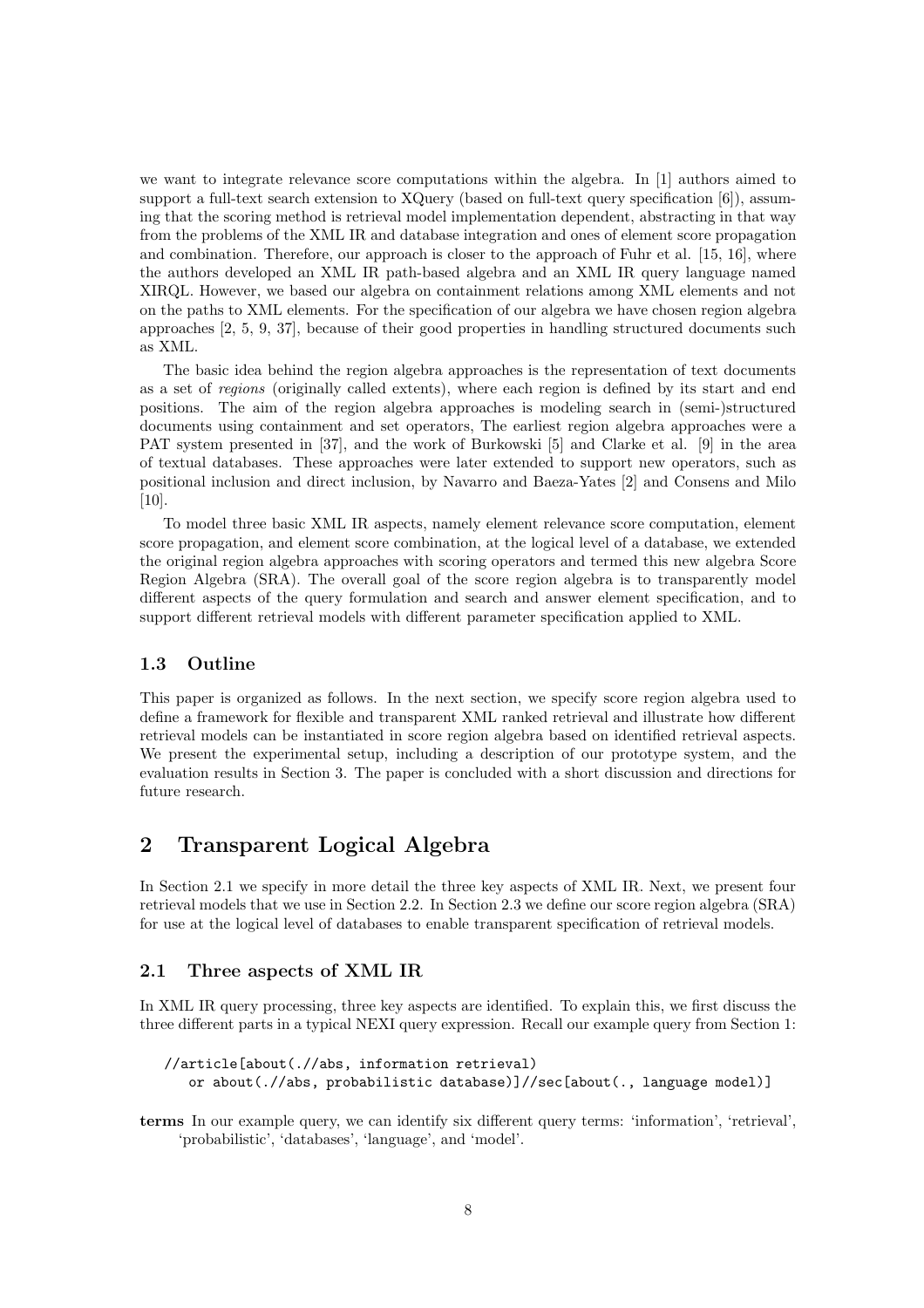- **answer elements** We can distinguish three different structural constraints<sup>2</sup> (i.e., element or tag name specifications): 'article', 'abs', and 'sec'. According to the NEXI specification, the answer element is the last element that has an about predicate specified, i.e., in our example the 'sec' element.
- search elements All other elements which are not answer elements are called search elements. Within the search elements, we distinguish two different kinds: the lowest element inside an about, i.e., the last element in the about path expression, and other elements. There exists one special case where the lowest search element inside an about is '.', that refers to the search element that directly precede the about clause. Thus, it can happen that the search element is the answer element at the same time (e.g., the 'sec' element in our example query).

In our example query, the search elements are: 'article', 'abs', and 'sec'. The lowest search elements inside abouts are 'abs' and '.', i.e., 'sec'.

#### 2.1.1 Element (relevance) score computation

The first task in XML ranked retrieval is to produce the relevance score for all nodes in the XML collection matching the lowest in about search elements. Following the NEXI specification, we consider all terms in isolation per lowest search element in the respective about clauses. In this section, we describe how to compute a score per search element-term pair. The combination of these scores is discussed in the next section.

In the example query, relevance scores have to be determined for the 'abs' elements with respect to the four terms: 'information', 'retrieval', 'probabilistic', and 'databases'. For the 'sec' element we have to compute scores for two terms: 'language' and 'model'. By employing a retrieval formula that specifies the relevance of a (part of) document given a query term (see, e.g., Equation 1 in Section 2.2), we can compute the 'abs' and 'sec' element relevance scores per term.

#### 2.1.2 Element score combination

As about clauses typically can have more than one query term and scores are computed on a per term basis, those scores have to be combined on a per lowest search element basis. Depending on the preferred behavior, this can be seen as an OR or an AND combination. We can also distinguish cases where the NEXI query expresses an OR or an AND combination on arbitrary search elements.

In our example query, the first two about clauses contain two terms each. So we can interpret this either as 'abs' should be about 'information' AND 'retrieval' or 'abs' should be about 'information' OR 'retrieval'. It is up to the implementer of a specific model to make a choice, unless the user explicitly specified AND or OR in the NEXI expression (although a specific model might choose to ignore that).

In case of consecutive search elements in a NEXI path expression expressing an ancestordescendant relationship, the ancestor search element can have multiple matching descendant search elements. Propagating scores between ancestors and descendant is called score propagation. This is discussed in the next section.

#### 2.1.3 Element score propagation

Although it might seem unnecessary in our example as we have used it till now, the necessity of the propagation to the common ancestor element can be seen in the case of the following, different

<sup>2</sup>Here we assume a strict interpretation of structural constraints, although element names can be considered as a hint for the retrieval system. See, e.g., vague content-and-structure (VCAS) queries in INEX [17].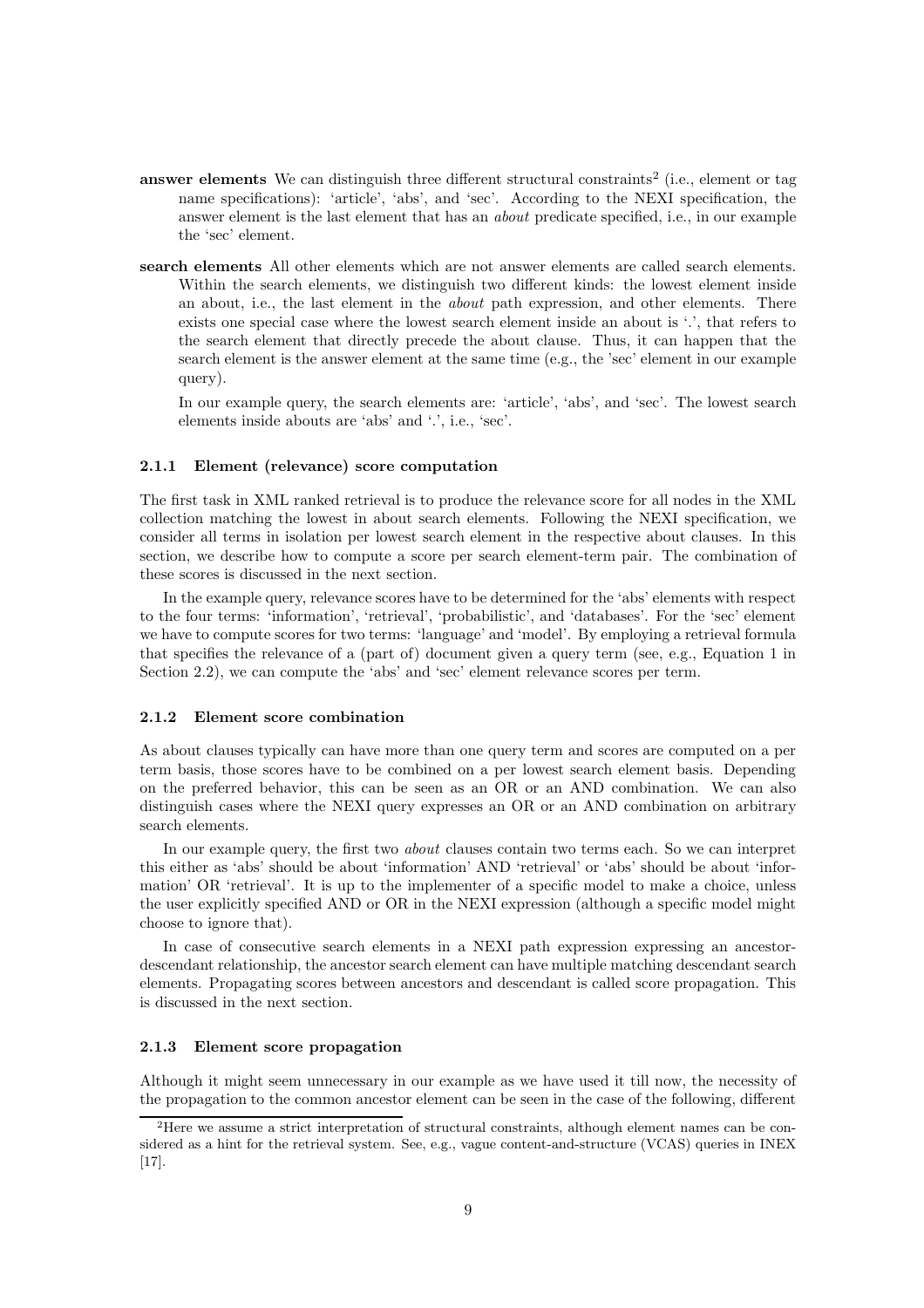NEXI query:

```
//article[about(.//abs, information retrieval)
   and about(.//kwd, probabilistic database)]
```
To perform an AND-like combination of 'abs' and 'kwd' elements in this case, we need to propagate the scores to the common ancestor 'article' element.

We can define the element score propagation as the translation of scores to the ancestor or descendant elements where these scores can be combined based on the type of combination explicitly specified in NEXI. We can distinguish between two types of score propagation: upwards and downwards score propagation. For our original example query, the score should be propagated from 'abs' to 'article' elements that matches the upwards score propagation. This scenario happens if the NEXI predicate has logically combined multiple abouts, as in our NEXI query example:

#### //article[about(.//abs, information retrieval) or about(.//abs, probabilistic database)]

The second scenario is when the about clause contains at least one element selection. In the example with two element selections in the about:

//article[about(.//sec//p, information retrieval)]

scores need to be propagated from 'p' elements to 'sec' elements and then to 'article' elements.

In the case of downwards propagation scores should be propagated from search elements to the contained search or answer elements. In our example, the scores are propagated from the search elements 'article' to the 'sec' elements which are answer elements. If the section in not the answer element, i.e., if we have

//sec//p[about(., language model)]

instead of

```
//sec[about(., language model)]
```
in our query example, the scores should be further propagated downwardsfrom 'sec' to 'p' elements.

### 2.2 Retrieval models

We have chosen four state of the art retrieval models to test the transparency of our approach. Here we briefly describe these retrieval models. The state of the art retrieval models are statistical language models [25], the Okapi (INQUERY) model [7, 36], the tf.idf model [38], and the Garden Point XML (GPX) model [18]<sup>3</sup>. For language modeling approach we use three types: language models with smoothing, language models without smoothing, and language models with document weighting.

In these approaches, the relevance score of a document is based on the fact that documents that contain more occurrences of a term, i.e., have higher term frequency, are more important to the user. Additionally, to incorporate the significance of a term for ranked retrieval, these models also include background statistics. Background statistics are based on a number of terms in the whole collection, i.e., collection frequency, or number of documents containing a term, i.e., document frequency.

<sup>3</sup>Although this is not a well known retrieval model we have chosen it as it is among the most effective ones presented at INEX 2004 workshop: http://inex.is.informatik.uni-duisburg.de:2004/.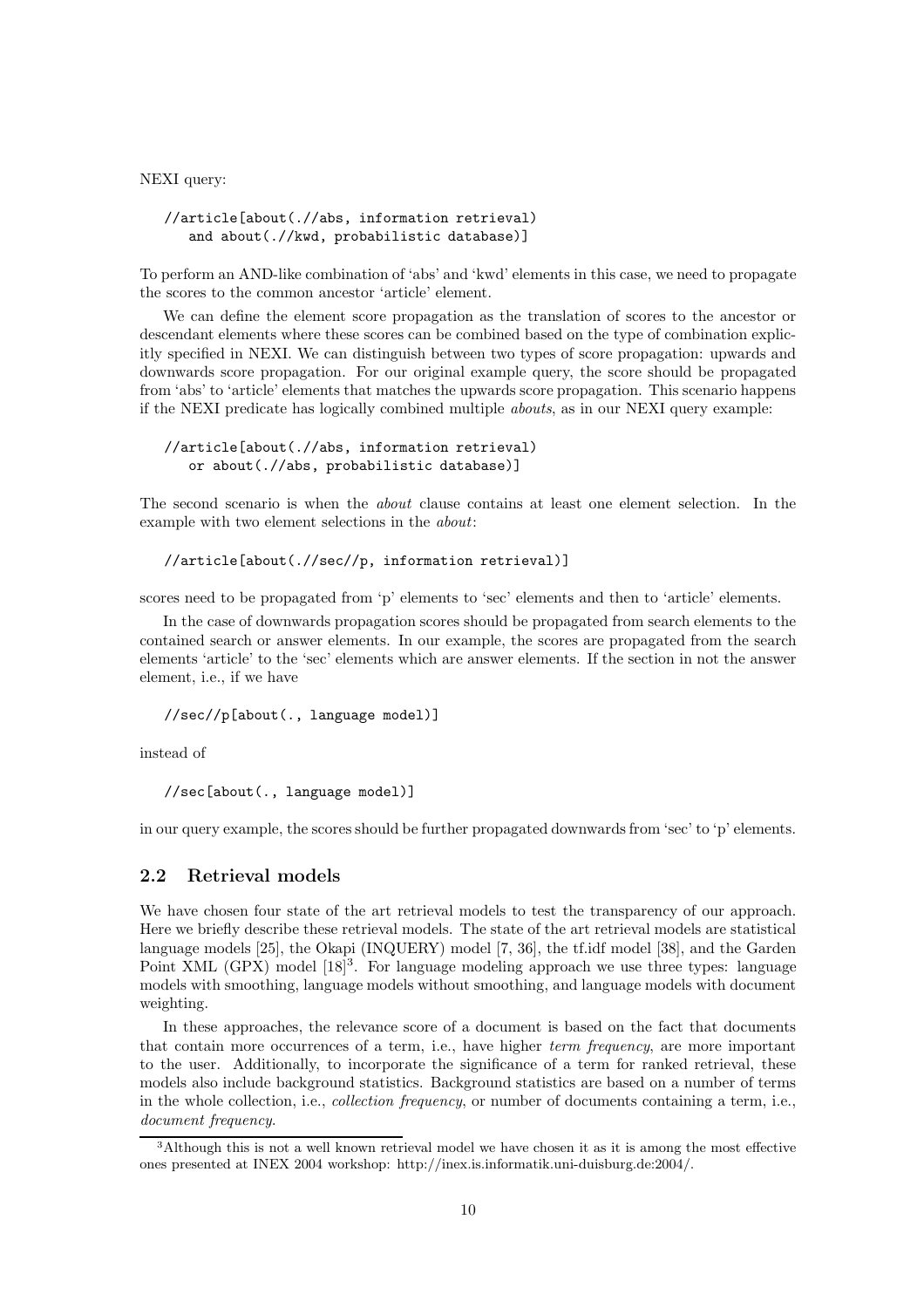Language model In the language model approach (with smoothing), the relevance score of the document  $(doc)$  given the query terms  $(tm_i, i = 1, 2, ..., n, tm_i \in q)$  can be computed as:

$$
S(doc|q) = \prod_{i=1}^{n} (\lambda \frac{tc(tm_i, doc)}{len(doc)} + (1 - \lambda) \frac{tc(tm_i, col)}{len(cd)})
$$
\n
$$
(1)
$$

where *n* is the number of terms  $(tm_i)$  in the query  $(q)$ ,  $tc(tm_i, doc)$  and  $tc(tm_i, col)$  denote the number of terms in the document doc or in the collection col respectively,  $len(doc)$  and  $len(cd)$ are the lengths of the document and the collection respectively (i.e., the number of terms they contain), and  $\lambda$  is a smoothing parameter (ranging from 0 to 1) that specifies the relative influence of the foreground and background statistics in the final document ranking score computation. The language model approach without smoothing is just a special case of language modeling approach where  $\lambda = 1$ .

The language model with document weighting is the approach specific for retrieval tasks where retrieved entity (ent) is not equal to the document itself (such as XML elements), and therefore the information about term statistics per entity and term statistics per document containing the entity (doc) can be combined in the language modeling approach:

$$
S(ent|q) = \prod_{i=1}^{n} (\alpha \frac{tc(tm_i, ent)}{len(ent)} + \beta \frac{tc(tm_i, doc)}{len(doc)} + (1 - \alpha - \beta) \frac{tc(tm_i, col)}{len(col)})
$$
(2)

Okapi The Okapi (INQUERY) retrieval model is based on the BM25 algorithm [36]:

$$
S(doc|q) = \sum_{i=1}^{n} (ln \frac{N - dc(tm_i) + 0.5}{dc(tm_i) + 0.5} \cdot \frac{(k_1 + 1) \cdot tc(tm_i, doc)}{k_1((1 - b) + b\frac{len(doc)}{avdl}) + tc(tm_i, doc)} \cdot \frac{(k_3 + 1) \cdot tc(tm_i, q)}{k_3 + tc(tm_i, q)}
$$
\n(3)

where N is the total number of documents in the collection,  $dc(t_m_i)$  is the number of documents in the collection that contain term  $tm_i$ , avdl is the average document length,  $tc(tm_i, q)$  is the number of terms  $tm_i$  in the query q, and  $k_1$  (between 1.0 and 2.0),  $k_3$  (between 0 and 1000), and  $b \approx 0.75$  are constants.

Note that in the INQUERY system, several functions are implemented to combine the scores of single term relevance score computations, such as sum, multiplication, probabilistic interpretation (see [7]).

tf.idf For the tf.idf approach, we used the basic tf.idf formula specified in [38]:

$$
S(doc|q) = \sum_{i=1}^{n} tc(tm_i, doc) \cdot ln \frac{N}{dc(tm_i, doc)}
$$
\n(4)

The parameters of the formula are the same as in Equations 1 and 3.

GPX Finally, the basic formula in the GPX approach defines the relevance score of the document with respect to the query terms  $as<sup>4</sup>$ :

$$
S(doc|q) = A^{n-1} \sum_{i=1}^{n} \frac{tc(tm_i, doc)}{tc(tm_i, col)}
$$
\n(5)

where A is the parameter with a value between 3 and 10.

In the next section, after introducing score region algebra, we explain how these IR models can be applied to SRA.

<sup>4</sup>Note that the original formula defines score computation for leaf XML elements instead of documents [18].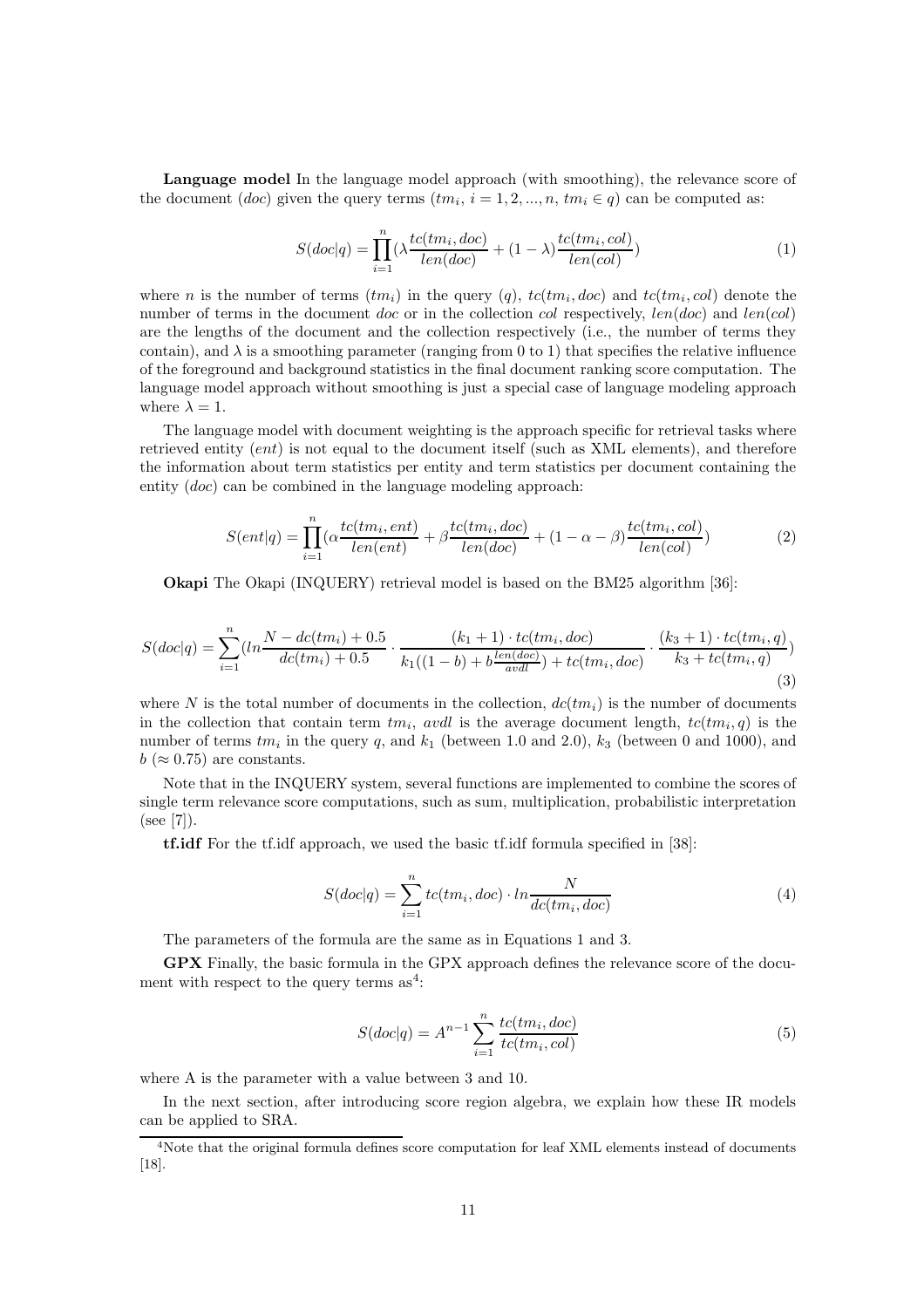### 2.3 Score region algebra

The application of the idea of text regions to XML documents is straightforward. Each XML document can be seen as a sequence of tokens, e.g., start tags, end tags, terms, etc., where each token can be indexed to model the XML tree structure (see, e.g. [32]), represented as a set of text regions. To be able to represent XML properly, the definition of a region in score region algebra is richer than in previous region algebra approaches. In the specification of our SRA data model we distinguish between different node types in XML documents in order to provide a uniform platform for defining the region algebra operators. Furthermore, we enriched the original model with region score attribute and introduced a number of operators for score manipulation. The logical data model of SRA is based on region sets, where each region is defined below.

Definition 1 The SRA data model is defined on the domain R which represents a set of region tuples. Region tuple  $r(r \in R)$ ,  $r = (s, e, n, t, p)$ , is defined by these five attributes: region start attribute - s, region end attribute - e , region name attribute - n, region type attribute - t, and region score attribute - p. Region start and end attributes must satisfy ordering constraints  $(e_i \geq s_i)$ . If  $\prec$  denotes the equivalence  $r_i \prec r_j \Leftrightarrow s_j \prec s_i \leq e_i \prec e_j$ , we can state that for two arbitrary regions in SRA it is either  $r_i \prec r_j$ ,  $r_i \equiv r_j$ ,  $r_j \prec r_i$ , or they are not comparable, i.e., one region preceeds the other. Furthermore, each region in the SRA data model is unique.

The semantics of region start and region end attributes are the same as in other region algebra approaches: they denote the bounds of a region. The region name attributes are used to denote node names, content words, attribute names, attribute values, etc. To distinguish between different name "roles" in XML we used the region type attribute. We used node for the element node in XML, text for the text node, term for the term present in a text node, etc. Finally, the region score information item is used to specify the relevance score of a region with respect to a given query.

| Operator                         | Operator definition                                                                                                                         |
|----------------------------------|---------------------------------------------------------------------------------------------------------------------------------------------|
| $\sigma_{n = name, t = type}(R)$ | $\{r r \in R \wedge n = name \wedge t = type\}$                                                                                             |
| $\sigma_{\diamond num}(R_1)$     | $\{r_1 r_1 \in R_1 \wedge \exists r_2 \in C \wedge t_2 = \overline{term \wedge r_2 \prec r_1 \wedge n_2 \diamond num}\},\$                  |
|                                  | where $\diamond \in \{ =, <, >, \leq, \geq \}$                                                                                              |
| $R_1 \sqsupset R_2$              | ${r_1 r_1 \in R_1 \land \exists r_2 \in R_2 \land r_2 \prec r_1}$                                                                           |
| $R_1 \sqsubset R_2$              | ${r_1 r_1 \in R_1 \land \exists r_2 \in R_2 \land r_1 \prec r_2}$                                                                           |
| $R_1 \sqsupset_R R_2$            | $\{r r_1 \in R_1 \land (s, e, n, t) := (s_1, e_1, n_1, t_1) \land t_1 = node \land t_2 = term \land p := f_{\square}(r_1, R_2)\}\$          |
| $R_1 \not\supseteq_p R_2$        | $\{r r_1 \in R_1 \wedge (s, e, n, t) := (s_1, e_1, n_1, t_1) \wedge t_1 = node \wedge t_2 = term \wedge p := f_{\mathcal{D}}(r_1, R_2)\}\$  |
| $R_1 \triangleright R_2$         | ${r r_1 \in R_1 \land (s, e, n, t) := (s_1, e_1, n_1, t_1) \land t_1 = node \land t_2 = node \land p := f_{\blacktriangleright}(r_1, R_2)}$ |
| $R_1 \triangleleft R_2$          | $\{r r_1 \in R_1 \land (s, e, n, t) := (s_1, e_1, n_1, t_1) \land t_1 = node \land t_2 = node \land p := f_{\blacktriangle}(r_1, R_2)\}\$   |
| $R_1\sqcap_n R_2$                | ${r r_1 \in R_1 \land r_2 \in R_2 \land (s_1, e_1, n_1, t_1) = (s_2, e_2, n_2, t_2) \land (s, e, n, t) := (s_1, e_1, n_1, t_1)}$            |
|                                  | $\wedge p := p_1 \otimes p_2$                                                                                                               |
| $R_1 \sqcup_n R_2$               | $\{r r_1 \in R_1 \land r_2 \in R_2 \land ((s, e, n, t) := (s_1, e_1, n_1, t_1) \lor (s, e, n, t) := (s_2, e_2, n_2, t_2))\}$                |
|                                  | $\wedge p := p_1 \oplus p_2$                                                                                                                |

Table 1: Score region algebra operators.

The aim of SRA is to support ranked retrieval as a part of the algebra, and not as a sideeffect. This distinguishes it from other region algebra proposals that include ranked retrieval (e.g., [5]). The basic SRA operators are defined in Table 1. In the specification of region algebra operators we use  $R_i$   $(i = 1, 2, ...)$  to denote the region sets, their corresponding non-capitals to denote regions in these region sets  $(r<sub>i</sub>)$ , and corresponding indexed non-capitals to denote region attributes  $(s_i, e_i, n_i, t_i, p_i)$ . With C we denote the set of all regions in the collection and with Root we denote the (artificial) root element for the whole collection.

The operators in SRA take one or two region sets as operands and produce a region set as result. The first four operators enable Boolean selection of regions based on their attributes or containment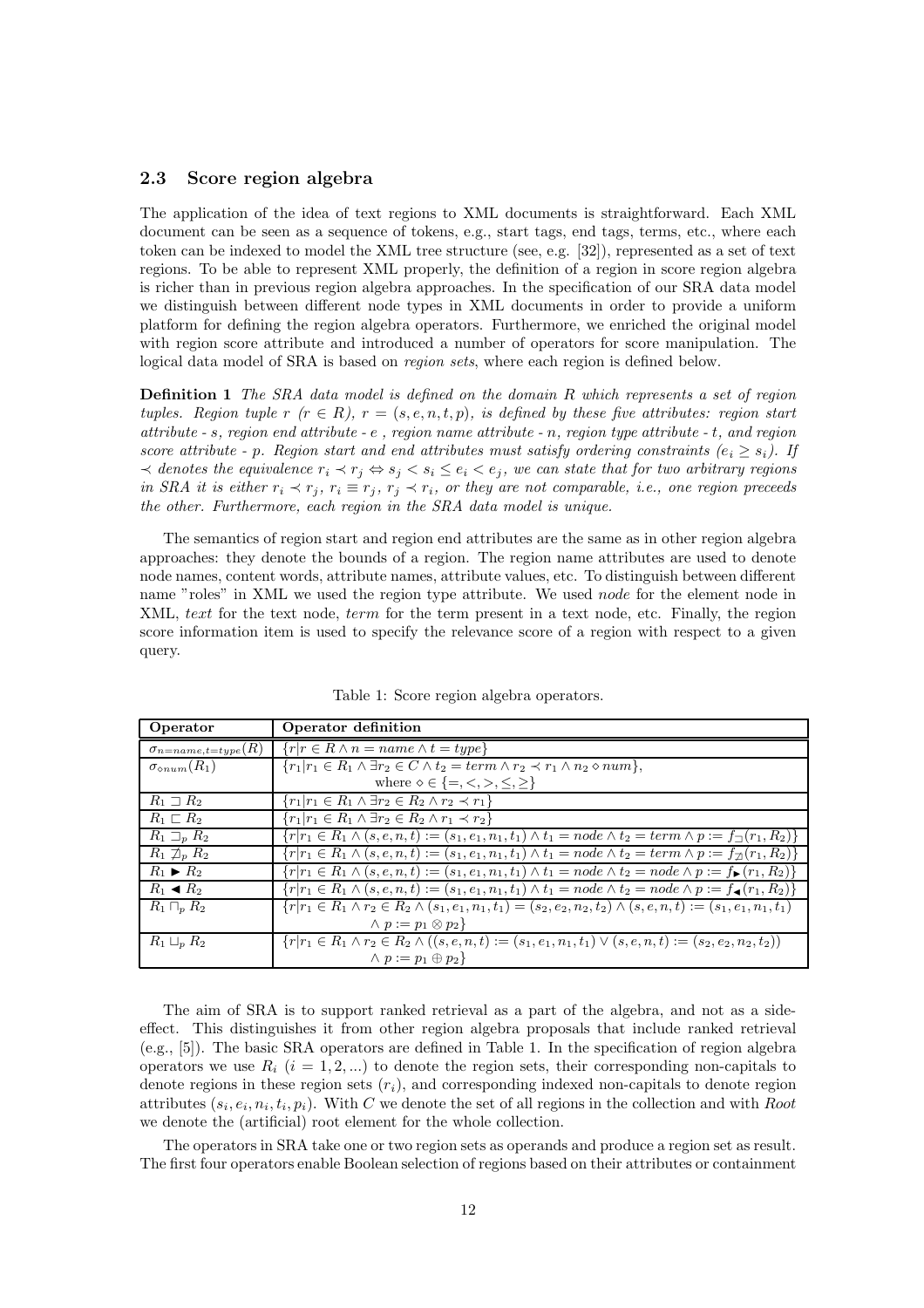relations. The selection operator,  $\sigma$ , has two variants. The first one  $(\sigma_{n=name, t=type}(R))$  specifies the selection based on name and type attributes<sup>5</sup>. The second selection operator selects regions that contain a term region in which content (casted to a number) is equal, greater or equal, less or equal, greater or less than the number specified  $(num)$ . The last two selection operators select regions based on their containment relations, i.e., regions that contain other regions  $(\neg)$ , or regions that are contained in other regions  $(\sqsubset).$ 

The other six operators specify score manipulation among regions. To enable the instantiation of different retrieval models, they are defined using four abstract scoring functions:  $f_{\Box}$ ,  $f_{\mathcal{D}}$ ,  $f_{\mathcal{D}}$ , and  $f_{\blacktriangleleft}$ , and two abstract operators:  $\otimes$  and  $\oplus$ . These abstract functions and abstract operators model three aspects of XML IR. They are specified based on auxiliary functions that count the number of regions in the region set R, denoted with  $|R|$ , compute the size of the region r:

$$
size(r) = e - s - 1 \tag{6}
$$

and compute the average size of the regions with the region name  $n$  in the collection, denoted with  $avg\_size(r)$ .

In the following we explain how the three XML retrieval aspects are modeled using abstract functions and operators.

#### 2.3.1 Element (relevance) score computation

Operators  $\Box_p$  and  $\overline{\mathcal{A}}_p$  model element relevance score computation, where  $\Box_p$  models the concept that the search elements (regions in the first operand) should contain the term (region) and  $\mathcal{L}_p$ models the concept that the search elements should not contain the term. Therefore, the functions  $f_{\neg}(r_1, R_2)$  and  $f_{\neg}(r_1, R_2)$ , applied to a region  $r_1$  and region set  $R_2$ , should result in the numeric value that specifies the relevance of the region (element)  $r_1$  given the term regions in  $R_2$  that it contains. Following the specification of four models in the previous section, we have different specifications of these abstract functions.

The language model  $(LM)$  can be instantiated in functions  $f<sub>1</sub>(r<sub>1</sub>, R<sub>2</sub>)$  and  $f<sub>\mathcal{A}</sub>(r<sub>1</sub>, R<sub>2</sub>)$  based on Equation 1 and auxiliary functions as:

$$
f_{\Box}^{LM}(r_1, R_2) = p_1 \cdot (\lambda \frac{\sum_{r_2 \in R_2 | r_2 \prec r_1} p_2}{size(r_1)} + (1 - \lambda) \frac{|R_2|}{size(Root)})
$$
(7)

$$
f_{\mathcal{Z}}^{LM}(r_1, R_2) = p_1 \cdot (1 - (\lambda \frac{\sum_{r_2 \in R_2 | r_2 \prec r_1} p_2}{size(r_1)} + (1 - \lambda) \frac{|R_2|}{size(Root)})
$$
(8)

For a language model without smoothing, the relevance score computation function is specified using the same equations where  $\lambda = 1$ . Furthermore, for the third variant of the language model that uses document term statistics, we assume that there is a predefined XML element that correspond to the notion of a document in traditional IR, and we denote it with 'doc'. The language model with document weighting can be instantiated as:

$$
f_{\square}^{LMA}(r_1, R_2) = p_1 \cdot (\alpha \frac{\sum_{r_2 \in R_2 | r_2 \prec r_1} p_2}{size(r_1)} + \beta \frac{\sum_{r_2 \in R_2 | r \in C \land n = 'doc' \land r_2 \prec r} p_2}{size(r)} + (1 - \alpha - \beta) \frac{|R_2|}{size(Root)})
$$
\n(9)

<sup>5</sup>Leaving the selection criterion for one of the attributes unspecified corresponds to a wild-card, i.e.,  $\sigma_{t=node}$  will select all regions that have an XML element node type, regardless of their name attribute.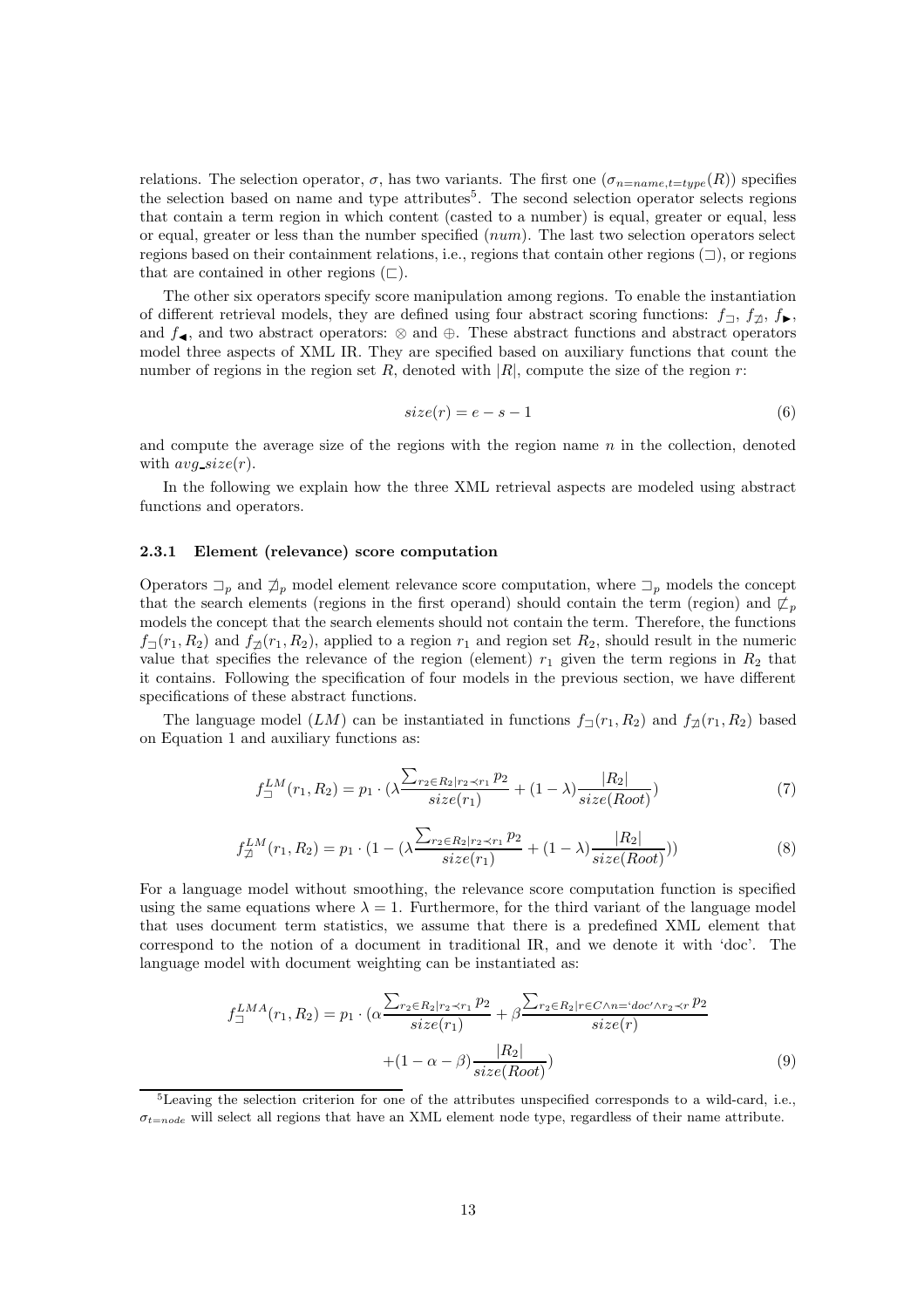$$
f_{\mathcal{D}}^{LMA}(r_1, R_2) = p_1 \cdot (1 - (\alpha \frac{\sum_{r_2 \in R_2 | r_2 \prec r_1} p_2}{size(r_1)} + \beta \frac{\sum_{r_2 \in R_2 | r \in C \land n = 'doc' \land r_2 \prec r} p_2}{size(r)} + (1 - \alpha - \beta) \frac{|R_2|}{size(Root)}))
$$
(10)

Similarly, we can instantiate these functions for the other retrieval models. In the following we give only the specification of function  $f_{\Box}$  since function  $f_{\Box}$  can be easily expressed as can be seen in Equations 7 to 10. Therefore, if  $f_{\square}(r_1, R_2) = p_1 \cdot g(s_1, e_1, n_1, t_1, R_2)$ , then  $f_{\square}(r_1, R_2) =$  $p_1 \cdot (1 - g(s_1, e_1, n_1, t_1, R_2))$ , where  $g(s_1, e_1, n_1, t_1, R_2)$  need to be normalized to a value between 0 and 1.

In the Okapi system we simplified the Equation 3 by removing the third fraction in the sum as it is based on a size of the query and is not supported in other models. The complex function  $f_{\square}$  is specified as:

$$
f_{\square}^{\text{Okapi}}(r_1, R_2) = p_1 \cdot ln \frac{|\{r \in C | n = n_1\}| - |\{r \in C | n = n_1 \land \exists r_2 \in R_2 \land r_2 \prec r_1\}| + 0.5|}{|\{r \in C | n = n_1 \land \exists r_2 \in R_2 \land r_2 \prec r_1\}| + 0.5|}
$$

$$
\cdot \frac{(k_1 + 1) \cdot \sum_{r_2 \in R_2 | r_2 \prec r_1} p_2}{k_1((1 - b) + b \frac{size(r_1)}{avg\_size(r_1)}) + \sum_{r_2 \in R_2 | r_2 \prec r_1} p_2}
$$
(11)

For the tf.idf approach we have<sup>6</sup>:

$$
f_{\square}^{\text{tf.idf}}(r_1, R_2) = p_1 \cdot \sum_{r_2 \in R_2 | r_2 \prec r_1} p_2 \cdot \ln \frac{|\{r \in C | n = n_1\}|}{|\{r \in C | n = n_1 \land \exists r_2 \in R_2 \land r_2 \prec r_1\}|}
$$
(12)

The element relevance score computation in GPX model is specified based on Equation 5 as:

$$
f_{\square}^{\text{GPX}}(r_1, R_2) = p_1 \text{ op } \frac{\sum_{r_2 \in R_2 | r_2 \prec r_1} p_2}{|R_2|}
$$
(13)

In our experiments we use two variants of the GPX model, one where  $op$  is implemented as '+' with the default element region score 0, referred to as basic model (denoted with '\*' in Table 2), and the other where  $op$  is implemented as '·' with the default element region score 1 (see Section 3.2).

#### 2.3.2 Element score propagation

The operators  $\blacktriangleright$  and  $\blacktriangleleft$  specify propagation of scores to the containing or contained elements, respectively. Thus, functions  $f_{\blacktriangleright}(r_1, R_2)$  and  $f_{\blacktriangleleft}(r_1, R_2)$  specify whether the propagation is performed with or without normalization, are the score values of contained or containing elements summed, averaged or maximized, etc.

For the language modeling approach with and without smoothing, as well as for tf.idf and Okapi model, we decided to use the the same approach for the basic experimental runs. We employed a weighted sum normalized by the size of regions in the first operand for modeling upwards element score propagation. The simple sum of scores is used for downwards element score propagation. We made this choice because these functions showed good results in our experiments [33].

 $6$ Note that the tf.idf approach can be considered as a simplified version of the approach taken by Mass and Mandelbrod [30], avoiding document pivot factor and complex score combinations.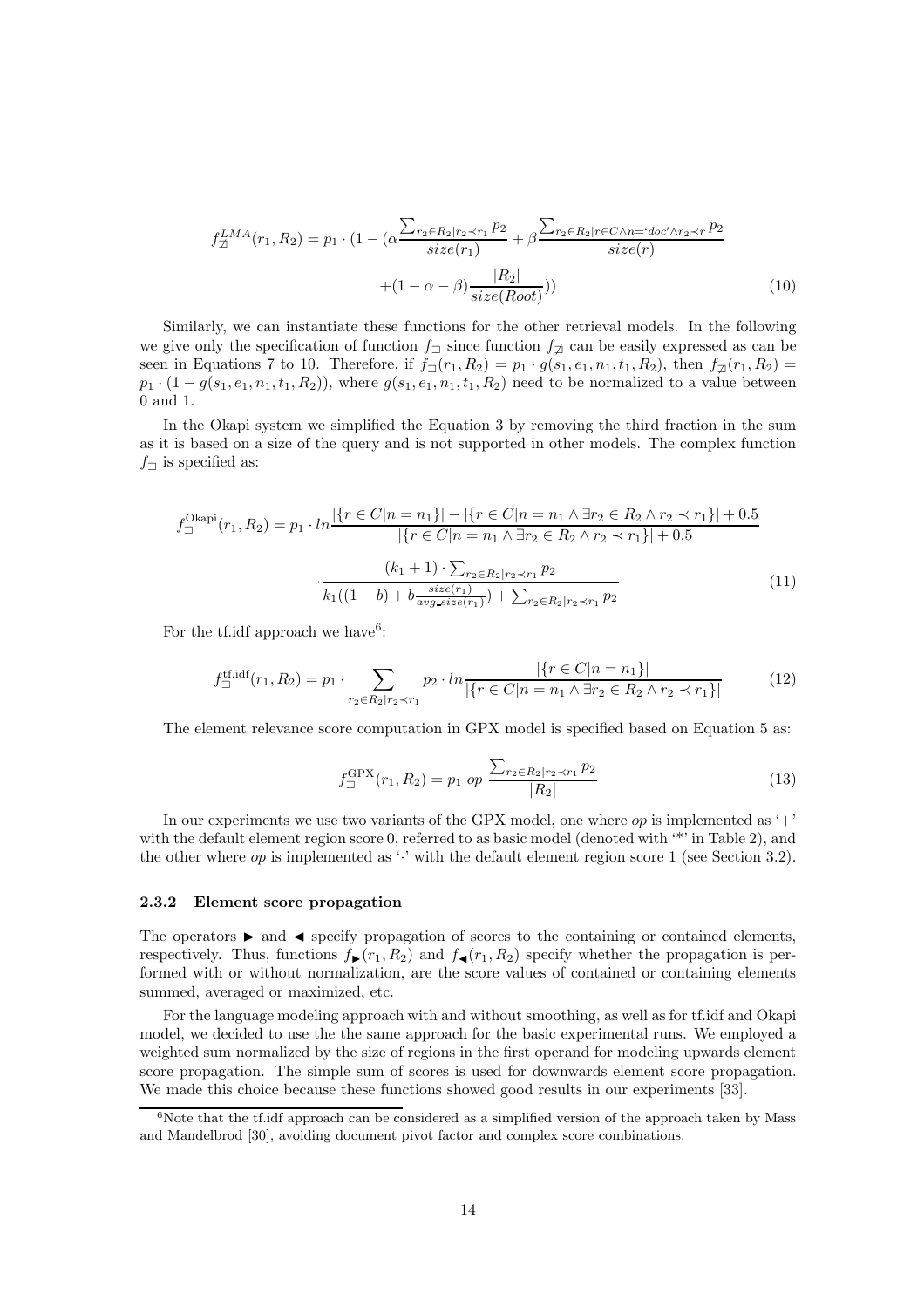$$
f_{\blacktriangleright}^{LM,LMA,tf.idf,Okapi}(r_1, R_2) = p_1 \cdot \frac{\sum_{r_2 \in R_2 | r_2 \prec r_1} p_2 \cdot size(r_2)}{size(r_1)} \tag{14}
$$

$$
f_{\blacktriangleleft}^{LM,LMA,tf.idf,Okapi}(r_1, R_2) = p_1 \cdot \sum_{r_2 \in R_2 | r_2 \prec r_1} p_2 \tag{15}
$$

However, for basic GPX model (denoted with '\*' in Table 2) we employ different computations for element score propagation:

$$
f_{\blacktriangleright}^{\text{GPX}}(r_1, R_2) = p_1 + \sum_{r_2 \in R_2 | r_1 \prec r_2} p_2 \tag{16}
$$

$$
f_{\blacktriangleleft}^{\text{GPX}}(r_1, R_2) = p_1 + \sum_{r_2 \in R_2 | r_2 \prec r_1} p_2 \tag{17}
$$

We also tried Equation 14 and Equations 15 for additional GPX runs with default element region score 1, as well as sum instead of weighted sum for upwards score propagation in other models, defined similar to Equation 15 (see Section 3.2).

#### 2.3.3 Element score combination

The abstract operator ⊗ specifies how scores are combined in an AND expression, denoted in SRA by  $\Box_p$ , while the operator  $\oplus$  defines score combination in an OR expression, denoted in SRA with  $\Box_n$ . In our retrieval models for basic experimental series, we decided to make different choices for each model. For language models we used the instantiation where ⊗ is implemented as a product and ⊕ is implemented as a sum. For the tf.idf model,  $\otimes$  is modeled as min and  $\oplus$  is modeled as max. Following [7], in the Okapi (INQUERY) model we defined these two abstract operators as follows:

$$
p_1 \otimes p_2 = p_1 \cdot p_2 \tag{18}
$$

$$
p_1 \oplus p_2 = 1 - (1 - p_1) \cdot (1 - p_2) \tag{19}
$$

Due to a somewhat different specification of the GPX model with respect to other models (see Equations 5 and 13), we instantiated ⊗ as well as  $\oplus$  as:

$$
p_1 \otimes p_2 = p_1 \oplus p_2 = \begin{cases} p_1 + p_2 & \text{if } p_1 = 0 \vee p_2 = 0 \\ A \cdot (p_1 + p_2) & \text{otherwise} \end{cases}
$$
 (20)

Although this formula results in a retrieval model that is slightly different than the one given in Equation 5, it follows the semantics of the model which is to boost the scores for regions that contain more query terms.

Furthermore, we experimented with different implementations of score combination functions for each of the retrieval model instantiations as can be seen in Section 3.1.3.

### 3 Experiments

In this section, we describe our prototype system, the XML document collection, and the query set we used to demonstrate the functionality or our approach (Section 3.1). Next, in Section 3.2, we show and discuss the results of our experimental runs.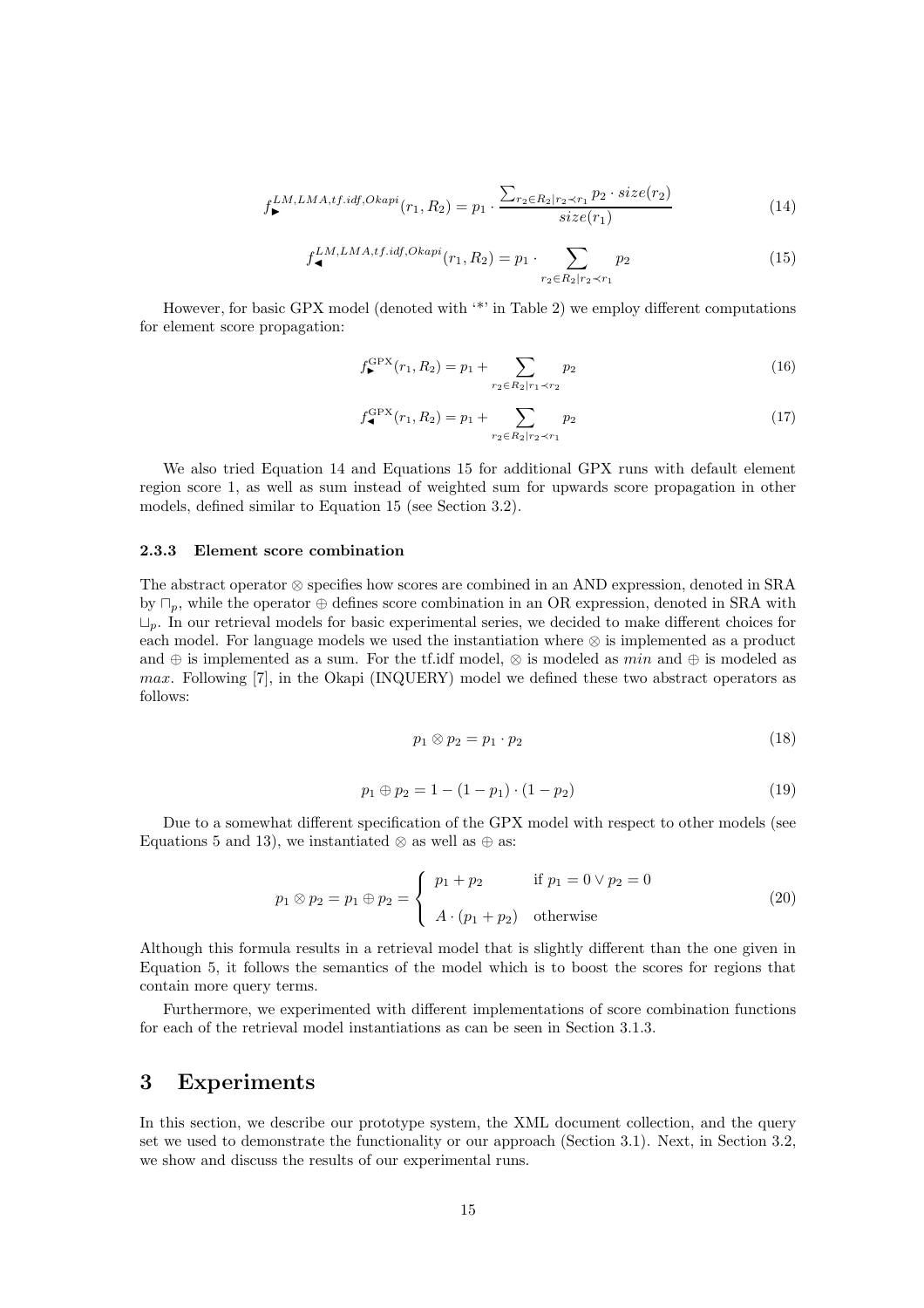### 3.1 Setup

To demonstrate the usefulness of our approach, we have built a prototype system and evaluated it against a well-known document collection and query set. Below, we first describe out prototype and then continue with some details about the data and query set.

#### 3.1.1 Prototype system

Following good practice in database systems design, we setup our prototype following a typical three-layered architecture:

- Conceptual layer This layer takes a NEXI query expression as input, puts it through a filter to standardize/sanitize<sup>7</sup> it, and produces an SRA expression to be fed into the next layer.
- Logical layer This layer takes an SRA expression as input. Like the previous layer, it does some filtering and standardization and transforms it into an expression for input to the next layer.
- Physical layer For the physical implementation we use a low-level physical DB engine MonetDB [4] 8 . The score region algebra operators are implemented as a set of procedures in Monet Interpreter Language (MIL).

Due to a modular setup, changing retrieval models is straightforward: one just plugs in a different transformation module and implements the supporting retrieval functions in MIL. Building a new module, to capture yet another retrieval model to experiment with, takes only half an hour.

The hardware platform used<sup>9</sup> to produce the results presented in this section is an old PC running Linux 2.4.20-8smp, with two Pentium<sup>TM</sup> III 600 MHz CPUs, 1 GB of main-memory, and a 100 GB disk array mounted in RAID 0 (striping) mode.

#### 3.1.2 Document collection, query set, and evaluation

Not many XML document collections exist that also come with IR queries and user assessments to evaluate the retrieval effectiveness of a system. We used the most well known collection, provided by the INEX initiative. This collection consists of IEEE journal papers (articles) in XML format.

Each year a new set of so-called topics is constructed by the participants of the INEX workshop series. Those topics contain a NEXI query expression and a textual description of the so-called information need of the user, i.e., an explanation of what kind of answers should be considered as good results for that query. Every participant runs the queries on their system.

By pooling and manual reviewing by the participants the results are assessed, i.e., checked whether they are good answers or not. These assessments are then aggregated by the organization and made available to the participants. Using a tool provided by the organization each participant than can compute how good their system is performing in terms of precision and recall.

In our experiments we wanted to test our system against the queries (topics) that include search terms as well as structural constraints, termed content-and-structure (CAS) topics in INEX. We used the 30 CAS topics and corresponding assessments of 2003 and 36 CAS topics and corresponding assessments of 2004 (see [39] and Appendix in [17]) to test our architecture for each of the models described in Section 2. In Section 3.2 we present the results of these experiments.

<sup>&</sup>lt;sup>7</sup>In our case the standardization consists of removing the ""' characters denoting phrases, '+' modifiers query terms and terms with '-' modifiers denoting important and unimportant terms. Note that our system can handle phrases and term modifiers [33] though we left it out as it goes beyond the scope of this paper.

<sup>8</sup>At the same time we developed the PostreSQL implementation but we used the MonetDB implementation for our experiments since it was faster and less resource demanding.

<sup>9</sup>Although wall clock performance is not really the issue of this paper, we mention this for completeness. See Appendix B for more details on performance.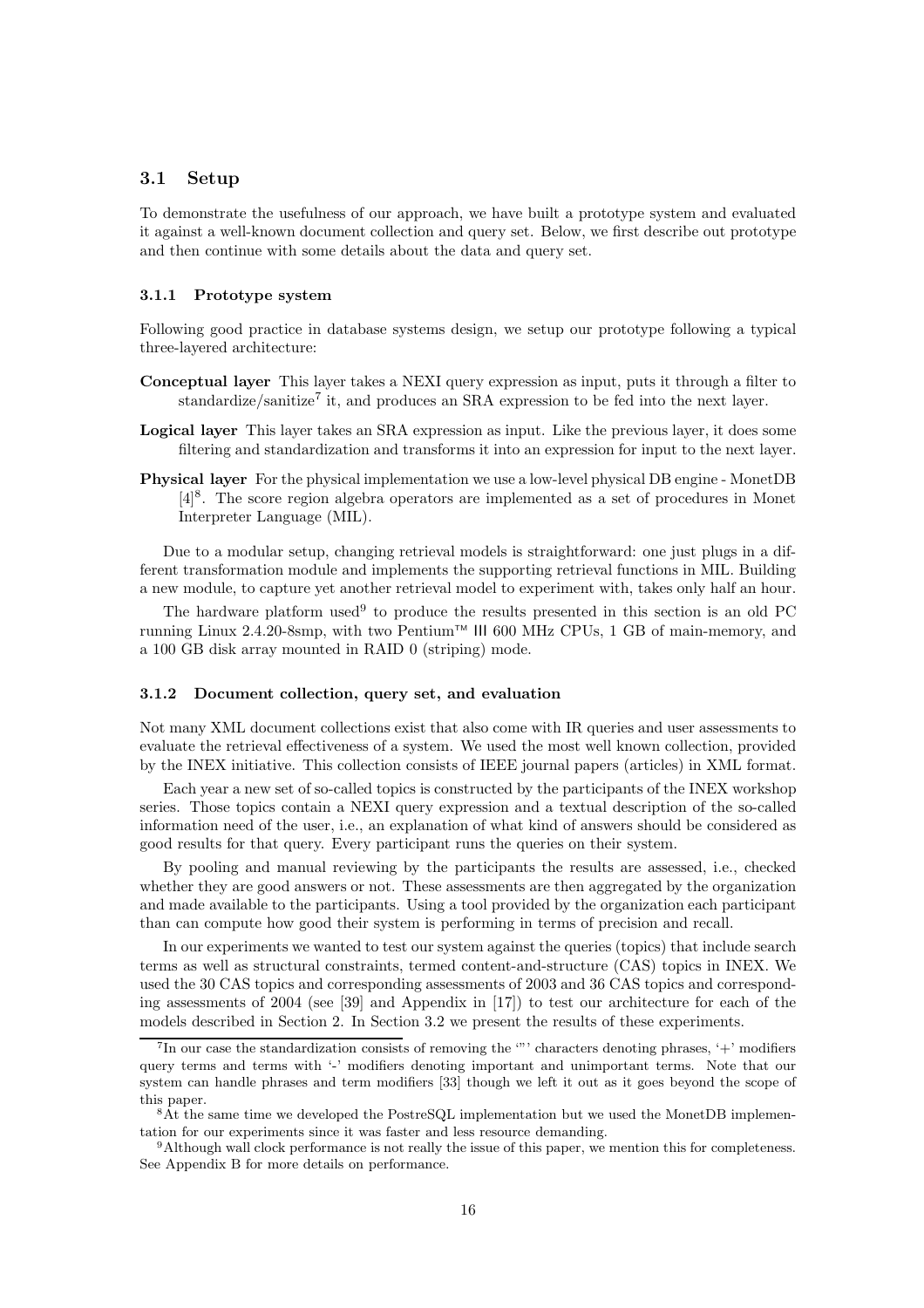#### 3.1.3 Experiment series

We performed several experiments using the settings described above. First of all we ran the system for the various score computation models described in Section 2.3. For some of these models we also ran experiments with varying score propagation and combination functions as described in Sections 2.3.2 and 2.3.3.

In our runs we used standard values for the various parameters in different models, except for the language model with document weighting. In our experiments for language model without smoothing  $\lambda = 0.5$ , for Okapi  $k_1 = 1.5$  and  $b = 0.75$ , and for GPX  $A = 5$ . For language model with article weighting we considered that documents correspond to 'article' elements (i.e., 'doc' is actually 'article'), and we performed experiments with varying values of  $\alpha$  and  $\beta$ :  $\alpha = 0.1$  and  $\beta = 0.5$ ,  $\alpha = 0.1$  and  $\beta = 0.3$ , and  $\alpha = 0.2$  and  $\beta = 0.6$ .

We run the experiments on INEX 2003 topics and to test the consistency of results we repeat the experiments on 2004 topics. Also, for 2003 queries we run the experiments that explore the usage of  $+$  and  $-$  modifiers (for details on the implementation see [33]) but as they did not differ significantly from the original 2003 runs we are not going to discuss them here and we give only the resulting recall precision graphs in Appendix C.3.

#### 3.2 Results

In this section we discuss the results of the experiments described above using the topics from INEX 2003 and 2004. In Appendix A we listed the NEXI expressions of all topics from INEX  $2003$  and  $2004^{10}$ .

| <b>Series</b>     | Score function                      | $(f_{\blacktriangleright})$ Propagation | AND $(\otimes)$ | OR $(\oplus)$ | <b>MAP</b> |
|-------------------|-------------------------------------|-----------------------------------------|-----------------|---------------|------------|
|                   | LM, $\lambda = 1$                   | weighted sum                            | product         | sum           | 0.1261     |
| $I^a$             | LM, $\lambda = 1$                   | weighted sum                            | sum             | sum           | 0.1216     |
| $\mathbf{H}$      | LM, $\lambda = 0.5$                 | weighted sum                            | product         | sum           | 0.2247     |
| $\Pi^a$           | LM, $\lambda = 0.5$                 | sum                                     | product         | sum           | 0.2367     |
| $\Pi^b$           | LM, $\lambda = 0.5$                 | weighted sum                            | sum             | sum           | 0.1201     |
| III               | LMA, $\alpha = 0.1$ , $\beta = 0.5$ | sum                                     | product         | sum           | 0.2497     |
| III <sup>a</sup>  | LMA, $\alpha = 0.1$ , $\beta = 0.3$ | sum                                     | product         | sum           | 0.2488     |
| III <sup>b</sup>  | LMA, $\alpha = 0.2$ , $\beta = 0.6$ | sum                                     | product         | sum           | 0.2488     |
| IV                | Okapi, $k_1 = 1.5$ , $b = 0.75$     | weighted sum                            | product         | prob. sum     | 0.1351     |
| $IV^a$            | Okapi, $k_1 = 1.5, b = 0.75$        | sum                                     | sum             | sum           | 0.2358     |
| $\mathrm{IV}^b$   | Okapi, $k_1 = 1.5, b = 0.75$        | weighted sum                            | sum             | sum           | 0.2578     |
| V                 | tf.idf                              | weighted sum                            | min             | max           | 0.1425     |
| $V^a$             | tf.idf                              | weighted sum                            | sum             | sum           | 0.1509     |
| $\mathrm{V}^b$    | tf.idf                              | sum                                     | sum             | sum           | 0.1561     |
| $V^c$             | tf.idf                              | sum                                     | product         | prob.sum      | 0.1594     |
| VI                | $GPX^*, A = 5$                      | $sum^*$                                 | exp. sum        | exp. sum      | 0.2782     |
| $VI^a$            | GPX, $A=5$                          | sum                                     | exp. sum        | exp. sum      | 0.2778     |
| $\mathrm{VI}^{b}$ | GPX, $A=5$                          | weighted sum                            | exp. sum        | exp. sum      | 0.2519     |

Table 2: Experimental series for INEX 2003 topics.

In Figure 1 we show the recall precision graphs for our basic retrieval models (experimental series), aggregated over all 30 INEX 2003 topics. The complete overview of recall precision graphs for performed runs is placed in Appendix C.1. The mean average precision (MAP) for basic (I to VI) and additional experimental series (denoted with  $a, b$ , and  $c$ ) is given in the last column of

<sup>10</sup>Note that the numbering starts at 61 and 127 as each year the new topics for INEX are added to the already existing list, including the topics that do not have structural constraints, termed content-only (CO) topics in INEX, e.g., in 2004 topics 91 to 126.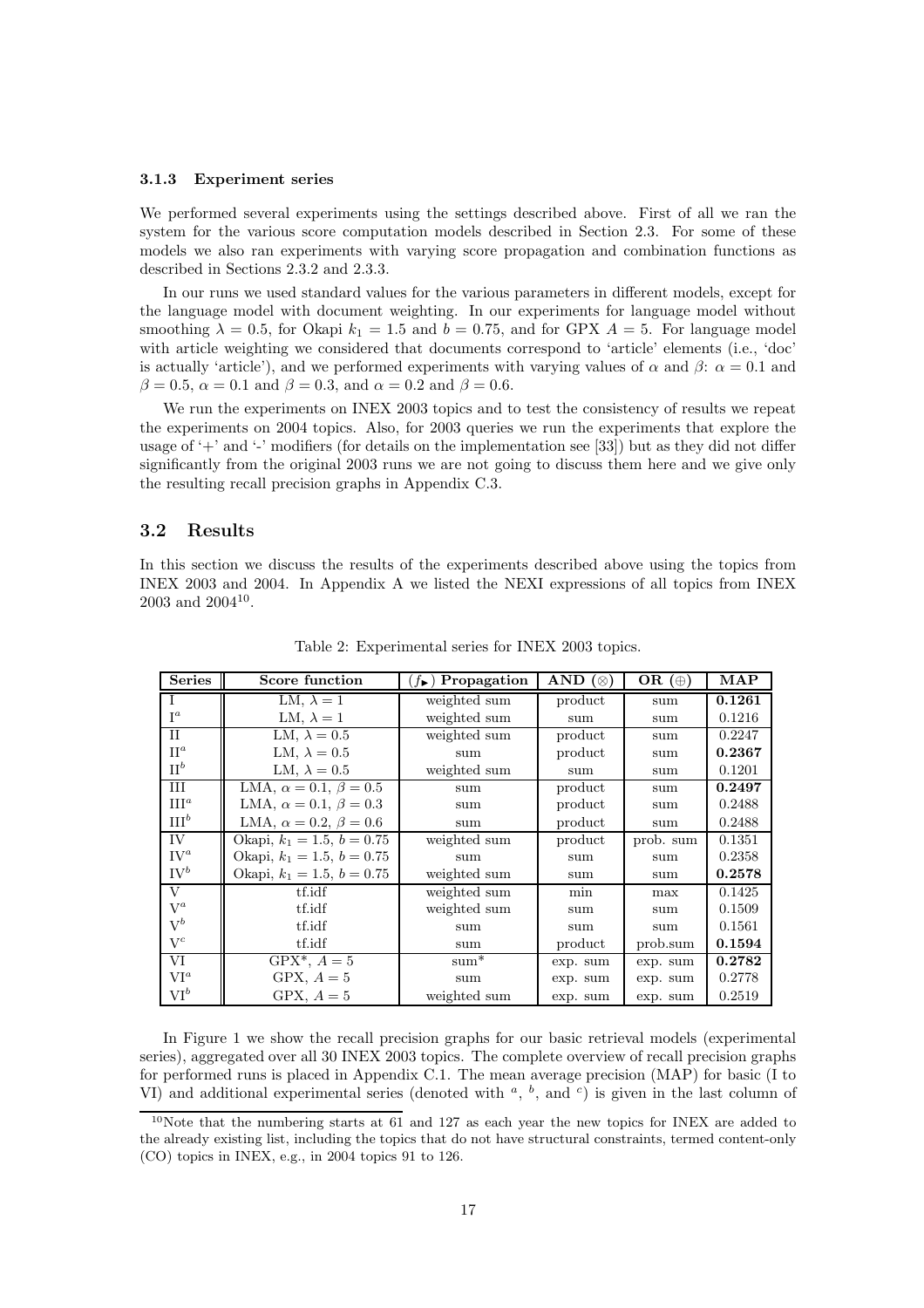

Figure 1: Recall precision graphs for basic retrieval models on INEX 2003 topics.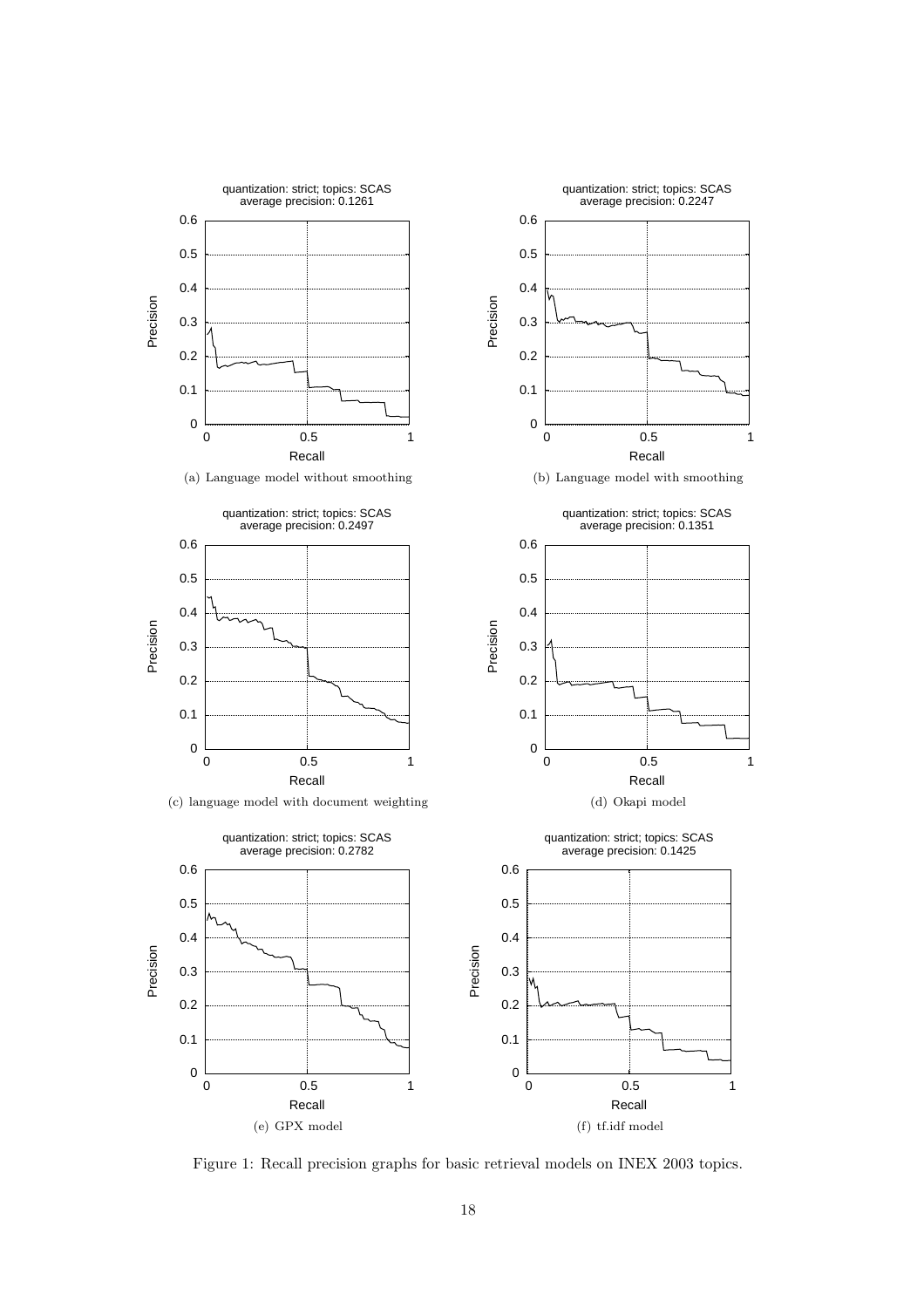

a)



Figure 2: Comparison of mean average precision (MAP) values for a) variants of language models, and b) best performing models on INEX 2003 topic set.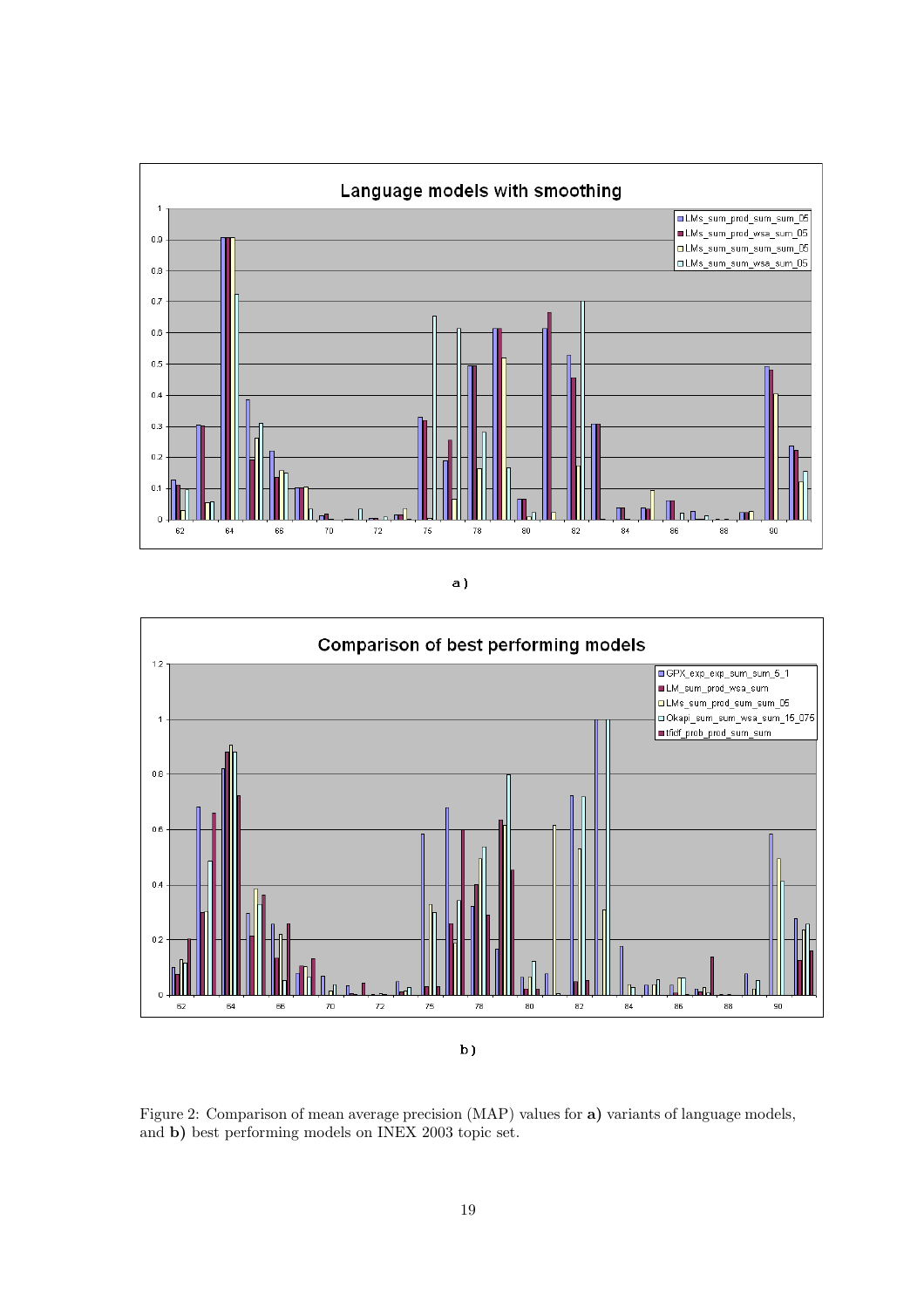Table 2. The mean average precision is actually the average precision aggregated over all topics. To produce recall precision graphs and compute mean average precision we use the official INEX tool for the evaluation (see [17] for details). The highest mean average precision for each score computation model is given in bold.

As can be seen in Table  $2^{11}$  the 2003 results depend a lot on the function used for relevance score computation. The best runs for language models with smoothing, Okapi, and GPX significantly outperform language models without smoothing and tf.idf. However, for language models with smoothing, Okapi, and GPX, mean average precision is quite different for different combinations of score propagation and combination functions. For example, the mean average precision decreases for almost 100% if we compare series II (0.2247) and  $II^b$  (0.1201) for language models and increases for more than 100% in series IV (0.1351) and IV<sup>b</sup> (0.2578) for Okapi. On the other hand, no matter what kind of functions for score propagation and score combination we use the mean average precision for tf.idf models is approximately 0.15 (see series V,  $V^a$ ,  $V^b$ , and  $V^c$ ).

If we look at the mean average precision per topic we can see that even for the same score computation model the results are significantly different if we use different score combination and propagation functions. This can be seen in Figure 2a where the MAP for different variants of language models with smoothing are displayed. Furthermore, in Figure 2b we can see that some models perform better for some topics and worse for others. For example, the overall worst performing tf.idf model outperforms the best GPX model for topics 68 and 87.

To test the consistency of the results obtained using INEX 2003 test collection we repeated the same experiments on INEX 2004 test collection. However, the assessments on INEX 2004 topics are done differently than on 2003. This is due to the vague interpretation of structural constraints for INEX 2004 topics, i.e., the usage of vague content-and structure (VCAS) queries (see Appendix in [17]). In our experiments we interpreted these constraints as a strict constrains and therefore significantly reduced the recall base for our result evaluation. As a consequence, our system was not able to find all the relevant answers and in most of the precision-recall graphs (see Figure 3) the precision drops almost at 0 at recall levels around 0.5, and the mean average precision is significantly lower than for 2004 queries as can be seen in the last column in Table 3.

| <b>Series</b>    | Score function                      | $(f_{\blacktriangleright})$ Propagation | AND $(\otimes)$ | OR $(\oplus)$ | MAP    |
|------------------|-------------------------------------|-----------------------------------------|-----------------|---------------|--------|
|                  | LM, $\lambda = 1$                   | weighted sum                            | product         | sum           | 0.0290 |
| $I^a$            | LM, $\lambda = 1$                   | weighted sum                            | sum             | sum           | 0.0368 |
| II               | LM, $\lambda = 0.5$                 | weighted sum                            | product         | sum           | 0.0657 |
| $\Pi^a$          | LM, $\lambda = 0.5$                 | sum                                     | product         | sum           | 0.0694 |
| $\Pi^b$          | LM, $\lambda = 0.5$                 | weighted sum                            | sum             | sum           | 0.0398 |
| III              | LMA, $\alpha = 0.1$ , $\beta = 0.5$ | sum                                     | product         | sum           | 0.0563 |
| III <sup>a</sup> | LMA, $\alpha = 0.1$ , $\beta = 0.3$ | sum                                     | product         | sum           | 0.0577 |
| III <sup>b</sup> | LMA, $\alpha = 0.2$ , $\beta = 0.6$ | sum                                     | product         | sum           | 0.0593 |
| IV               | Okapi, $k_1 = 1.5, b = 0.75$        | weighted sum                            | product         | prob. sum     | 0.0192 |
| $IV^a$           | Okapi, $k_1 = 1.5, b = 0.75$        | sum                                     | sum             | sum           | 0.0462 |
| $\mathrm{IV}^b$  | Okapi, $k_1 = 1.5$ , $b = 0.75$     | weighted sum                            | sum             | sum           | 0.0513 |
| V                | tf.idf                              | weighted sum                            | min             | max           | 0.0286 |
| $V^a$            | tf.idf                              | weighted sum                            | sum             | sum           | 0.0520 |
| $\mathrm{V}^b$   | tf.idf                              | sum                                     | sum             | sum           | 0.0419 |
| $V^c$            | tf.idf                              | sum                                     | product         | prob.sum      | 0.0302 |
| VI               | $GPX^*, A = 5$                      | $sum^*$                                 | exp. sum        | exp. sum      | 0.0587 |
| $VI^a$           | GPX, $A=5$                          | sum                                     | exp. sum        | exp. sum      | 0.0638 |
| $\mathrm{VI}^b$  | GPX, $A=5$                          | weighted sum                            | exp. sum        | exp. sum      | 0.0653 |

Table 3: Experimental series for INEX 2004 topics.

From Table 3 we can conclude that all three subtypes of language models and Okapi based

<sup>&</sup>lt;sup>11</sup>The '\*' denotes the GPX run where the default region score is 0.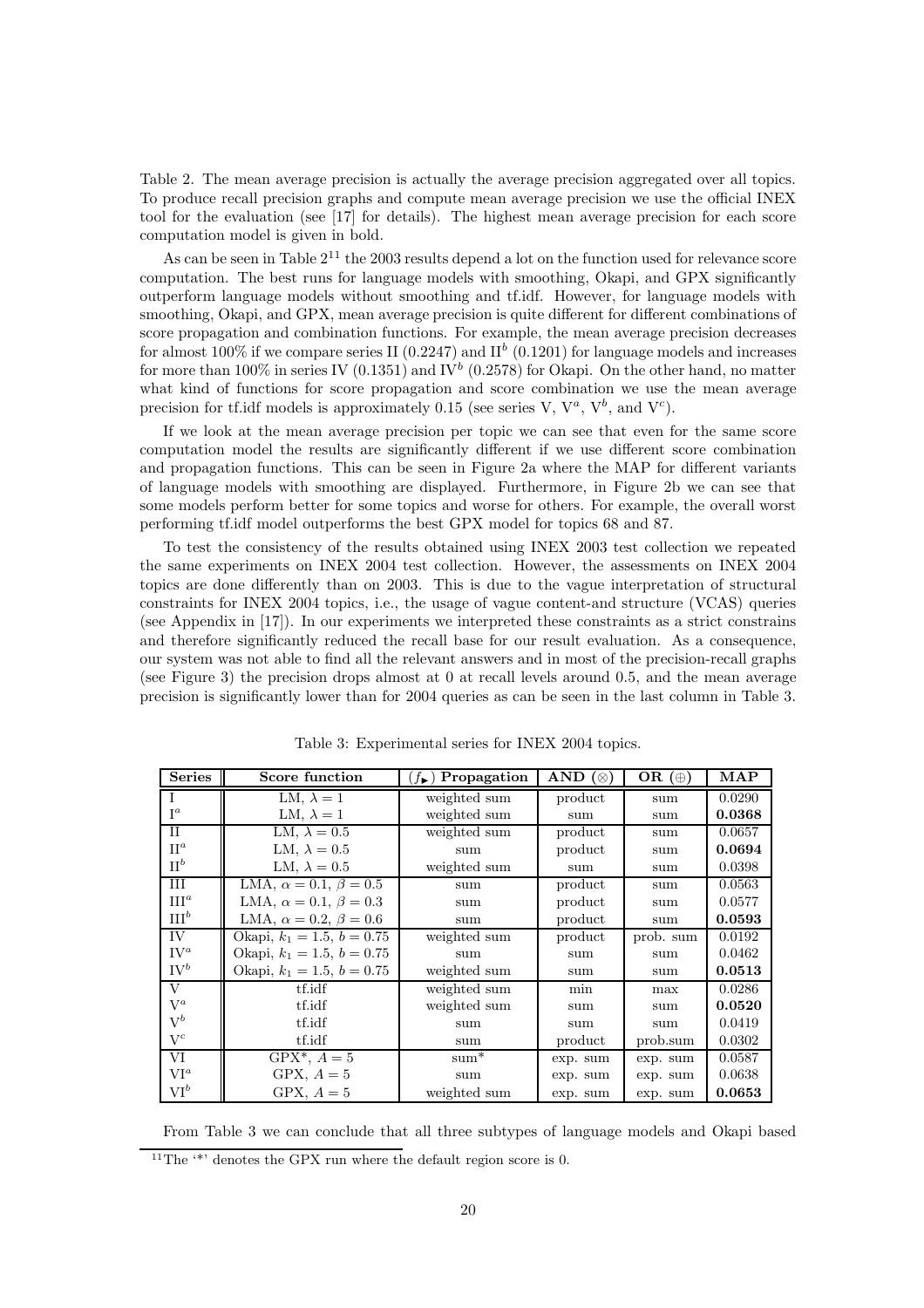

Figure 3: Recall precision graphs for best performing retrieval models on INEX 2004 topics.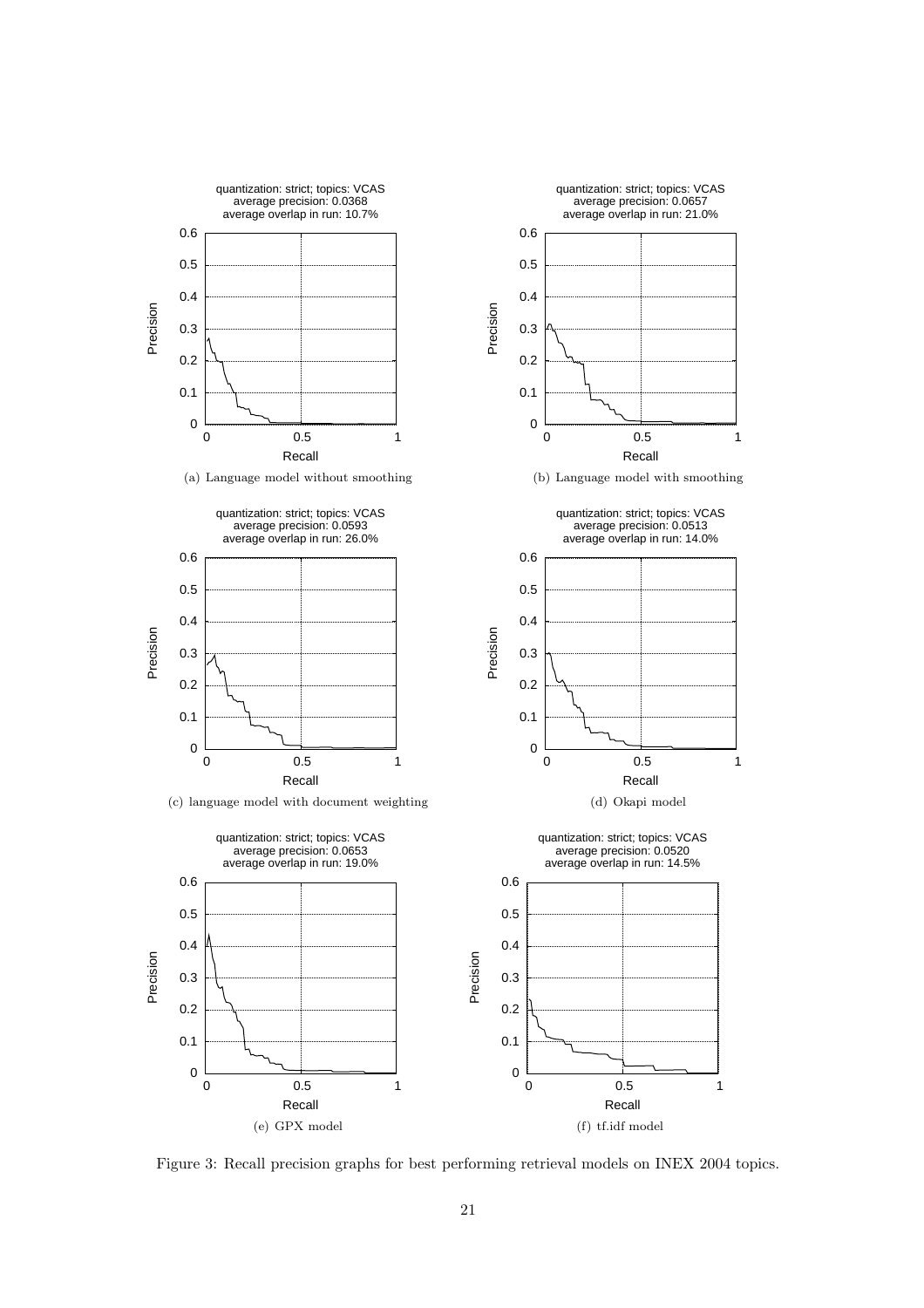models show consistent behavior on 2003 and 2004 topics, although the LMA model with parameters  $\alpha = 0.2$  and  $\beta = 0.6$  slightly outperforms two other parameter combinations. However, for tf.idf and GPX runs the mean average precision differs from 2003 runs. This is especially the case for tf.idf since the  $V^a$  run (0.0520) significantly outperforms the other three runs (0.0286, 0.0419, and 0.0302). The recall precision graphs for the best 2004 runs can be seen in Figure 3, and the complete set of recall precision graphs is presented in Appendix C.2.

Taking into account different experimental series we can see that the language model with smoothing  $(0.0694)$  outperforms GPX  $(0.0653)$  and Okapi  $(0.0513)$  on 2004 topics. Also, the tf.idf run  $V^a$  has relatively high mean average precision (0.0520), even higher than the Okapi run IV<sup>b</sup>, whereas for the 2003 topics the same Okapi run was far better  $(0.2578 \text{ against } 1509)$ . This could be the consequence of different assessments as well as different query types that used in INEX 2004. With the results of these experiments we have shown that we need to study in more detail the differences of these models and to analyze test collection, i.e., to classify topics and clarify the assessments process, if we want to get clearer picture of XML IR.

Furthermore, in our experiments the best results are obtained by using the GPX model for 2003 topics (0.2782) and language models for 2004 topics (0.0694). However, the question is whether some of the other models models for score computation with the right choice for the score combination and score propagation functions and the right value for parameters,  $\lambda$ ,  $\alpha$ ,  $\beta$ ,  $k_1$ ,  $b$ , and A, can boost the mean average precision and outperform GPX for 2003 topics and language models for 2004 topics. This points out that further study need to be taken to understand better the term distribution among XML elements and for specifying the best score computation, score combination and score propagation functions.

Additionally, the effectiveness of each model can be studied with respect to each topic in isolation, to determine which retrieval model is the most appropriate for each topic. This could help us to classify topics based on their features, such as number of query terms, existence of upwards or downwards score propagation, type of the query with respect to the expected answer, etc., and apply the best retrieval model for each topic type. We hope to answer these questions in our future research.

Finally, in this paper we did not address the problem of element overlap in the result set. However, in Figure 3 and in Appendix C.2 we report the overlap computed as specified in [11]. The overlap was recently identified as a potential problem for evaluation of retrieval systems [28], and despite several proposals for new metrics that take into account the overlap properties [12, 26, 28] not many solutions were suggested for efficiently removing overlap in result set without affecting the system's effectiveness. Therefore, the overlap problem is still an open question for XML IR that demands further attention.

### 4 Conclusions and future work

Most XML-IR systems adapt and extend existing flat file IR systems to support the searching of structured XML documents. Since these approaches are retrieval model specific and depend on the physical implementation, it is difficult to adapt them to support different retrieval models. We believe that existing XML-IR database approaches have to be made *transparent* in order to satisfy complex user information needs expressed on top of XML collections. We argue that the right architectural level to achieve this transparency is the logical level. In that way the system is also flexible for different aspects of IR search over XML at the conceptual level and distinct implementations of storage schemes and access algorithms at the physical level. By developing a transparent score region algebra at the logical level of a flexible three-level database system we are able to support the application of state of the art IR models to ranked XML retrieval. Also, it provides us with a uniform framework where we can compare the effectiveness and study properties of different XML retrieval models as we have shown in this paper.

We are planning to further investigate the usefulness of the transparent logical algebra by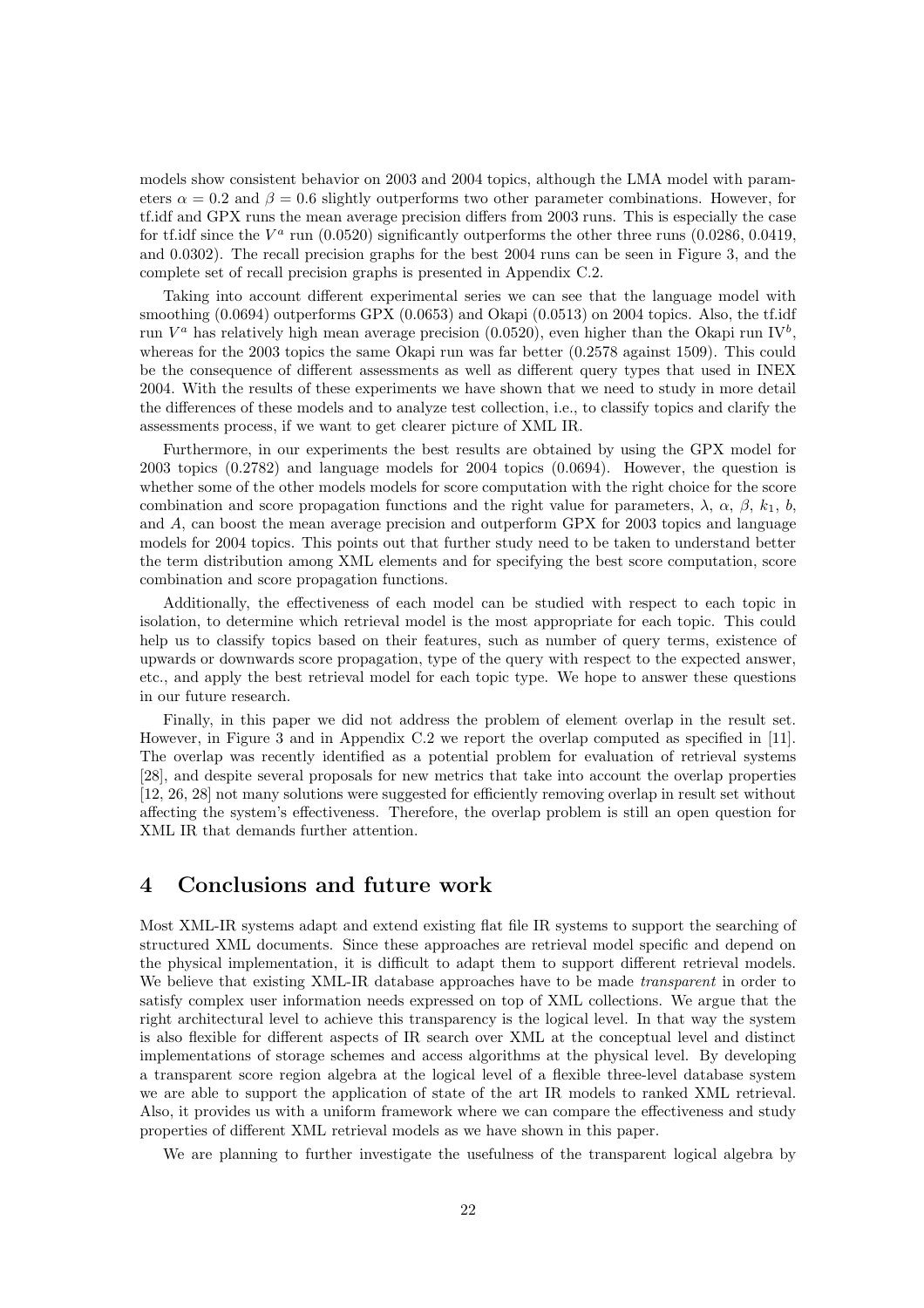applying different models to XML IR and to study the properties of score region algebra operators with respect to their consistency in ranking and their efficiency. We are also concerned with the modeling of term modifiers ('+' and '−'), explicit term and element weights, and phrases in score region algebra (see, e.g., [33]). Furthermore, we aim to better understand stemming and synonyms for terms, and vague treatment of search and answer elements throughout the instantiation of retrieval models in the SRA. Finally, we aim to investigate which combination of scoring functions in score region algebra operators is more appropriate for different topic types, such as topics with same search and answer elements, queries without upward or downward propagation, etc. This will guide us to a more effective and efficient, transparent XML-IR database system.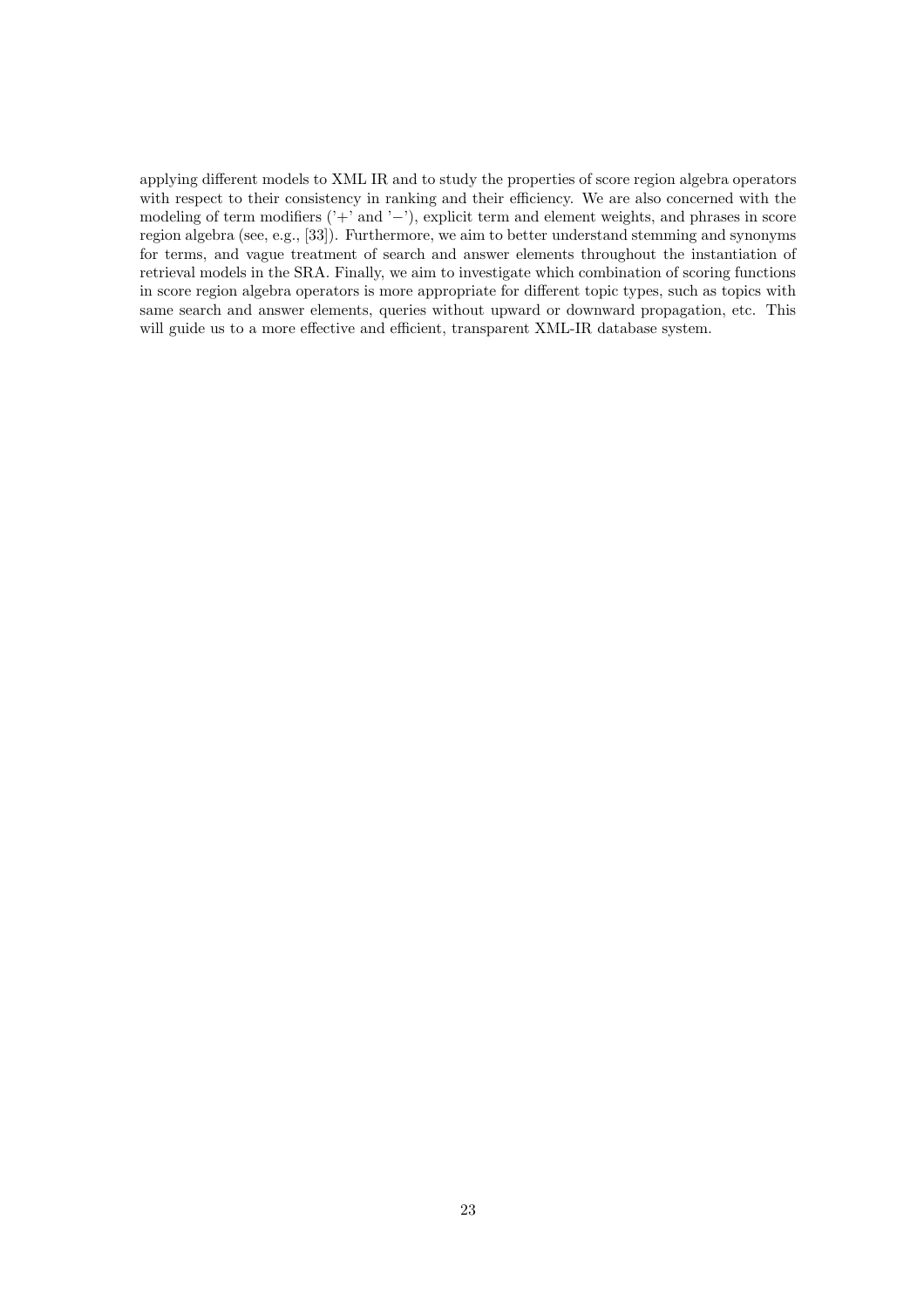### References

- [1] S. Amer-Yahia, C. Botev, and J. Shanmugasundaram. TeXQuery: A Full-Text Search Extension to XQuery. In Proceedings of the 13th conference on World Wide Web, pages 583–594, 2004.
- [2] R. Baeza-Yates and G. Navarro. Proximal Nodes: A Model to Query Document Databases by Content and Structure. In ACM Transactions on Information Systems 15  $(4)$ , volume 15, pages 401–435, 1997.
- [3] S. Boag, D. Chamberlin, M.F. Fernandez, D. Florescu, J. Robie, and J. Simeon. XQuery 1.0: An XML Query Language. Technical report, W3C, 2002.
- [4] P. Boncz. Monet: a Next Generation Database Kernel for Query Intensive Applications. PhD thesis, CWI, 2002.
- [5] F.J. Burkowski. Retrieval Activities in a Database Consisting of Heterogeneous Collections of Structured Texts. In Proceedings of the 15th ACM SIGIR Conference on Research and Development in Information Retrieval, pages 112–125, 1992.
- [6] S. Buxton and M. Rys. XQuery and XPath Full-Text Requirements. Technical report, W3C, 2003.
- [7] J. P. Callan, W. B. Croft, and S. M. Harding. The INQUERY Retrieval System. In *Proceedings* of 3rd International Conference on Database nad Expert Systems (DEXA), pages 78–83, 1992.
- [8] J. Clark and S. DeRose. XML Path Language XPath Version 1.0. Technical report, W3C, 1999.
- [9] C.L.A. Clarke, G.V. Cormack, and F.J. Burkowski. An Algebra for Structured Text Search and a Framework for its Implementation. The Computer Journal, 38(1):43–56, 1995.
- [10] M. Consens and T. Milo. Algebras for Querying Text Regions. In Proceedings of the ACM Conference on Principles of Distributed Systems, pages 11–22, 1995.
- [11] A.P. de Vries, G. Kazai, , and M. Lalmas. Evaluation Metrics 2004. In Proceedings of the 3rd INEX Workshop, LNCS 3493, Springer, 2005.
- [12] A.P. de Vries, G. Kazai, and M. Lalmas. Tolerance to Irrelevance: A User-effort Oriented Evaluation of Retrieval Systems without Predefined Retrieval Unit. In RIAO Conference Proceedings, pages 463–473, 2004.
- [13] D. Florescu and I. Manolescu. Integrating Keyword Search into XML Query Processing. In Proceedings of the 9th International World Wide Web Conference, pages 67–76, 2000.
- [14] N. Fuhr. Models for Integrated Information Retrieval and Database Systems. IEEE data engineering bulletin,  $19(1):3-13$ , 1996.
- [15] N. Fuhr and K. Großjohann. XIRQL: A Query Language for Information Retrieval in XML Documents. In Proceedings of the 24th Annual International ACM SIGIR Conference on Research and Development in Information Retrieval, pages 172–180, 2001.
- [16] N. Fuhr and K. Großjohann. XIRQL: An XML Query Language Based on Information Retrieval Concepts. ACM TOIS, 22(2):313–356, 2004.
- [17] N. Fuhr, M. Lalmas, and S. Malik, editors. Proceedings of the Second Workshop of the INitiative for the Evaluation of XML retrieval (INEX), ERCIM Publications, 2004.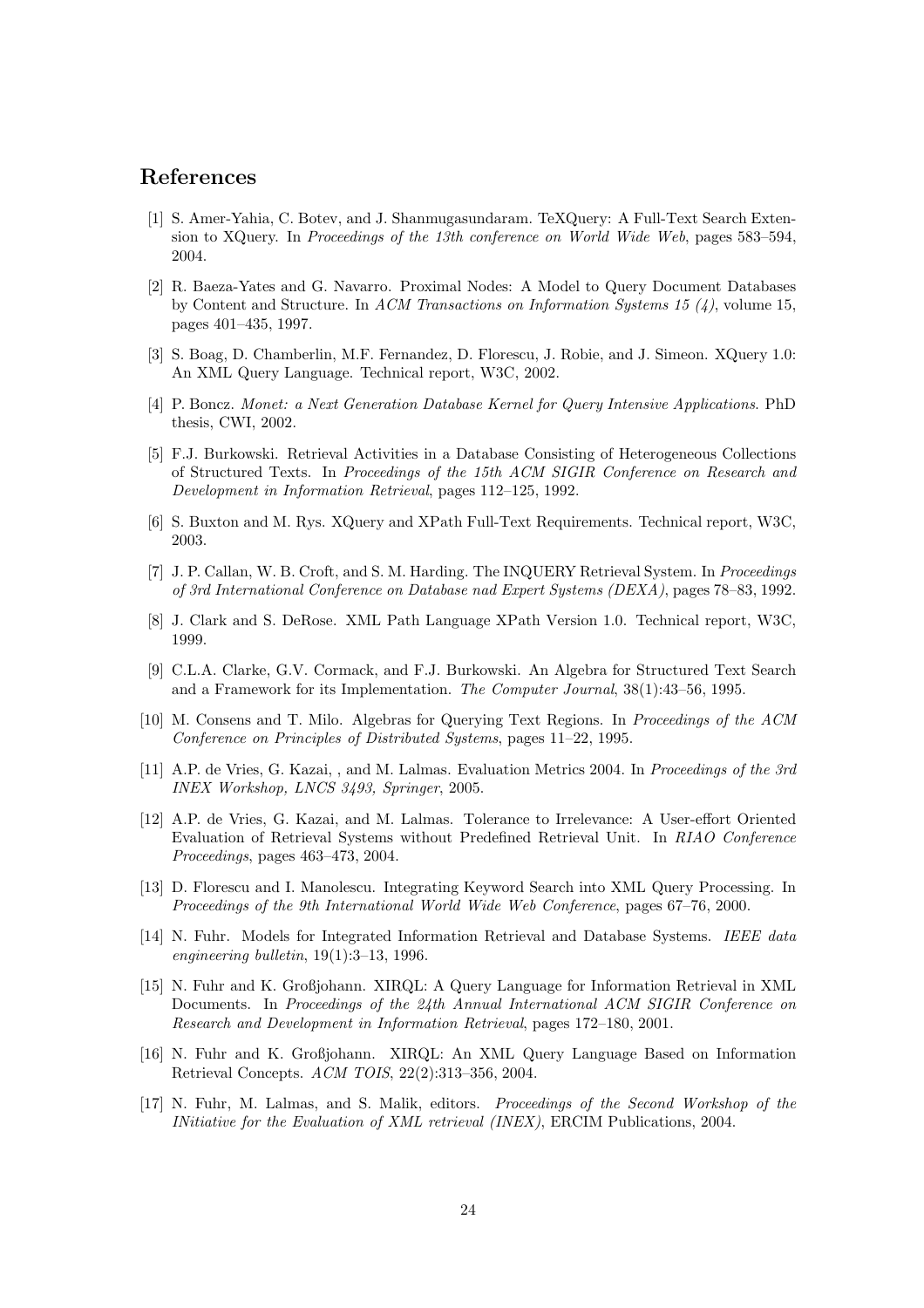- [18] S. Geva. GPX Gardens Point XML Information Retrieval at INEX 2004. In N. Fuhr, M. Lalmas, S. Malik, and Z. Szlávik, editors, *Proceedings of the Third Workshop of the* INitiative for the Evaluation of XML retrieval (INEX 2003), to appear, ERCIM Publications, 2004.
- [19] N. Gövert, M. Abolhassani, N. Fuhr, and K. Großjohan. Content-oriented XML Retrieval with HyRex. In Proceedings of the First Workshop of the INitiative for the Evaluation of XML retrieval (INEX 2002), ERCIM Publications, 2003.
- [20] T. Grabs and H.-J. Shek. Generating Vector Spaces On-the-fly for Flexible XML Retrieval. In Proceedings of the XML and Information Retrieval Workshop 25th ACM SIGIR Conference on Research and Development in Information Retrieval, 2002.
- [21] D.A. Grossman and O. Frieder. Information retrieval: algorithms and heuristics. The Kluwer international series in engineering and computer science. Kluwer Academic, Boston, 1998. ISBN 0-7923-8271-4.
- [22] T. Grust. Accelerating XPath Location Steps. In Proceedings of the 21st ACM SIGMOD International Conference on Management of Data, pages 109–120, 2002.
- [23] T. Grust, S. Sakr, and J. Teubner. XQuery on SQL Hosts. In Proceedings of the 30th Int'l Conference on Very Large Data Bases (VLDB), 2004.
- [24] L. Guo, S. Feng, C. Botev, and J. Shanmugasundaram. XRANK: Ranked Keyword Search over XML Documents. In Proceedings of ACM SIGMOD, 2003.
- [25] D. Hiemstra. Using Language Models for Information Retrieval. PhD thesis, University of Twente, Twente, The Netherlands, 2001.
- [26] K. Järvelin and J. Kakäläinen. Cumulated Gain-based Evaluation of IR Techiques. In  $ACM$ Transactions on Information Systems, volume 20(4), pages 551–556, 2002.
- [27] J. Kamps, M. de Rijke, and B. Sigurbjörnsson. Length normalization in XML retrieval. In Proceedings of the 27th ACM SIGIR conference on research and development in information retrieval (SIGIR 2004), pages 80–87, 2004.
- [28] G. Kazai, M. Lalmas, , and A.P. de Vries. The Overlap Problem in Content-oriented XML Retrieval Evaluation. In Proceedings of the 27th ACM SIGIR Conference, pages 72–79, 2004.
- [29] J. List, V. Mihajlović, A. de Vries, G. Ramirez, and D. Hiemstra. The TIJAH XML-IR System at INEX 2003. In N. Fuhr, M. Lalmas, and S. Malik, editors, Proceedings of the 2nd Initiative on the Evaluation of XML Retrieval (INEX 2003), ERCIM Workshop Proceedings, 2004.
- [30] Y. Mass and M. Mandelbrod. Component Ranking and Automatic Query Refinement for XML Retrieval. In N. Fuhr, M. Lalmas, S. Malik, and Z. Szlávik, editors, *Proceedings of* the Third Workshop of the INitiative for the Evaluation of XML retrieval (INEX), to appear, 2005.
- [31] V. Mihajlović, H.E. Blok, D. Hiemstra, and P.M.G. Apers. Score Region Algebra: Building a Transparend XML-IR Database. In Proceedings of the ACM Conference on Information and Knowledge Management (CIKM), 2005.
- [32] V. Mihajlović, D. Hiemstra, H. E. Blok, and P. M. G. Apers. An XML-IR-DB Sandwich: Is it Better with an Algebra in Between? In Proceedings of the SIGIR workshop on Information Retrieval and Databases (WIRD'04), pages 39–46, 2004.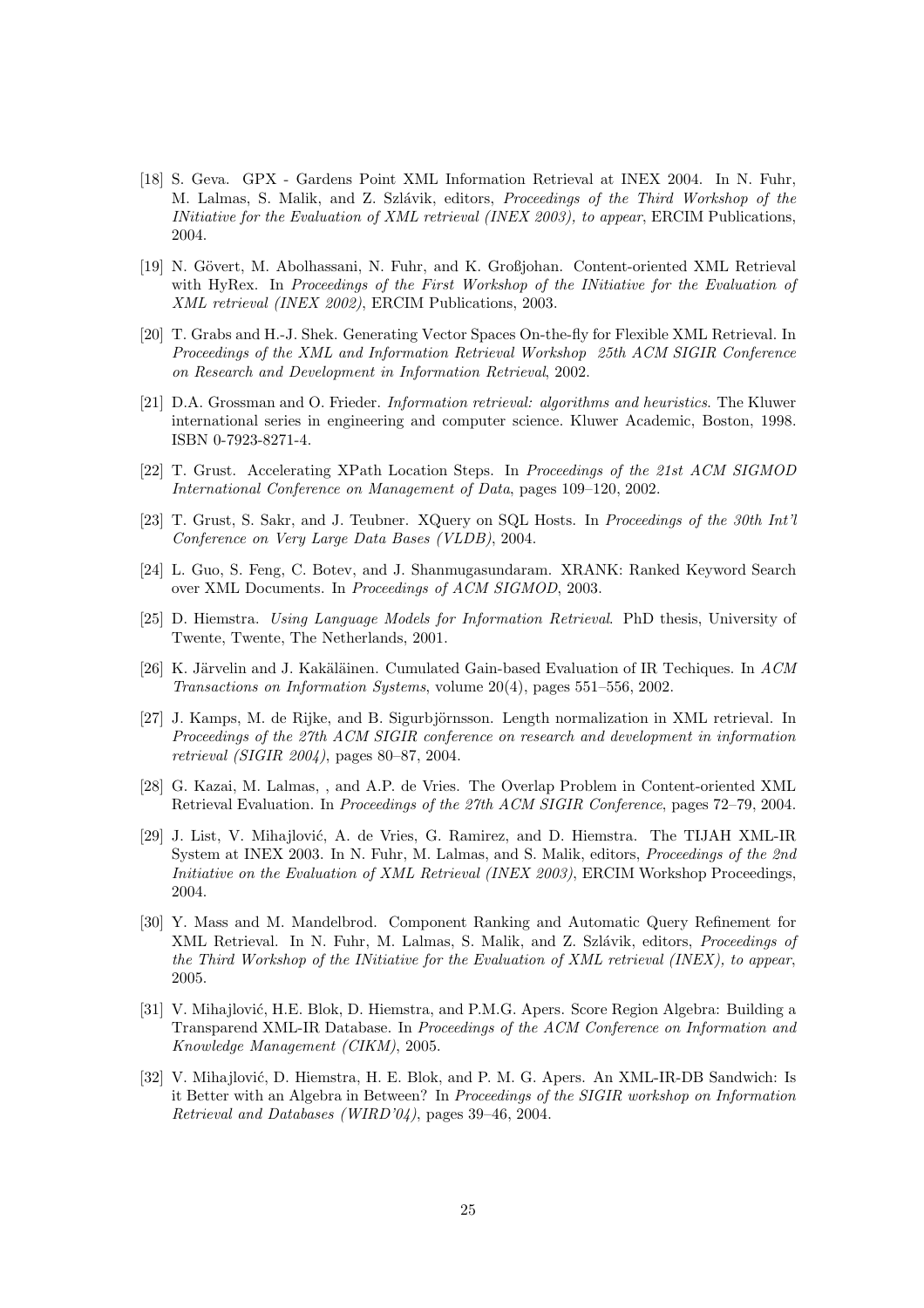- [33] V. Mihajlović, G. Ramírez, A. P. de Vries, D. Hiemstra, and H. E. Blok. TIJAH at INEX 2004: Modeling Phrases and Relevance Feedback. In N. Fuhr, M. Lalmas, S. Malik, and Z. Szlávik, editors, Proceedings of the Third Workshop of the INitiative for the Evaluation of XML retrieval (INEX), to appear, 2005.
- [34] P. Ogilvie and J. Callan. Using Language Models for Flat Text Queries in XML Retrieval. In Proceedings of the Second Workshop of the INitiative for the Evaluation of XML retrieval (INEX), ERCIM Publications, 2004.
- [35] J. Pehcevski, J. A. Thom, and A-M. Vercoustre. RMIT INEX Experiments: XML Retrieval Using Lucy/eXist. In Proceedings of the Second Workshop of the INitiative for the Evaluation of XML retrieval (INEX 2003), ERCIM Publications, 2004.
- [36] S. E. Robertson and S. Walker. Some Simple Effective Approximations to the 2-Poisson Model for Probabilistic Weighted Retrieval. In Proceedings of 17th ACM SIGIR Conference on Research and Development in Information Retrieval, pages 232–241, 1994.
- [37] A. Salminen and F.W. Tompa. PAT Expressions: An Algebra for Text Search. In *Proceedings* of the 2nd International Conference in Computational Lexicography, COMPLEX'92, pages 309–332, 1992.
- [38] G. Salton and M. J. McGill. *Introduction to Modern Information Retrieval.* McGrow-Hill, New York, NY, USA, 1st edition, 1983.
- [39] A. Trotman and R. A. O'Keefe. The Simplest Query Language That Could Possibly Work. In N. Fuhr, M. Lalmas, and S. Malik, editors, *Proceedings of the Second Workshop of the* INitiative for the Evaluation of XML retrieval (INEX 2003), ERCIM Publications, 2004.
- [40] D. Tsichritzis and A. Klug. The ANSI/X3/SPARC DBMS framework report of the study group on database management systems. Information systems, 3:173–191, 1978.
- [41] S. R. Vasanthakumar, J. P. Callan, and W. Bruce Croft. Integrating INQUERY with an RDBMS to Support Text Retrieval. IEEE data engineering bulletin, 19(1):24–33, 1996.
- [42] A.P. de Vries, M.G.L.M. van Doorn, H.M. Blanken, and P.M.G. Apers. The miRRor MMDBMS Architecture. In M.P. Atkinson, M.E. Orlowska, P. Valduriez, S.B. Zdonik, and M.L. Brodie, editors, Proceedings of the 25th VLDB Conference, pages 758–761. VLDB, Morgan Kaufmann, September 1999.
- [43] C. Zhang, J. Naughton, D. DeWitt, Q. Luo, and G. Lohman. On Supporting Containment Queries in Relational Database Management Systems. In Proceedings of the 2001 ACM SIGMOD international conference on Management of data, pages 425–436, 2001.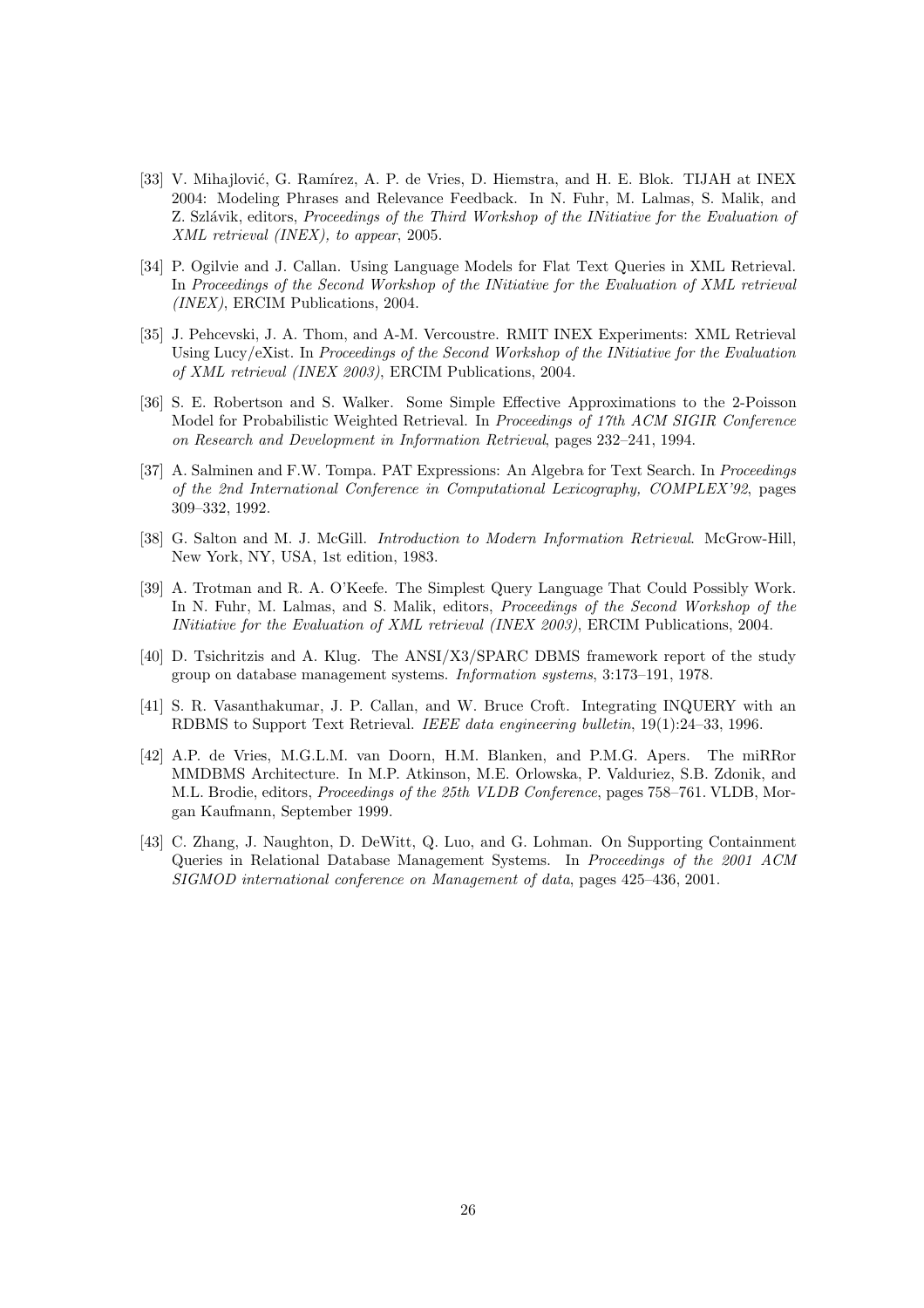### A INEX NEXI queries

#### A.1 2003 Queries

```
61. //article[about(.,clustering +distributed) and about(.//sec,java)]
62. //article[about(.,security +biometrics) AND about(.//sec,"facial recognition")]
63. //article[about(.,"digital library")
       AND about(.//p, +authorization +"access control" +security)]
64. //article[about(., hollerith)]//sec[about(., dehomag)]
65. //article[.//fm//yr > 1998 AND about(., "image retrieval")]
66. //article[.//fm//yr < 2000]//sec[about(.,"search engines")]
67. //article//fm[about(.//(tig|abs), +software +architecture)
       and about(., -distributed -web)]
68. //article[about(., +smalltalk) or about(., +lisp) or about(.,+erlang)
       or about(., +java)]//bdy//sec[about(., +"garbage collection" +algorithm)]
69. //article//bdy//sec[about(.//st,"information retrieval")]
70. //article[about(.//fm//abs, "information retrieval" "digital libraries")]
71. //article[about(.,formal methods verify correctness aviation systems)]
       //bdy//*[about(.,case study application model checking theorem proving)]
72. //article[about(.//fm//au//aff,united states of america)]
       //bdy//*[about(.,weather forecasting systems)]
73. //article[about(.//st,+comparison) and about(.//bib,"machine learning")]
74. //article[about(., video streaming applications)]
       //sec[about(., media stream synchronization)
       OR about(., stream delivery protocol)]
75. //article[about(., petri net) AND about(.//sec, formal definition)
       AND about(.//sec, algorithm efficiency computation approximation)]
76. //article[(.//fm//yr = 2000 OR .//fm//yr = 1999)
       AND about(., "intelligent transportation system")]
       //sec[about(.,automation +vehicle)]
77. //article[about(.//sec,"reverse engineering")]//sec[about(., legal)
       OR about(.,legislation)]
78. //vt[about(.,"information retrieval" student)]
79. //article[about(.,xml) AND about(.,database)]
80. //article//bdy//sec[about(.,"clock synchronization" "distributed systems")]
81. //article[about(.//p,"multi concurrency control") AND about(.//p, algorithm)
       AND about(.//fm//atl, databases)]
82. //article[about(.,handwriting recognition) AND about(.//fm//au,kim)]
83. //article//fm//abs[about(., "data mining" "frequent itemset")]
84. //p[about(.,overview "distributed query processing" join)]
85. //article[.//fm//yr >= 1998 and .//fig//no > 9]//sec[about(.//p, VR
       "virtual reality" "virtual environment" cyberspace "augmented reality")]
86. //sec[about(.,mobile electronic payment system)]
87. //article[(.//fm//yr = 1998 OR .//fm//yr = 1999 OR .//fm//yr = 2000
       OR .//fm//yr = 2001 OR .//fm//yr = 2002)AND about(., "support vector machines")]
88. //article[(.//fm//yr = 1998 OR .//fm//yr = 1999 OR .//fm//yr = 2000
      OR .//fm//yr = 2001) AND about(., "web crawler")]
89. //article[about(.//bdy,clustering "vector quantization" +fuzzy +k-means
       +c-means -sofm -som)]//bm//bb[about(.,"vector quantization" +fuzzy
       clustering +k-means +c-means) AND about(.//pdt,1999)
       AND about(.//au//snm, -kohonen)]
```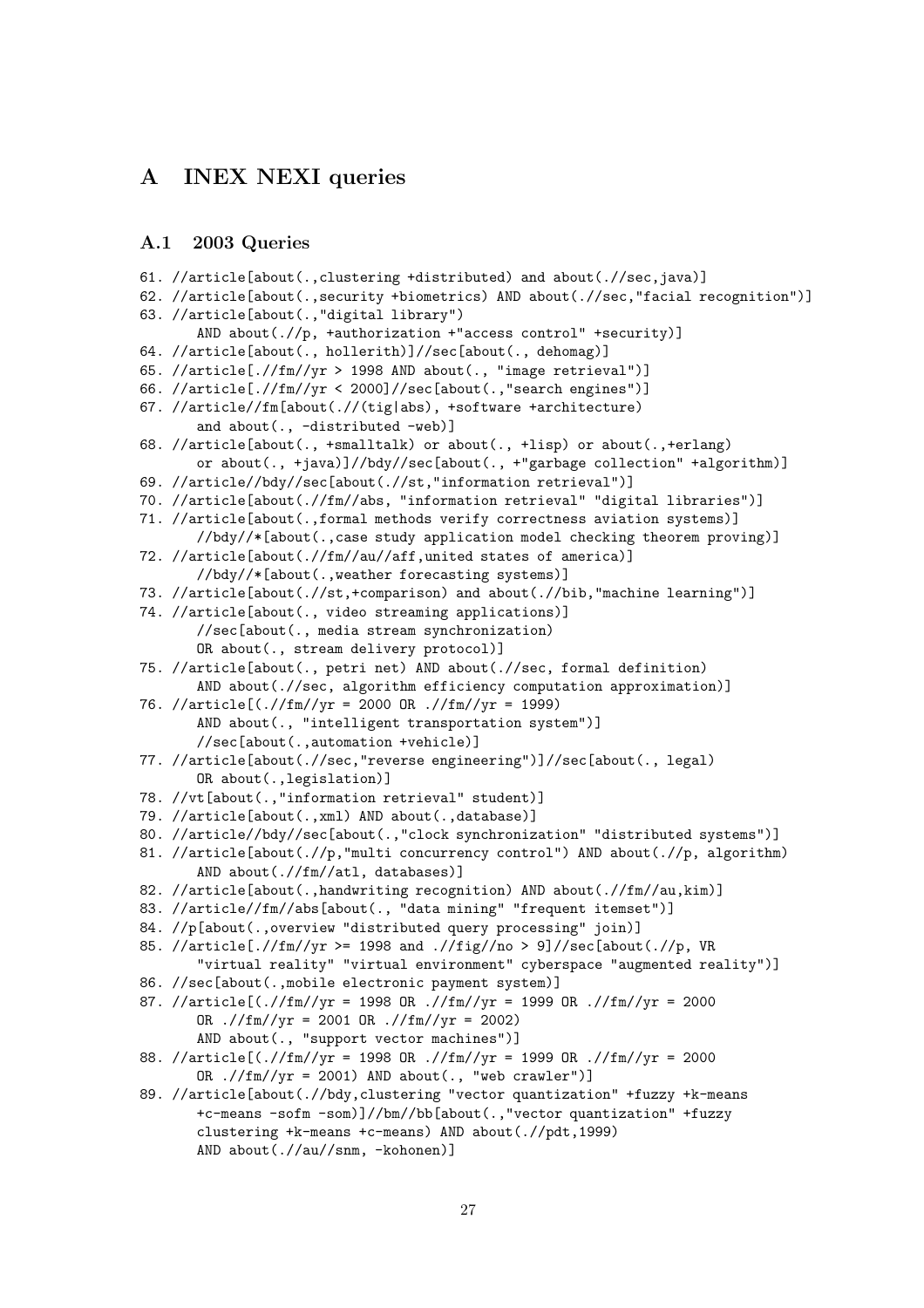90. //article[about(.//sec,+trust authentication "electronic commerce" e-commerce ebusiness marketplace)]//abs[about(., trust authentication)]

### A.2 2004 Queries

| 127. //sec//(p fgc)[about(., godel lukasiewicz and other fuzzy implication<br>definitions)]                                          |
|--------------------------------------------------------------------------------------------------------------------------------------|
| 128. //article[about(., intelligent transport systems)]//sec[about(., on-board<br>route planning navigation system for automobiles)] |
| 129. //article[about(.//atl, new book review bookshelf)]<br>//sec[about(., database "data warehouse")]                               |
| 130. //article[about(.//p,object database)]//p[about(., version management)]                                                         |
| 131. //article[about(.//au,"jiawei han")]//abs[about(.,"data mining")]                                                               |
| 132. //article[about(.//abs,classification)]//sec[about(.,experiment compare)]                                                       |
| 133. //article[about(.//fm//tig//atl, query) and about(.//st, optimization)]                                                         |
| 134. //article[(about(., "phrase search") OR about(., "proximity search")                                                            |
| OR about(., "string matching")) AND (about(.,tries)                                                                                  |
| OR about(., "suffix trees") OR about(., "pat arrays"))]                                                                              |
| //sec[about(.,algorithm)]                                                                                                            |
| 135. //article[about(.//atl, summaries)]//sec[about(., "Internet security")                                                          |
| or about(., "network security")]                                                                                                     |
| 136. //bib[about(., text categorisation) and about(., "support vector machines" svm)]                                                |
| 137. //article [about(.//abs, "digital library") or about(.//ip1, "digital library")]                                                |
| 138. //article[about(.,operating system) and about(.//sec,thread implementation)]                                                    |
| 139. //article[(about(.//bb//au//snm, bertino) or about(.//bb//au//snm, jajodia))                                                    |
| and about(.//bb//atl, security model) and about(.//bb//atl, -"indexing model"<br>-"object oriented model")]                          |
| 140. //article[about(., xml)]//bdy//sec[about(., "information integration" +web)                                                     |
| or about(., "information exchange" +web)]                                                                                            |
| 141. //article[about(.,java)]//sec[about(.,implementing threads)]                                                                    |
| 142. //abs[about(.,database access using perl)]                                                                                      |
| 143. //sec[about(.,+stemming +information)]                                                                                          |
| 144. //article[about(.//abs, bioinformatics "software systems")                                                                      |
| and about(.//p, data warehouse multi-format multi-type integration)]                                                                 |
| 145. //article[about(.,information retrieval)]//p[about(.,relevance feedback)]                                                       |
| 146. //article[(.//fm//yr > 1999)]//sec[about(.//*, xml html web)]                                                                   |
| 147. //sec[about(.//st,conclusions) AND about(.,web) AND about(.,distance)<br>AND about (., learning)]                               |
| 149. //article[about(.//(abs kwd), "genetic algorithm")]<br>//bdy//sec[about(.,simulated annealing)]                                 |
| 150. //article[about(., animation)] //bdy//sec[about(.//st, inverse kinematics)]                                                     |
| 151. //article[about(., "web search engine")]//sec[about(., "vector space model")]                                                   |
| 152. //article//p[about(.,+linux "word processing" "word processor"                                                                  |
| "office programs")]                                                                                                                  |
| 153. //article//bm//vt[about(.,"phd student") OR about(.,"phd candidate")]                                                           |
| 154. //article[about(.//bib, abiteboul)]//bdy//*[about(., semistructured + query)]                                                   |
| 155. //article[about(.//p,"self organising feature map") and about(.//fm//yr,2000)]                                                  |
| //fig[about(.//fgc,"self organising map")]                                                                                           |

156. //article[about(.//abs, "spatial join")] //bdy//sec[about(., "performance evaluation")]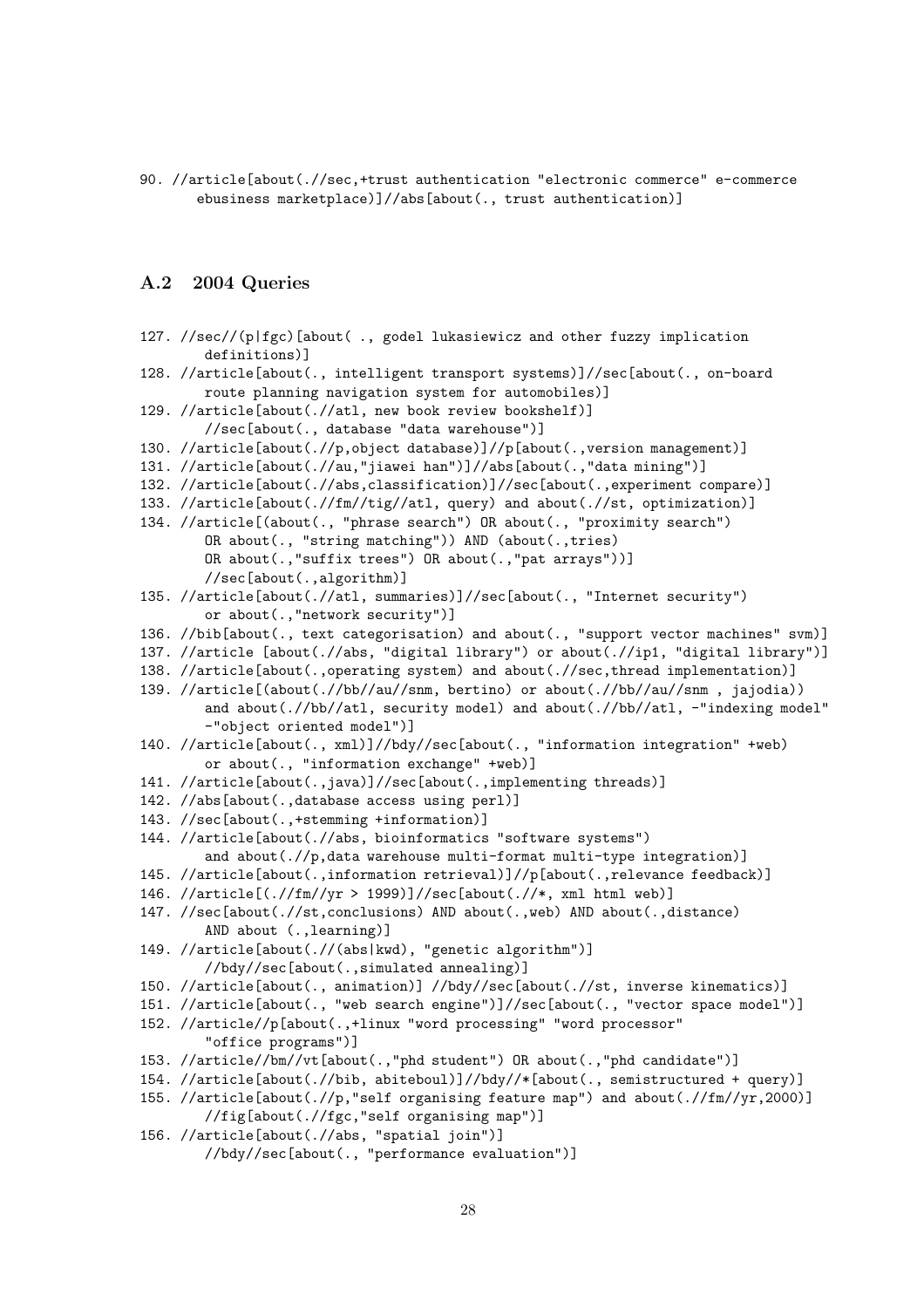- 157. //article[about(.//abs,-query -"query optimization" -linear) and about(.//bdy,newton +gradient hessian technique)] //bdy//\*[about(.,+optimization -experiments) and (about(.,maximization) or about(.,minimization))]
- 158. //article[about(.//fm, turing test) or about(.//abs, turing test)] //bdy[about(., turning test consciousness intelligence imitation game)]
- 159. //article[about(.,"bayesian networks")]//sec[about(.,learning structure)]
- 160. //article[about(., image retrieval)]
	- //sec[about(., "latent semantic indexing")]
- 161. //article[about(., database access methods for spatial data and text)] //bm//bb[about(.//atl, database access methods)]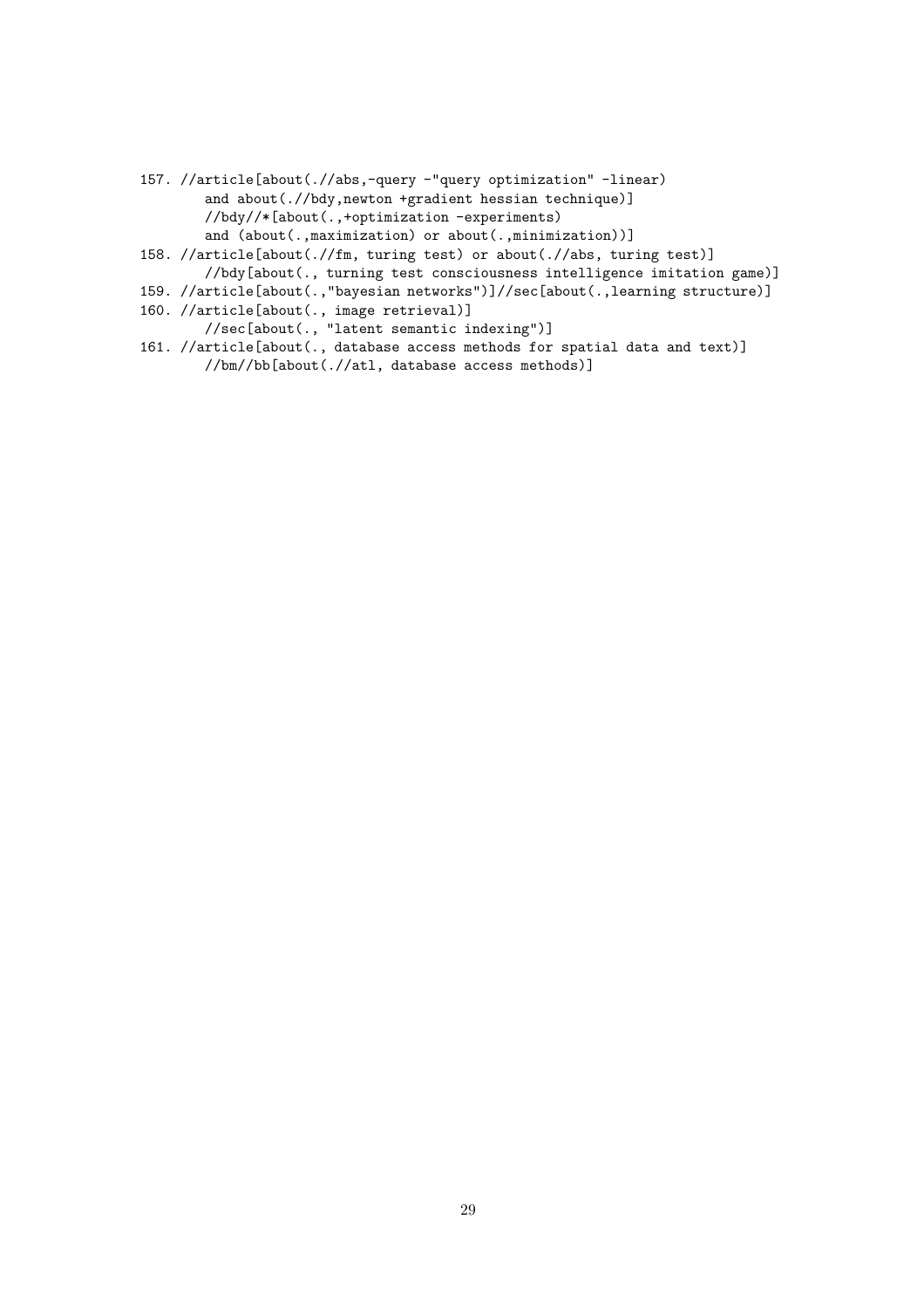### B Execution times

The hardware platform used to produce the results presented in this section is an old PC running Linux 2.4.20-8smp, with two Pentium<sup>™</sup> III 600 MHz CPUs, 1 GB of main-memory, and a 100 GB disk array mounted in RAID 0 (striping) mode.

Here we give avarage execution times per topic on INEX 2003 topics for illustration. We did not tune our system for efficiency and the prototype implementation was a straightforward one. We give some of the execution times for comparison among different models. Note that for most of the topics the execution time is less than double the time stated as average time per query specified in Table 4. This is due to the fact that in both topic sets (INEX 2003 and 2004) there are few queries that use //\* expression, which is in our system implemented as a selection of all containing regions, that consume vaste amount of memory and whose execution is very slow. Such topics are for example topics 71 and 72 from INEX 2003 topic set, and topics 146, 154, and 157 from INEX 2004 topic set.

| Model                                                  | Execution time (seconds) |
|--------------------------------------------------------|--------------------------|
| LM_nomod_nophr_sum_prod_wsa_sum_true_no_ent            | 135.5                    |
| LMs_nomod_nophr_sum_prod_wsa_sum_true_no_ent_05        | 149.9                    |
| LMs_nomod_nophr_sum_sum_wsa_sum_true_no_ent_05         | 149.4                    |
| LMs_nomod_nophr_sum_prod_sum_sum_true_no_ent_05        | 133.9                    |
| GPX_nomod_nophr_sum_exp_sum_sum_true_no_ent_5          | 59.9                     |
| GPX_nomod_nophr_exp_exp_sum_sum_true_no_ent_5          | 60.1                     |
| Okapi nomod nophr prob prod wsa sum true no ent 15.075 | 245.3                    |
| Okapi_nomod_nophr_sum_sum_wsa_sum_true_no_ent_15_075   | 246.9                    |
| tfidf_nomod_nophr_sum_sum_wsa_sum_true_no_ent          | 198.5                    |
| tfidf_nomod_nophr_max_min_wsa_sum_true_no_ent          | 201.3                    |
| tfidf_nomod_nophr_sum_prod_wsa_sum_true_no_ent         | 197.9                    |
| tfidf_nomod_nophr_prob_prod_wsa_sum_true_no_ent        | 191.0                    |

Table 4: Execution times for some of the 2003 runs averaged per query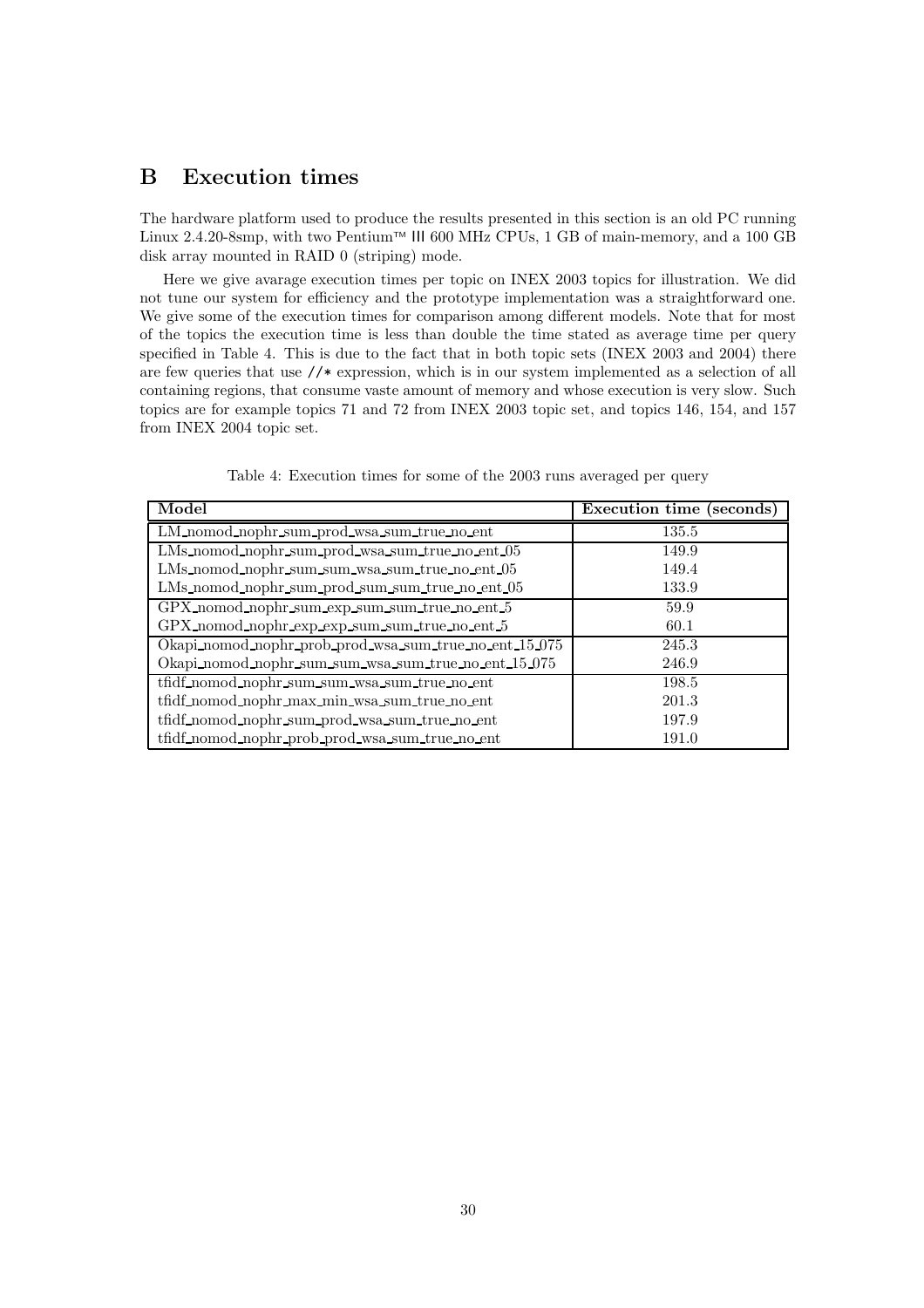### C Experimental results

C.1 Plain Runs for 2003 Queries

### C.1.1 Language models without smoothing

INEX 2003: LM\_nomod\_nophr\_sum\_prod\_wsa\_sum\_true\_no\_ent



INEX 2003: LM\_nomod\_nophr\_sum\_sum\_wsa\_sum\_true\_no\_ent

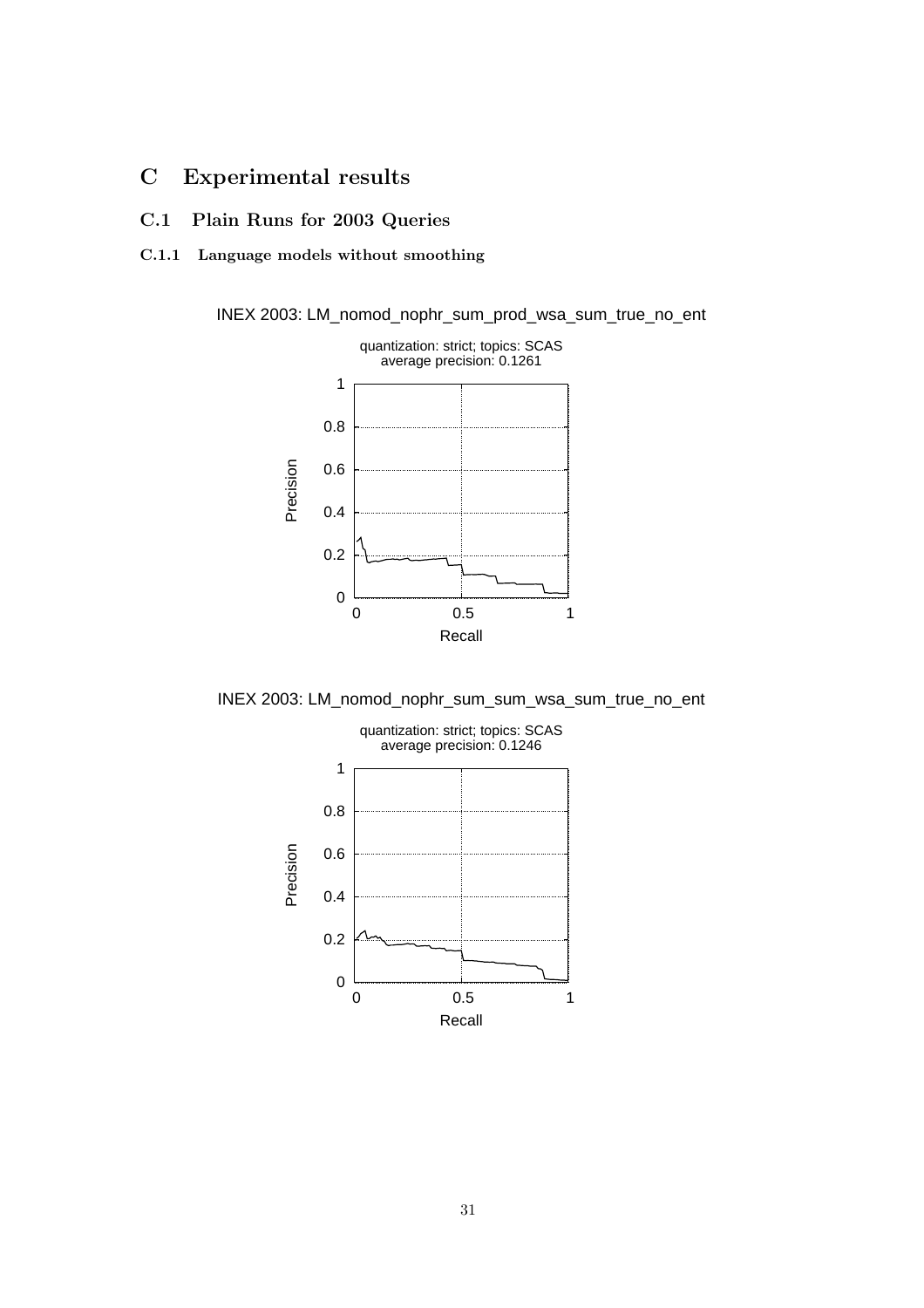### C.1.2 Language models with smoothing



INEX 2003: LMs\_nomod\_nophr\_sum\_prod\_wsa\_sum\_true\_no\_ent\_05

INEX 2003: LMs\_nomod\_nophr\_sum\_sum\_wsa\_sum\_true\_no\_ent\_05

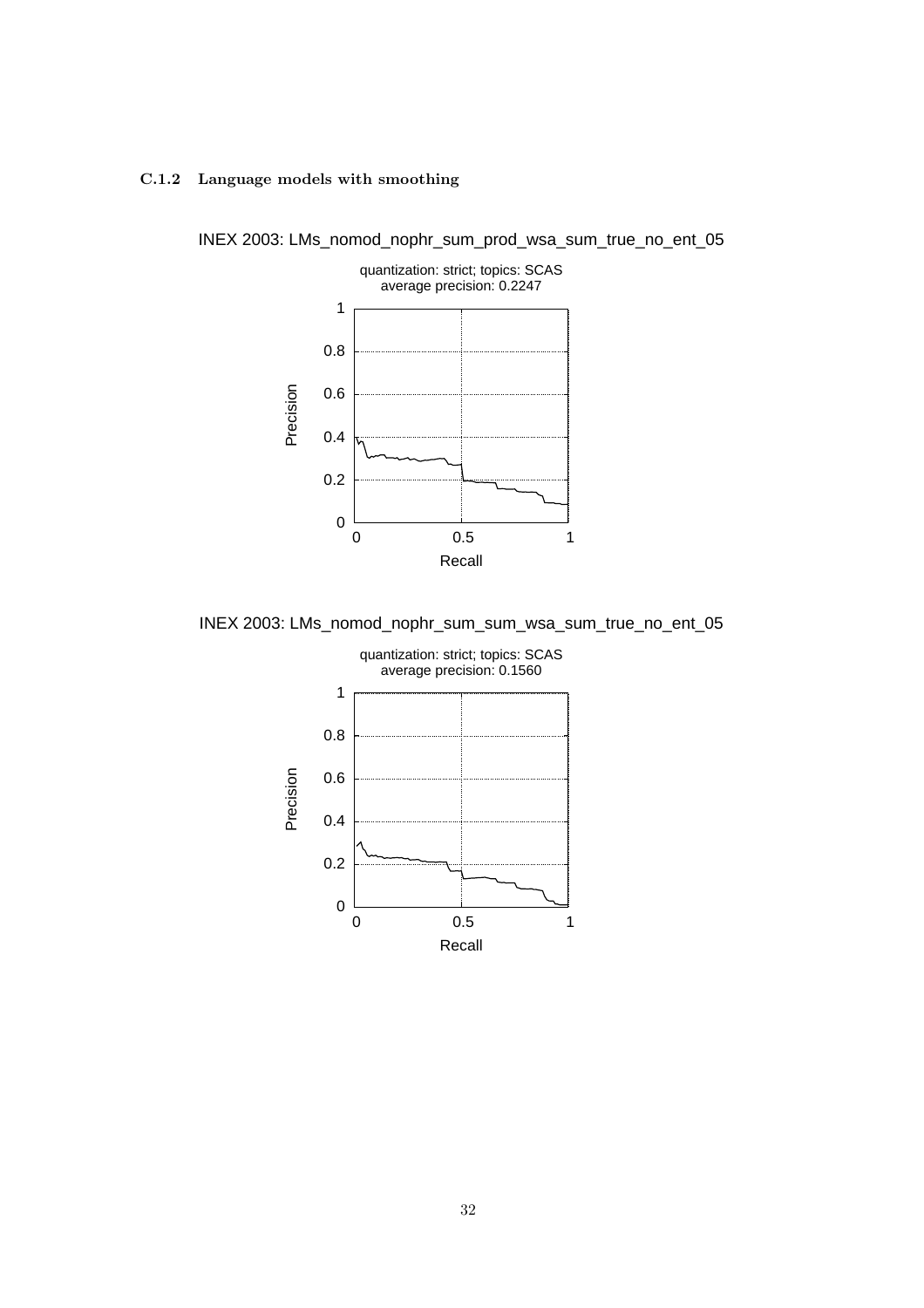

INEX 2003: LMs\_nomod\_nophr\_sum\_prod\_sum\_sum\_true\_no\_ent\_05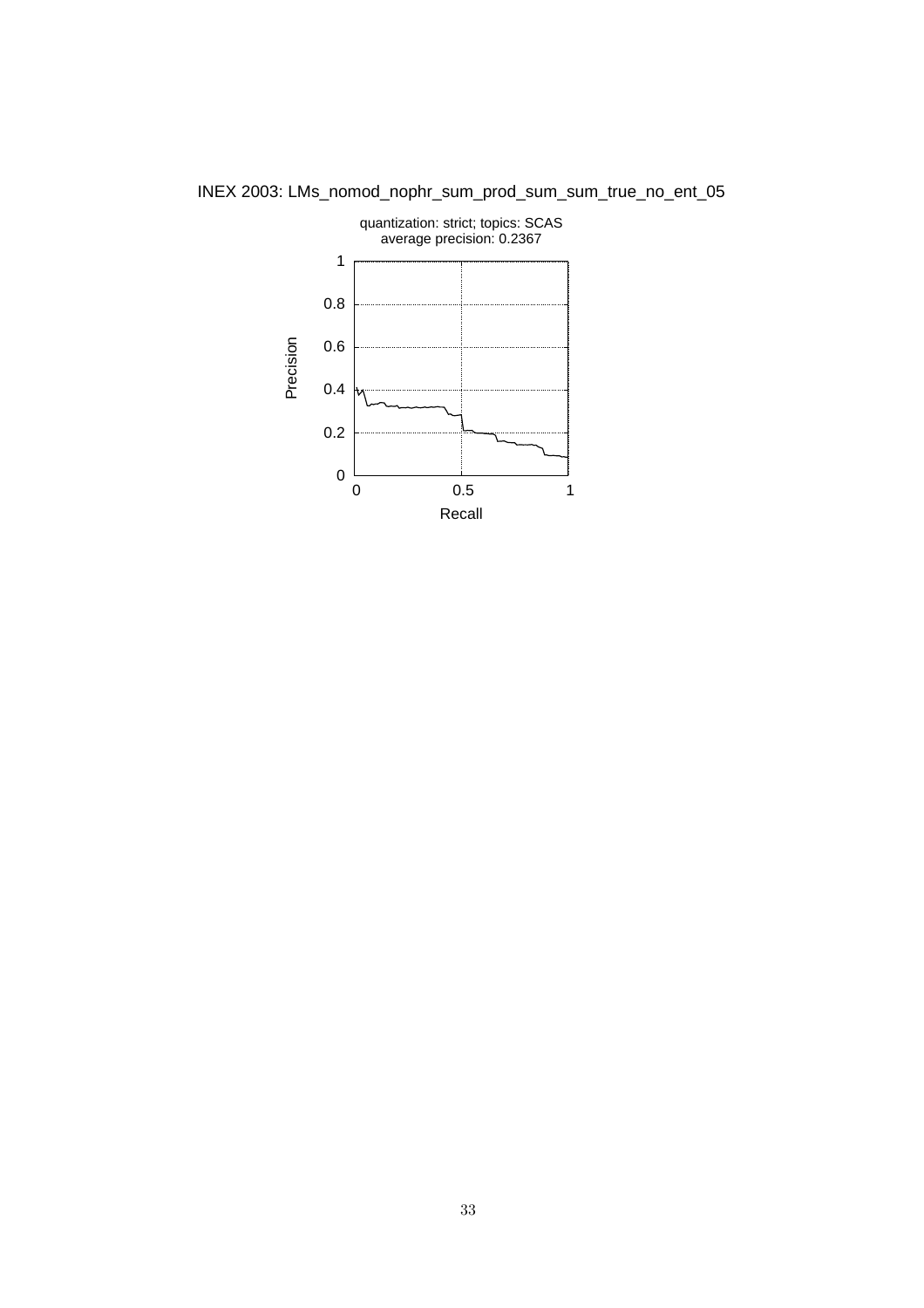



INEX 2003: LMA\_nomod\_nophr\_sum\_prod\_sum\_sum\_true\_no\_ent\_01\_05

INEX 2003: 3LMA\_nomod\_nophr\_sum\_prod\_sum\_sum\_true\_no\_ent\_01\_03

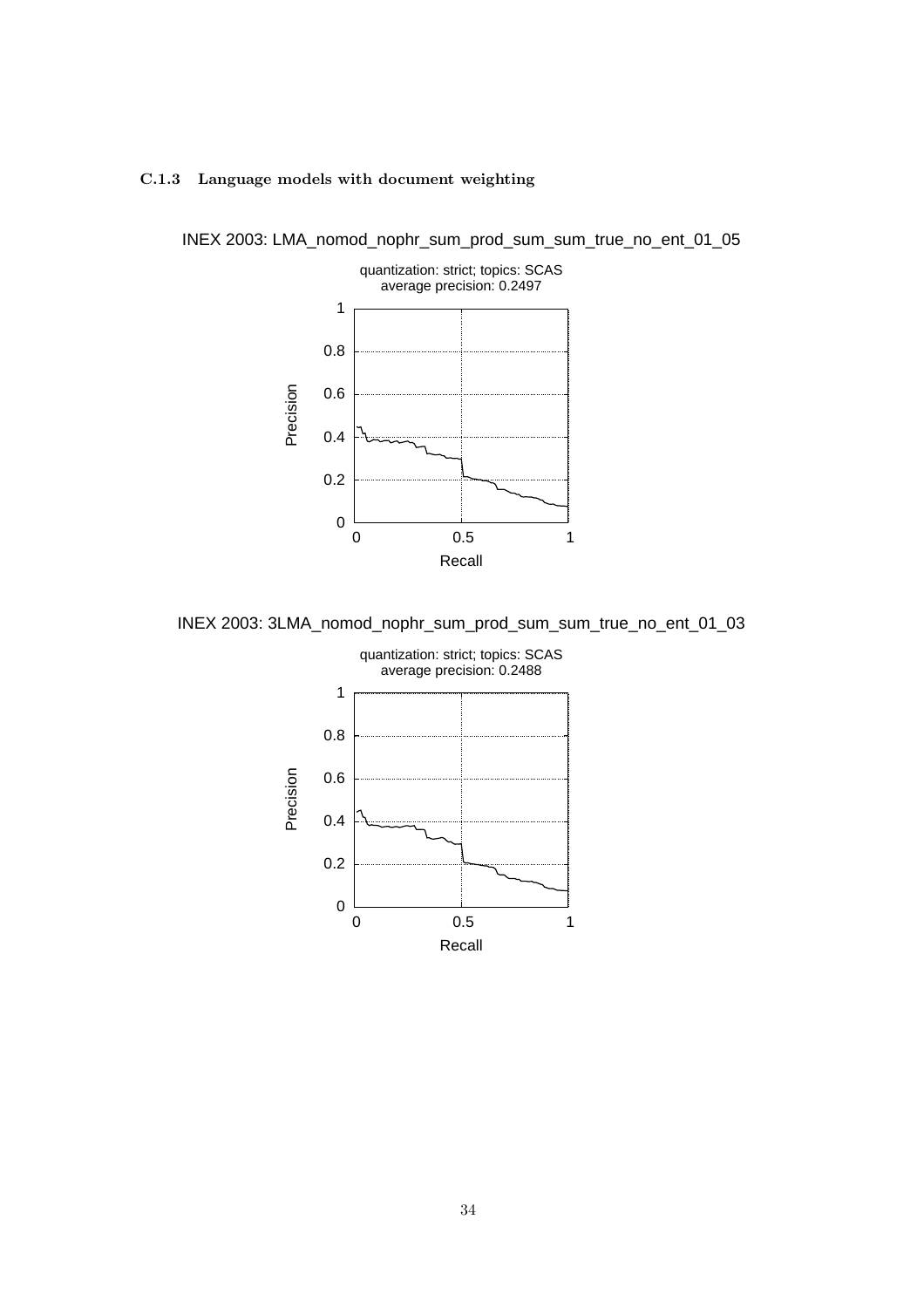

INEX 2003: 3LMA\_nomod\_nophr\_sum\_prod\_sum\_sum\_true\_no\_ent\_02\_06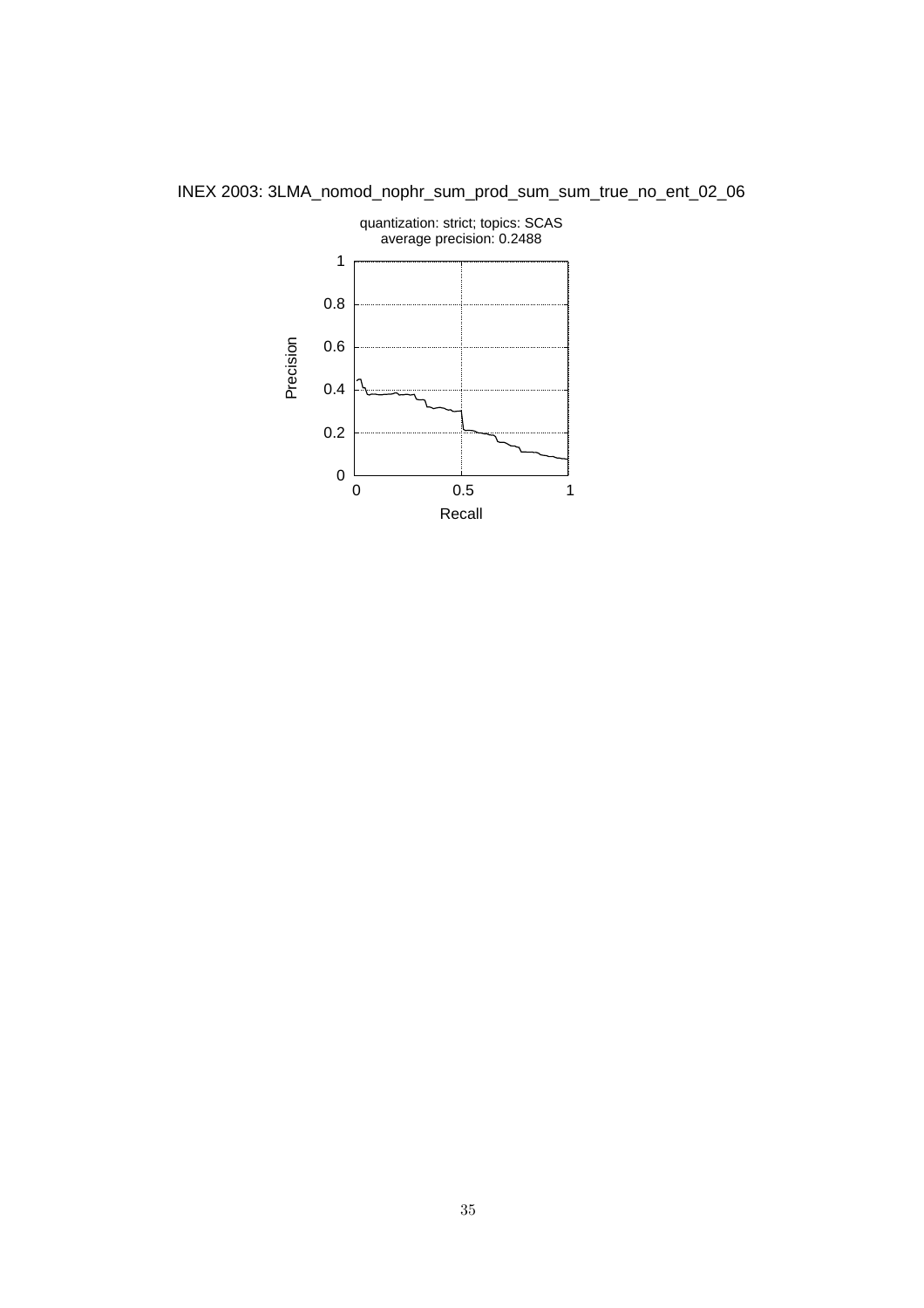### C.1.4 Okapi



INEX 2003: Okapi\_nomod\_nophr\_prob\_prod\_wsa\_sum\_true\_no\_ent\_15\_075

INEX 2003: Okapi\_nomod\_nophr\_sum\_sum\_wsa\_sum\_true\_no\_ent\_15\_075

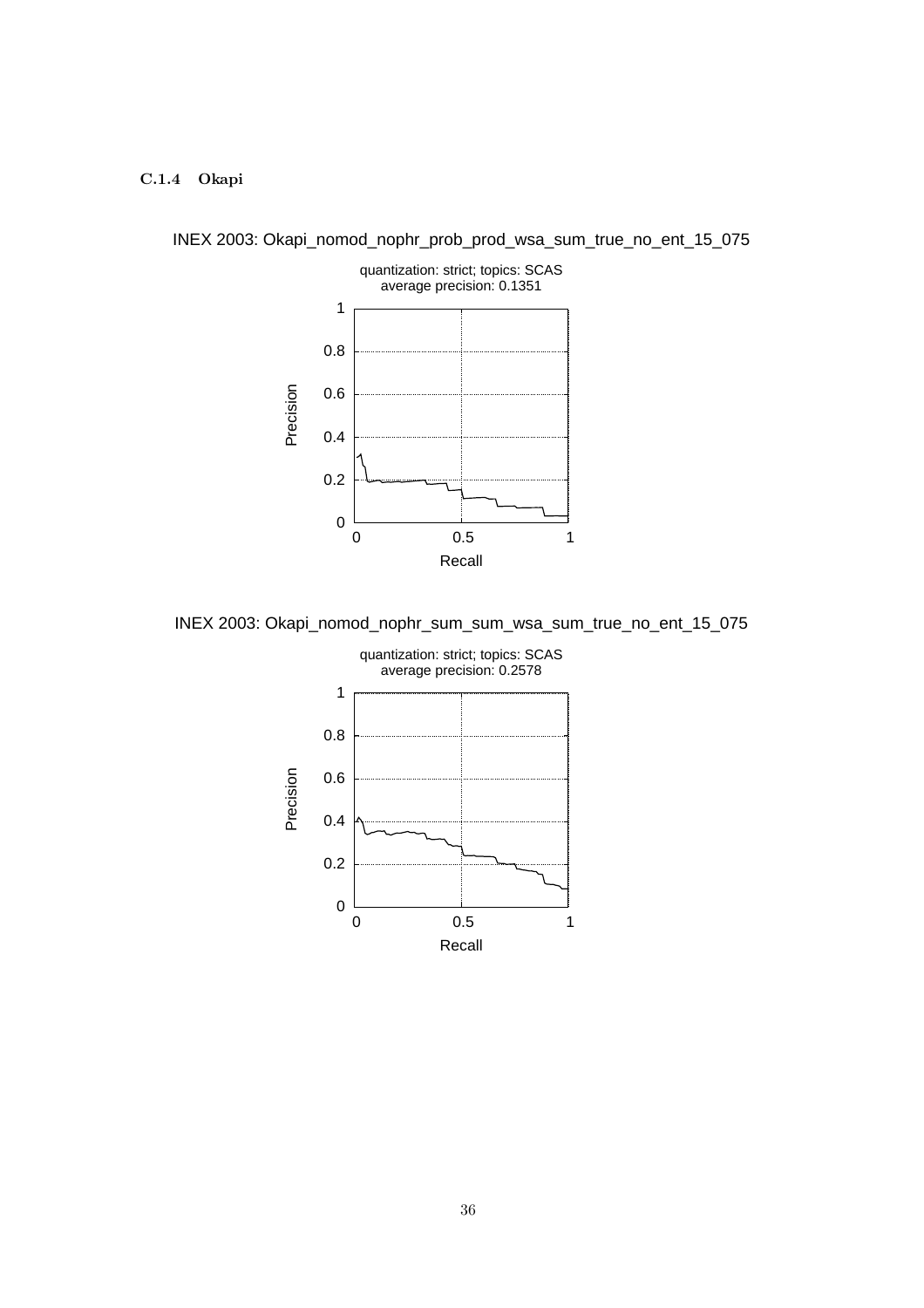

INEX 2003: Okapi\_nomod\_nophr\_sum\_sum\_sum\_sum\_true\_no\_ent\_15\_075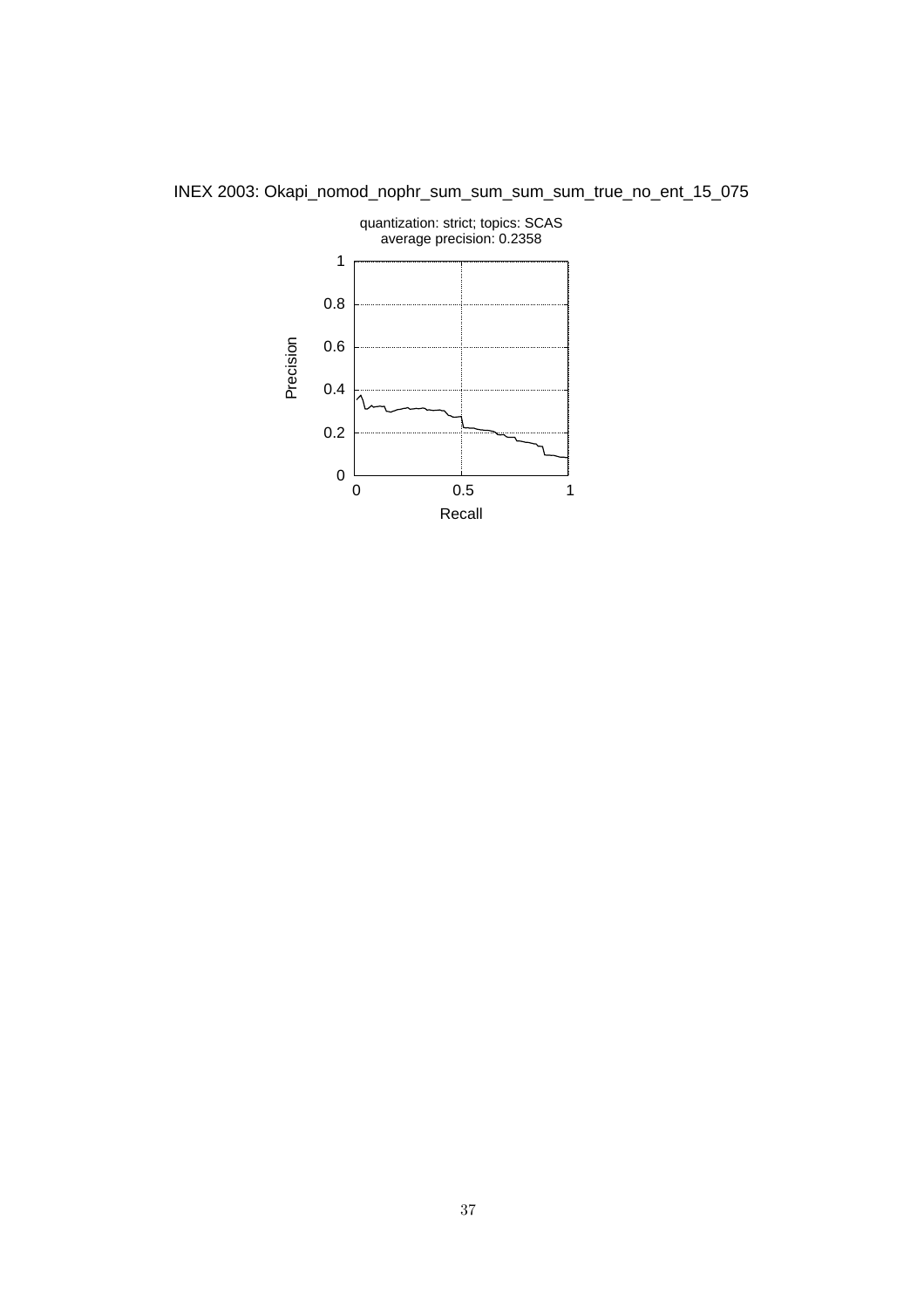### C.1.5 GPX



INEX 2003: GPX\_nomod\_nophr\_sum\_exp\_sum\_sum\_true\_no\_ent\_5

INEX 2003: GPX\_nomod\_nophr\_exp\_exp\_sum\_sum\_true\_no\_ent\_5\_1

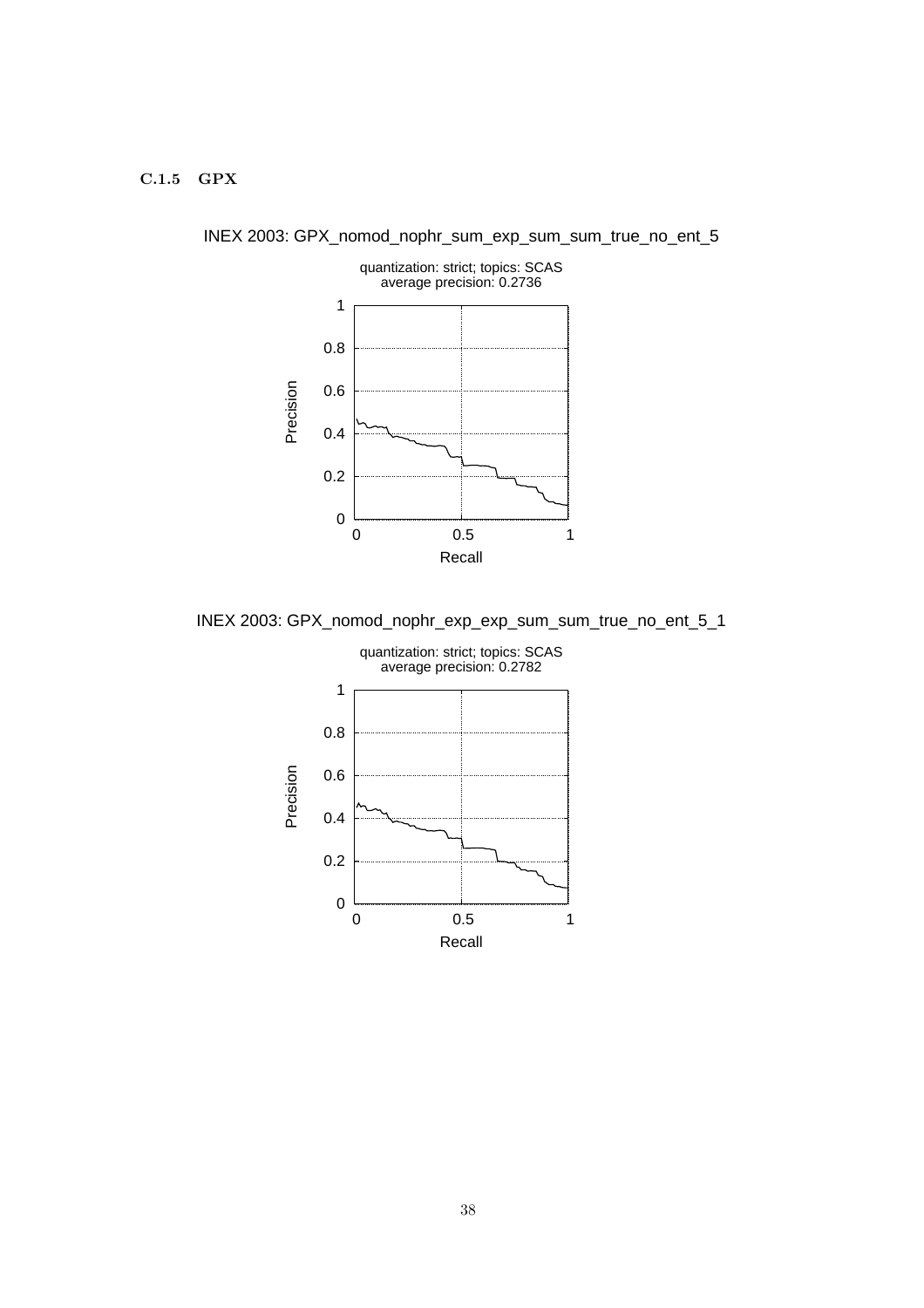

INEX 2003: GPX\_nomod\_nophr\_exp\_exp\_sum\_sum\_true\_no\_ent\_5

INEX 2003: GPX\_nomod\_nophr\_exp\_exp\_wsa\_sum\_true\_no\_ent\_5

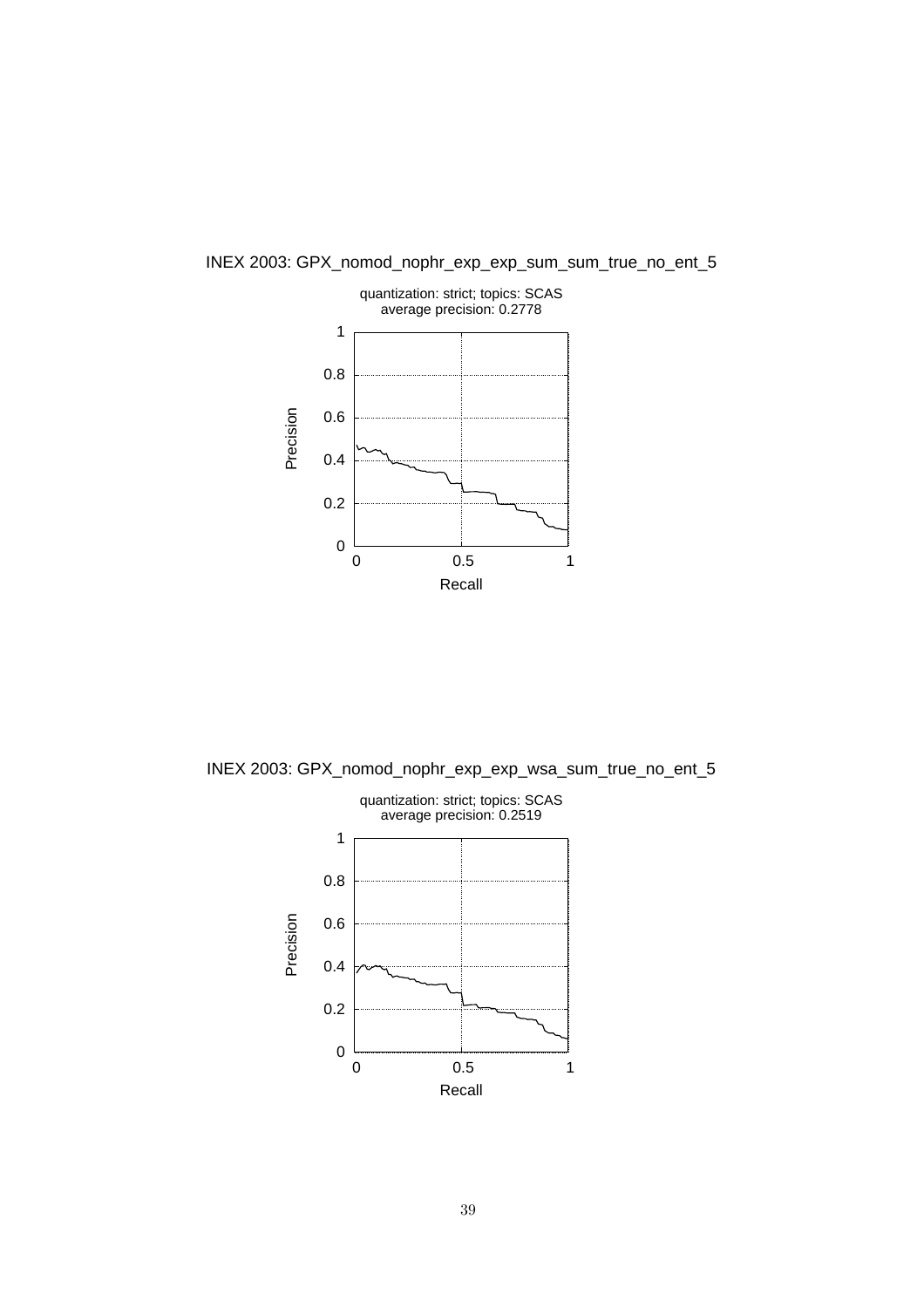### C.1.6 tf.idf



INEX 2003: tfidf\_nomod\_nophr\_max\_min\_wsa\_sum\_true\_no\_ent

INEX 2003: tfidf\_nomod\_nophr\_sum\_sum\_wsa\_sum\_true\_no\_ent

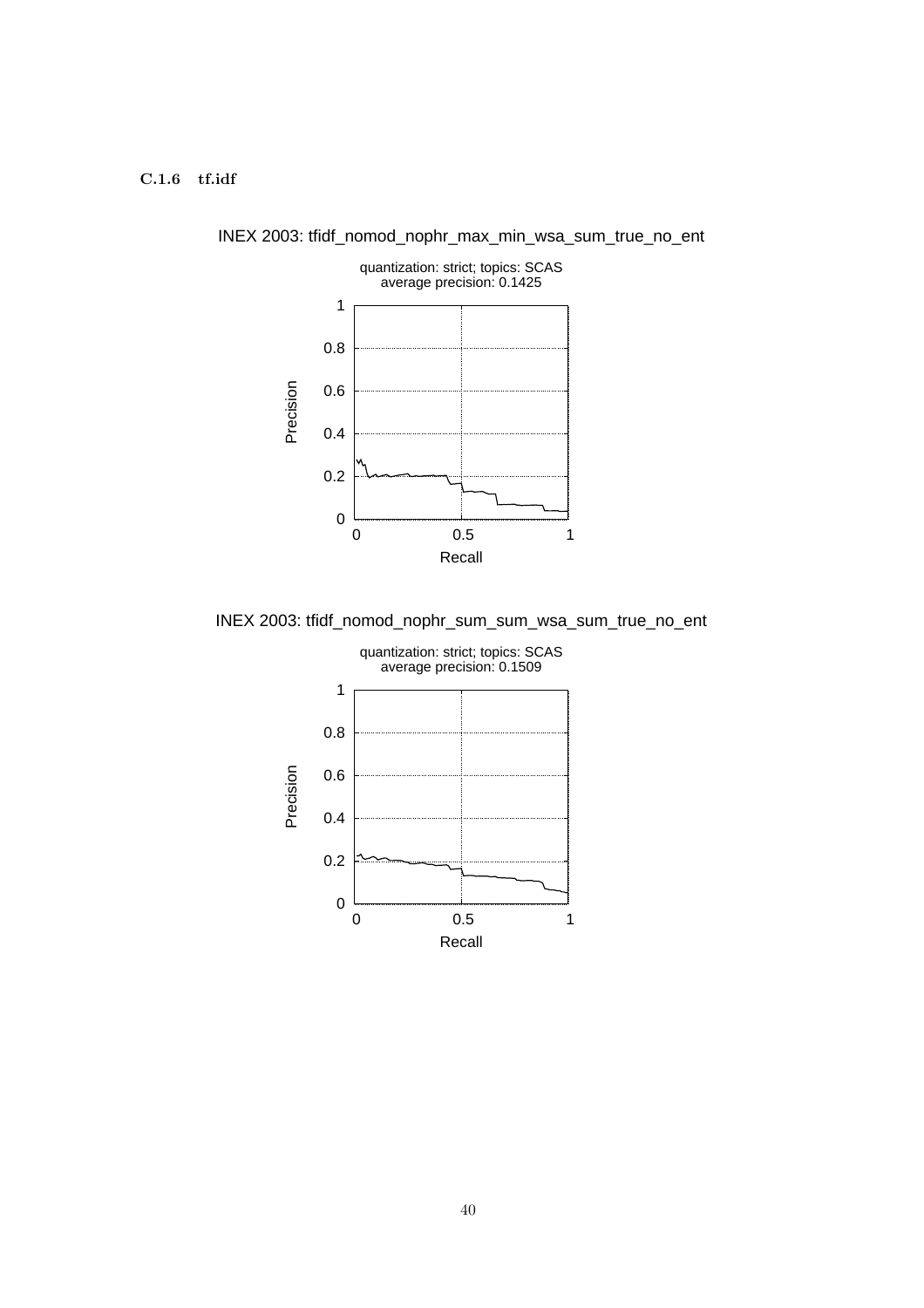

INEX 2003: tfidf\_nomod\_nophr\_prob\_prod\_wsa\_sum\_true\_no\_ent

INEX 2003: tfidf\_nomod\_nophr\_sum\_prod\_wsa\_sum\_true\_no\_ent

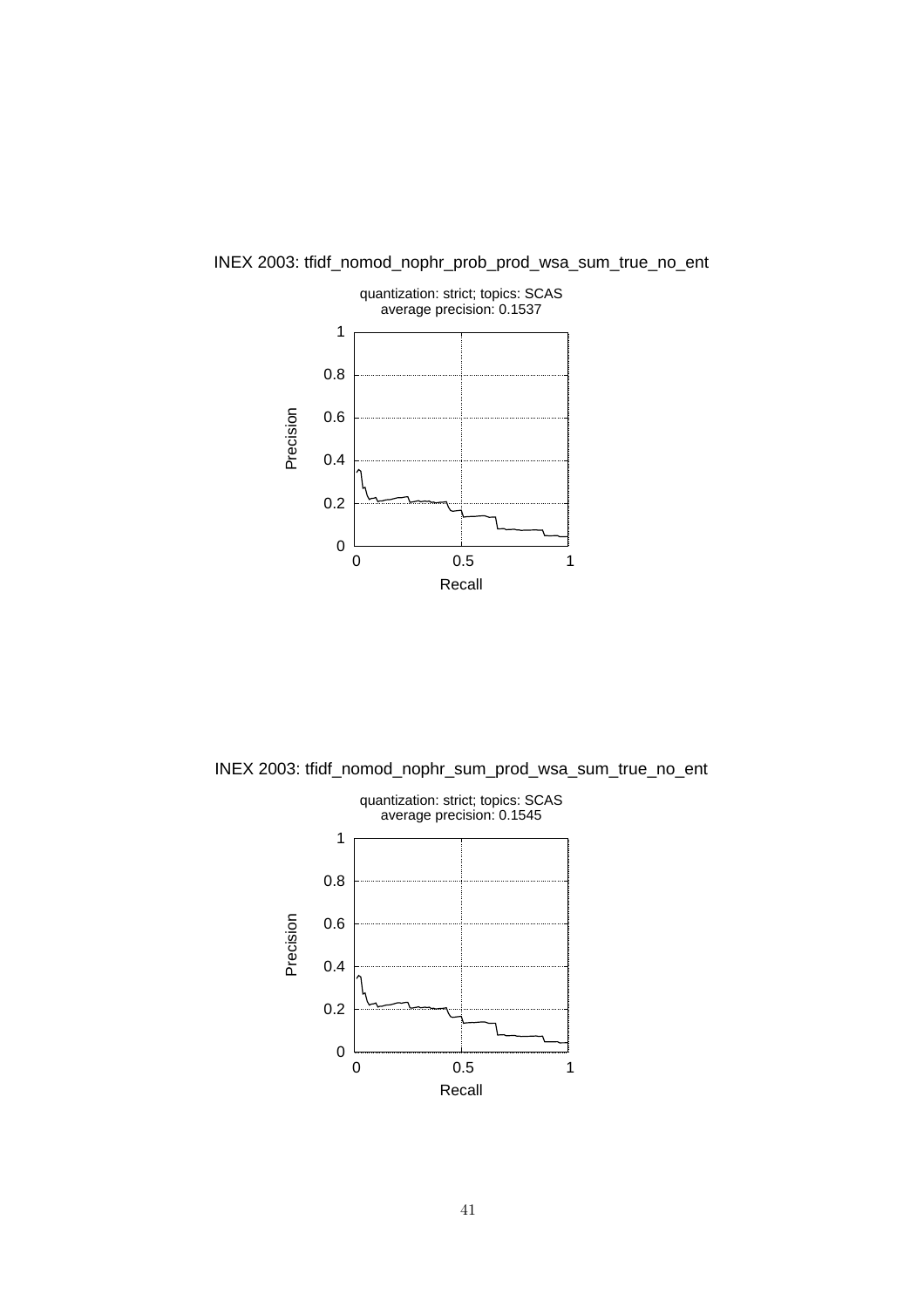

INEX 2003: tfidf\_nomod\_nophr\_prob\_prod\_sum\_sum\_true\_no\_ent

INEX 2003: tfidf\_nomod\_nophr\_sum\_sum\_sum\_sum\_true\_no\_ent

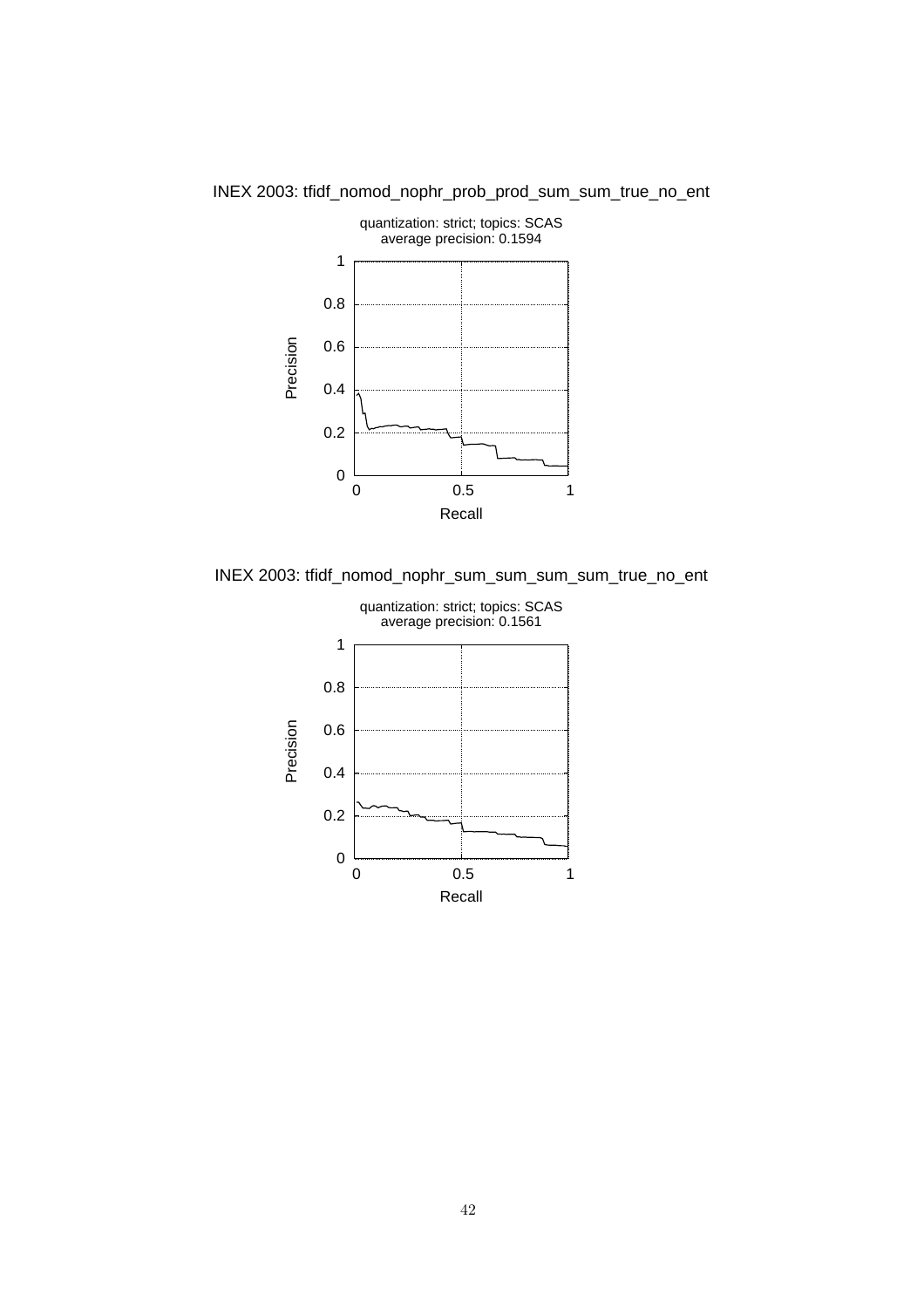### C.2 Plain Runs for 2004 Queries

### C.2.1 Language models without smoothing



INEX 2004: Bool\_nomod\_nophr\_sum\_sum\_wsa\_sum\_true\_no\_ent

INEX 2004: LM\_nomod\_nophr\_sum\_prod\_wsa\_sum\_true\_no\_ent

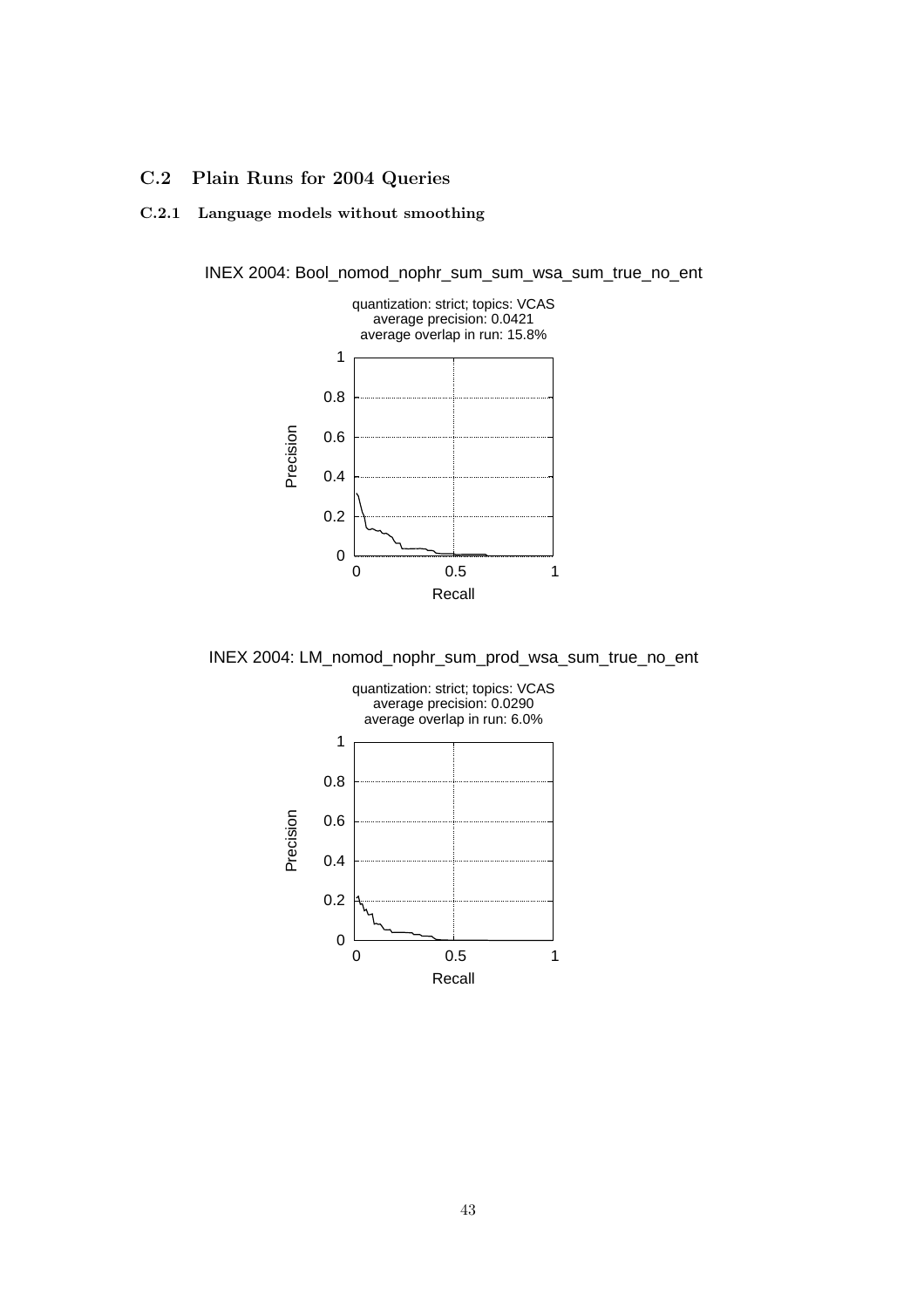

INEX 2004: LM\_nomod\_nophr\_sum\_sum\_wsa\_sum\_true\_no\_ent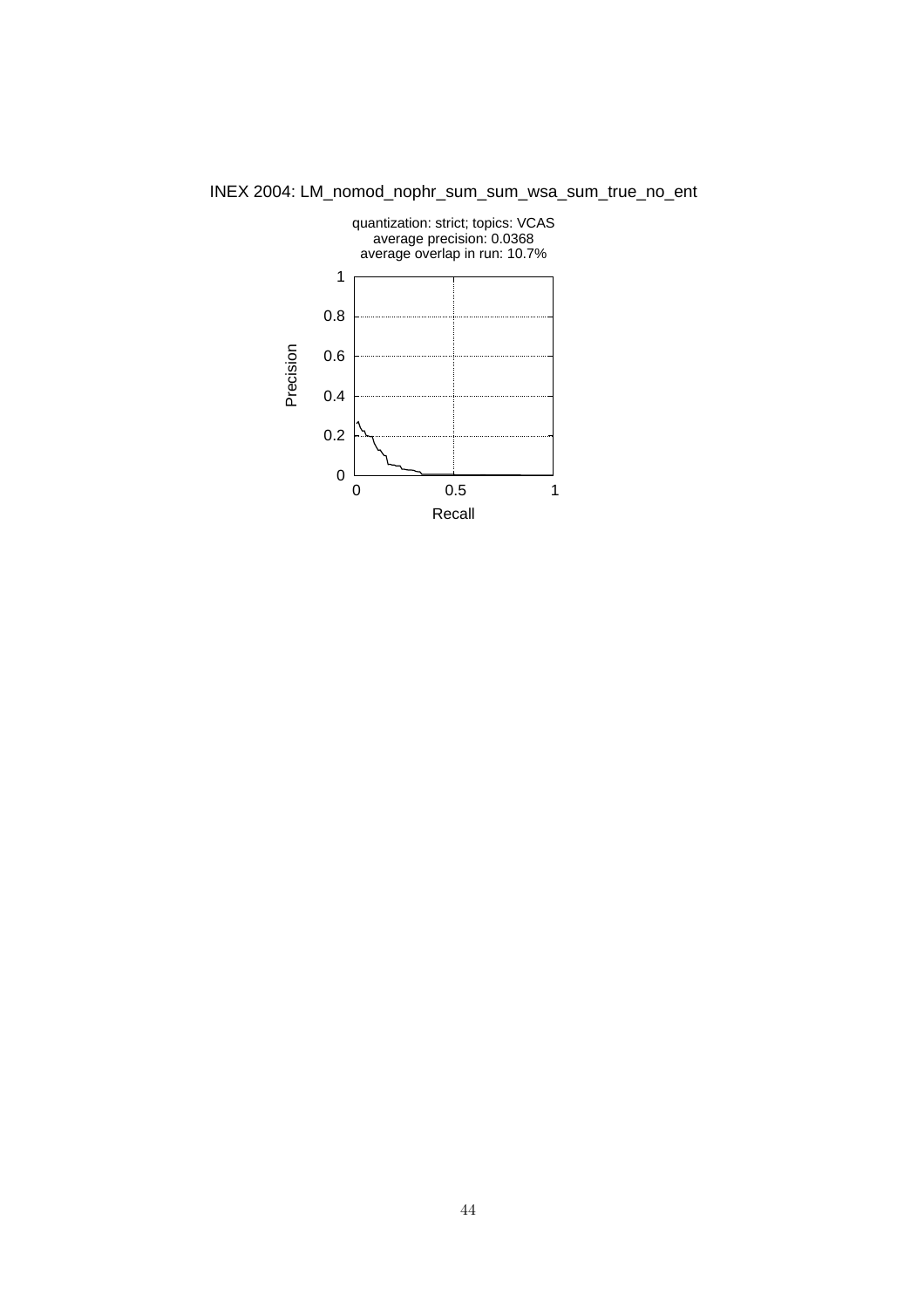### C.2.2 Language models with smoothing



INEX 2004: LMs\_nomod\_nophr\_sum\_prod\_wsa\_sum\_true\_no\_ent\_05

INEX 2004: LMs\_nomod\_nophr\_sum\_sum\_wsa\_sum\_true\_no\_ent\_05

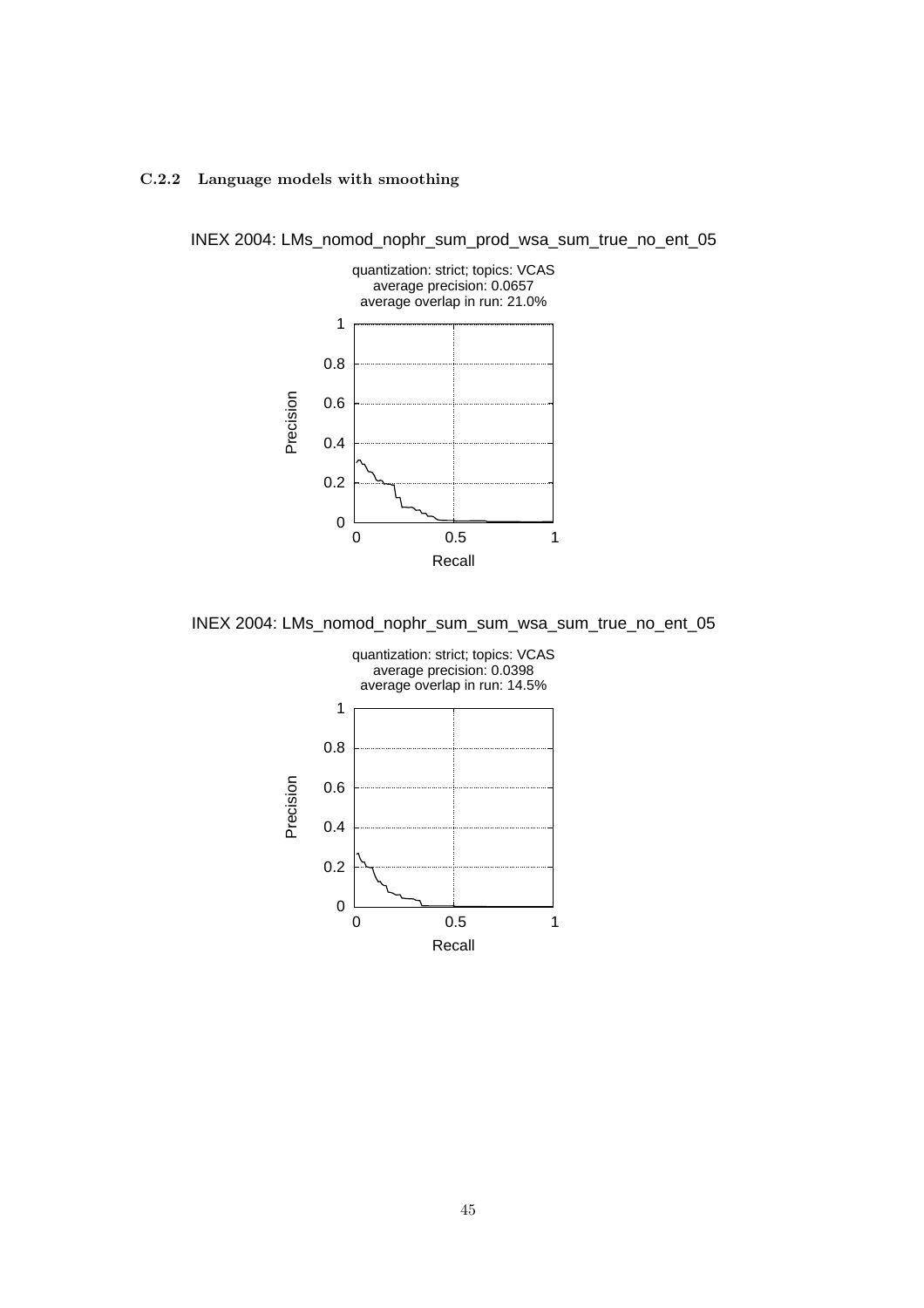

INEX 2004: LMs\_nomod\_nophr\_sum\_prod\_sum\_sum\_true\_no\_ent\_05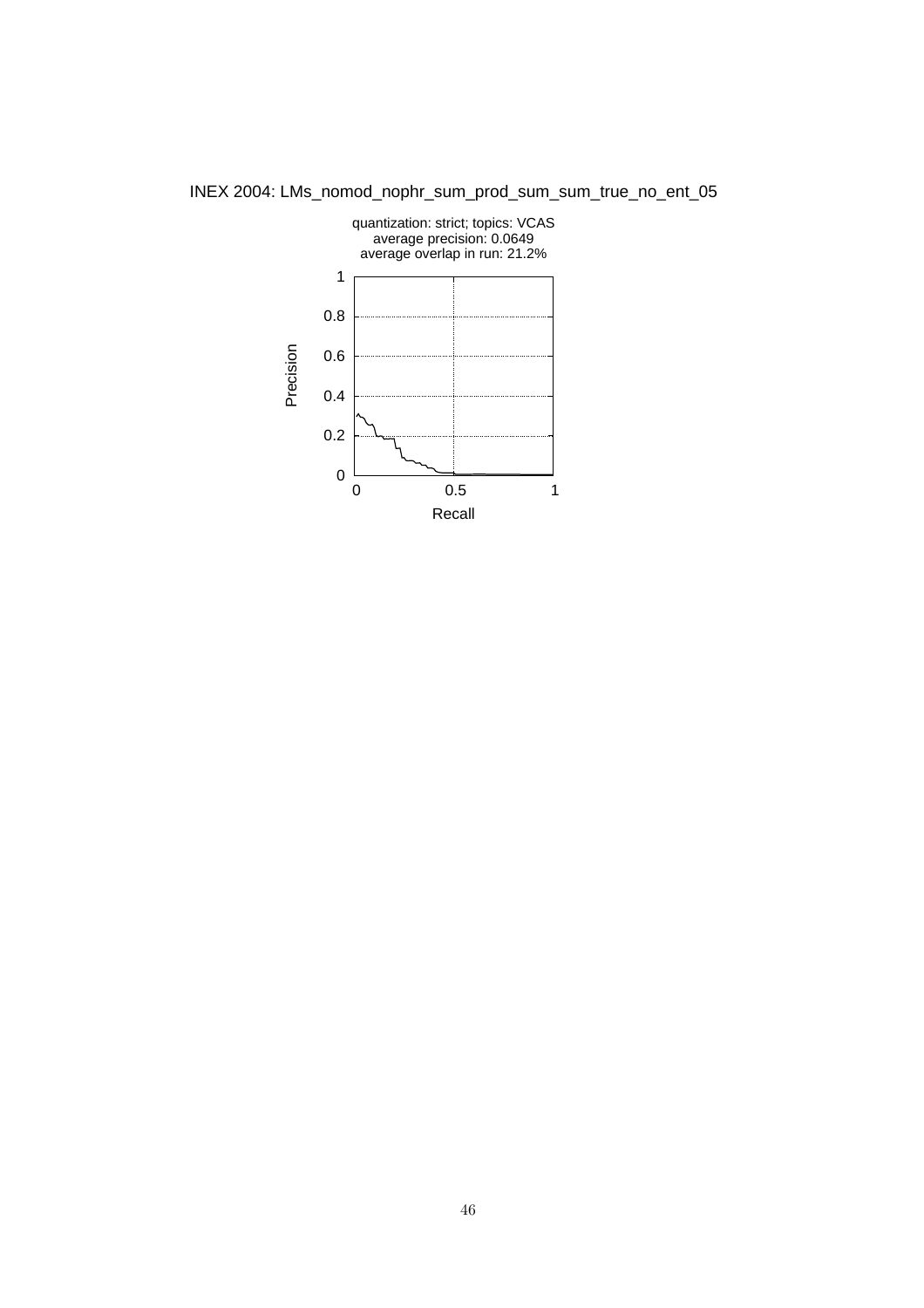### C.2.3 Language models with document weighting



INEX 2004: LMA\_nomod\_nophr\_sum\_prod\_sum\_sum\_true\_no\_ent\_01\_05

INEX 2004: LMA\_nomod\_nophr\_sum\_prod\_sum\_sum\_true\_no\_ent\_01\_03

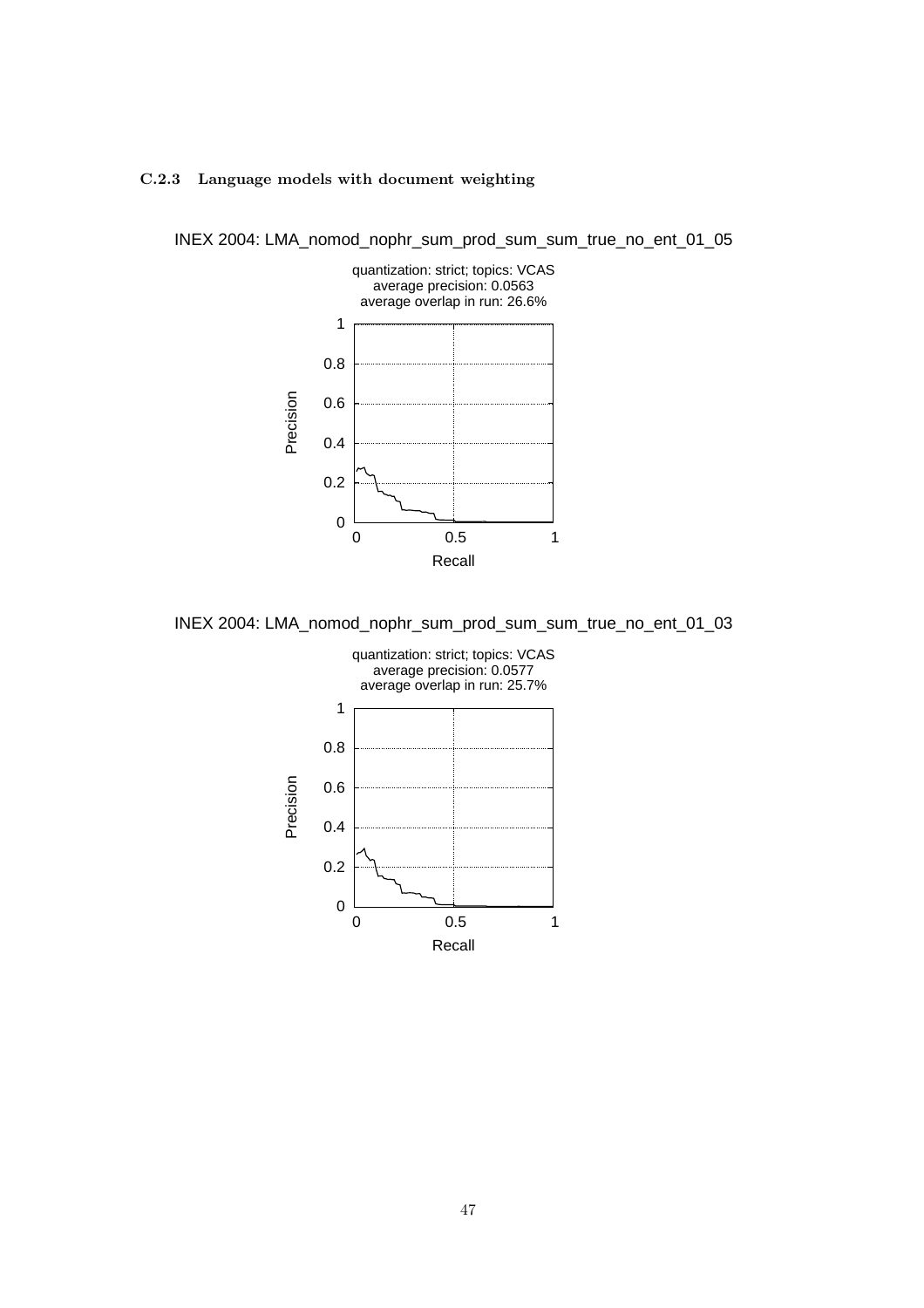

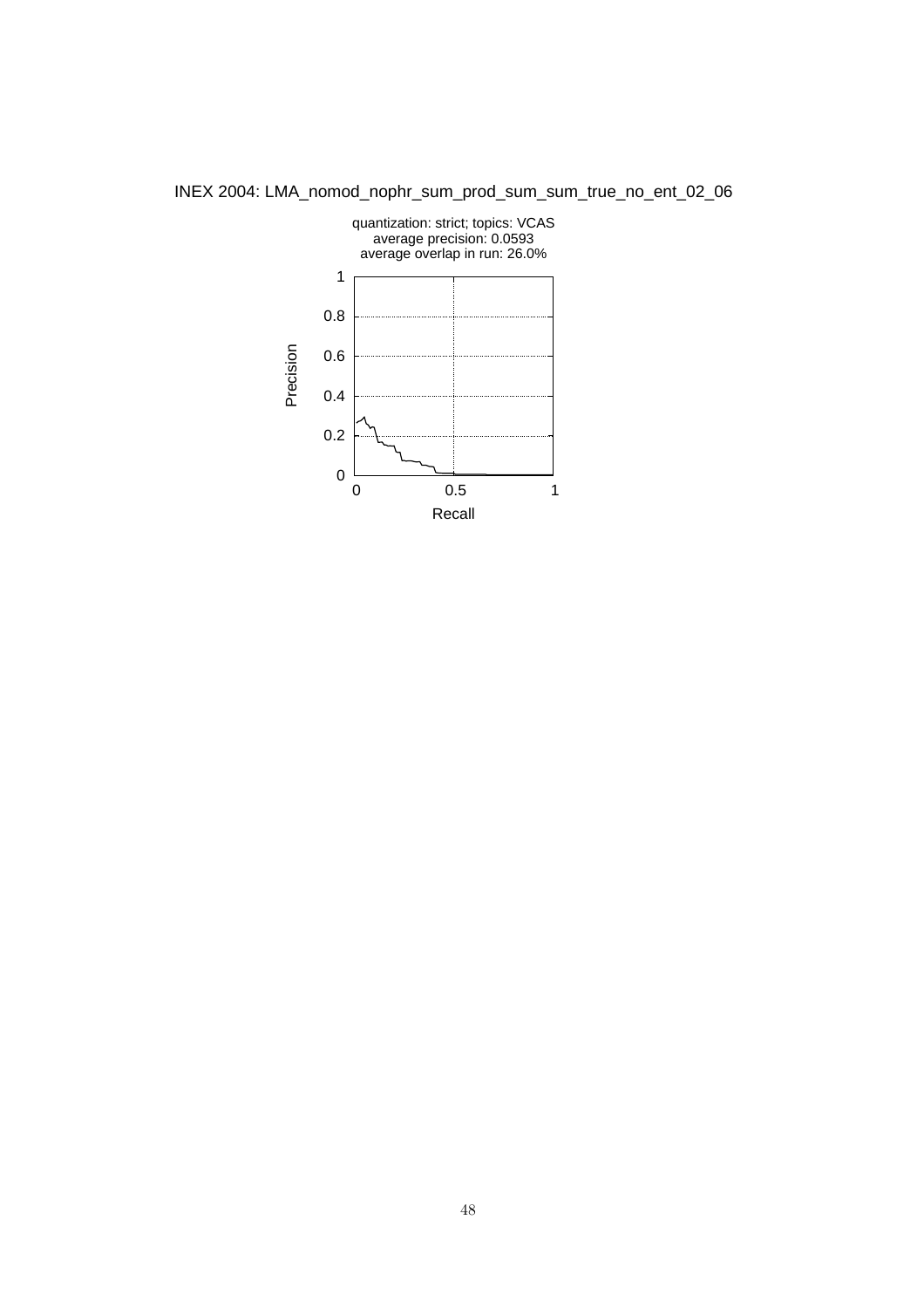### C.2.4 Okapi



INEX 2004: Okapi\_nomod\_nophr\_prob\_prod\_wsa\_sum\_true\_no\_ent\_15\_075

INEX 2004: Okapi\_nomod\_nophr\_sum\_sum\_wsa\_sum\_true\_no\_ent\_15\_075

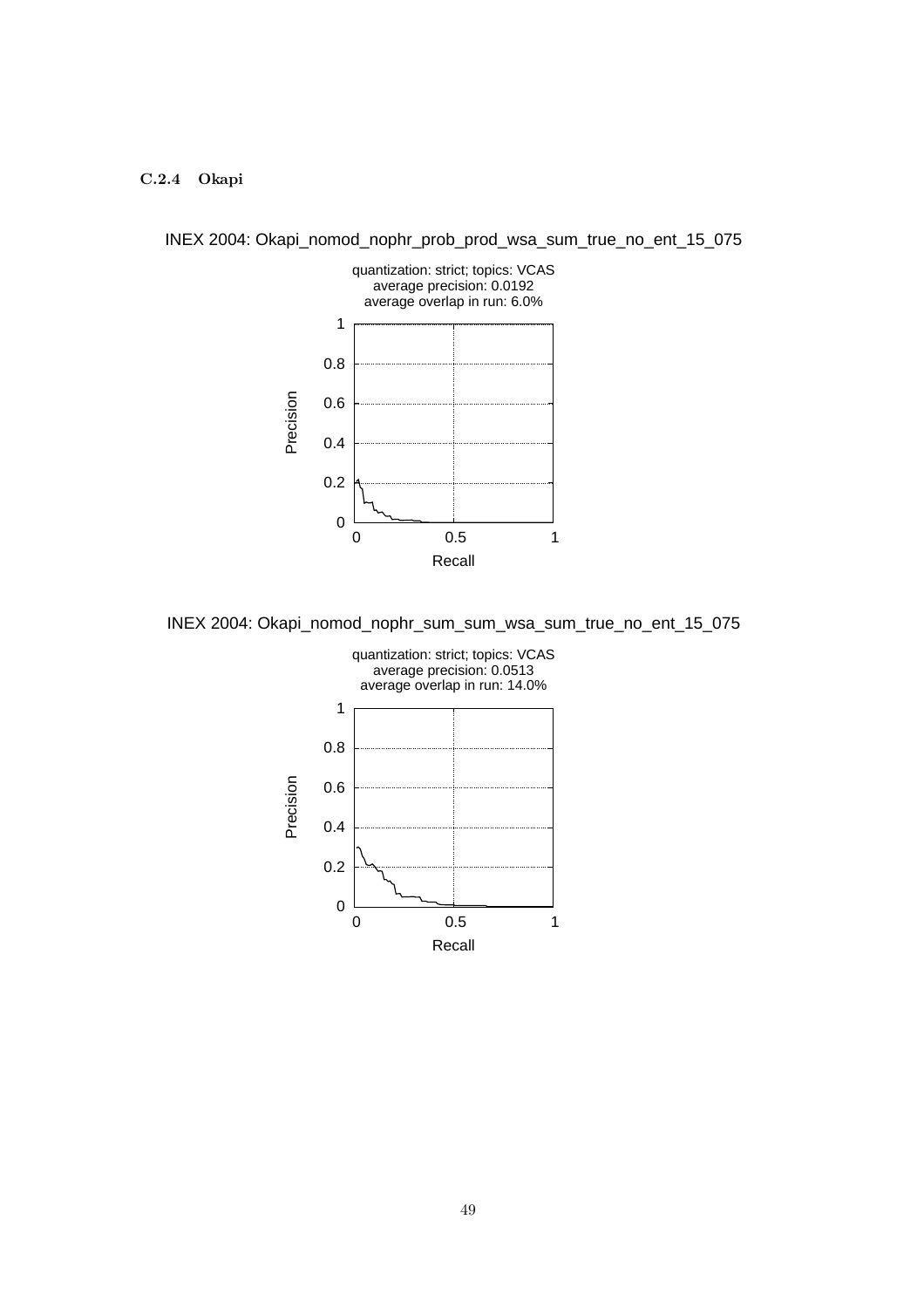

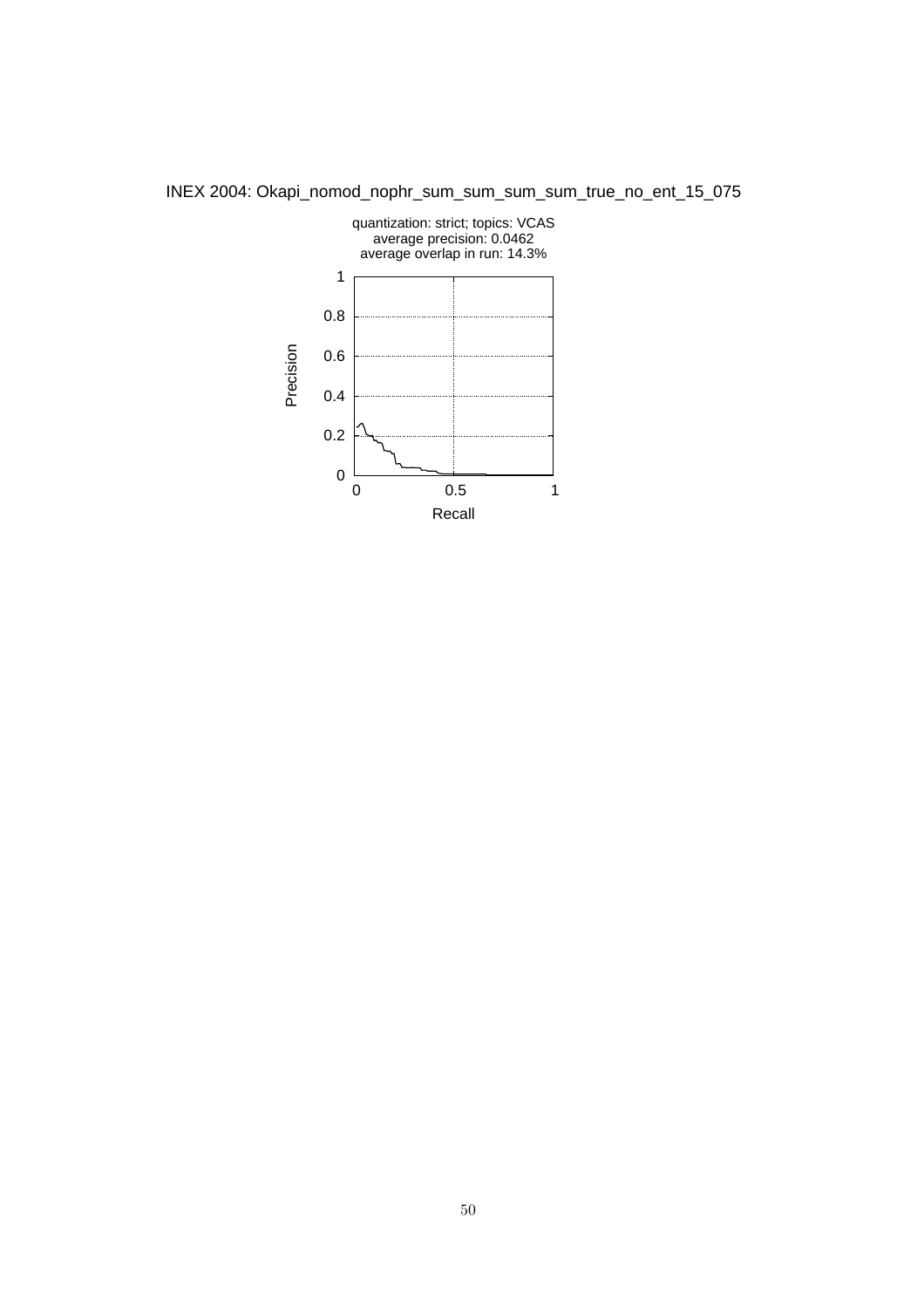### C.2.5 GPX



INEX 2004: GPX\_nomod\_nophr\_sum\_exp\_sum\_sum\_true\_no\_ent\_5

INEX 2004: GPX\_nomod\_nophr\_exp\_exp\_sum\_sum\_true\_no\_ent\_5\_1

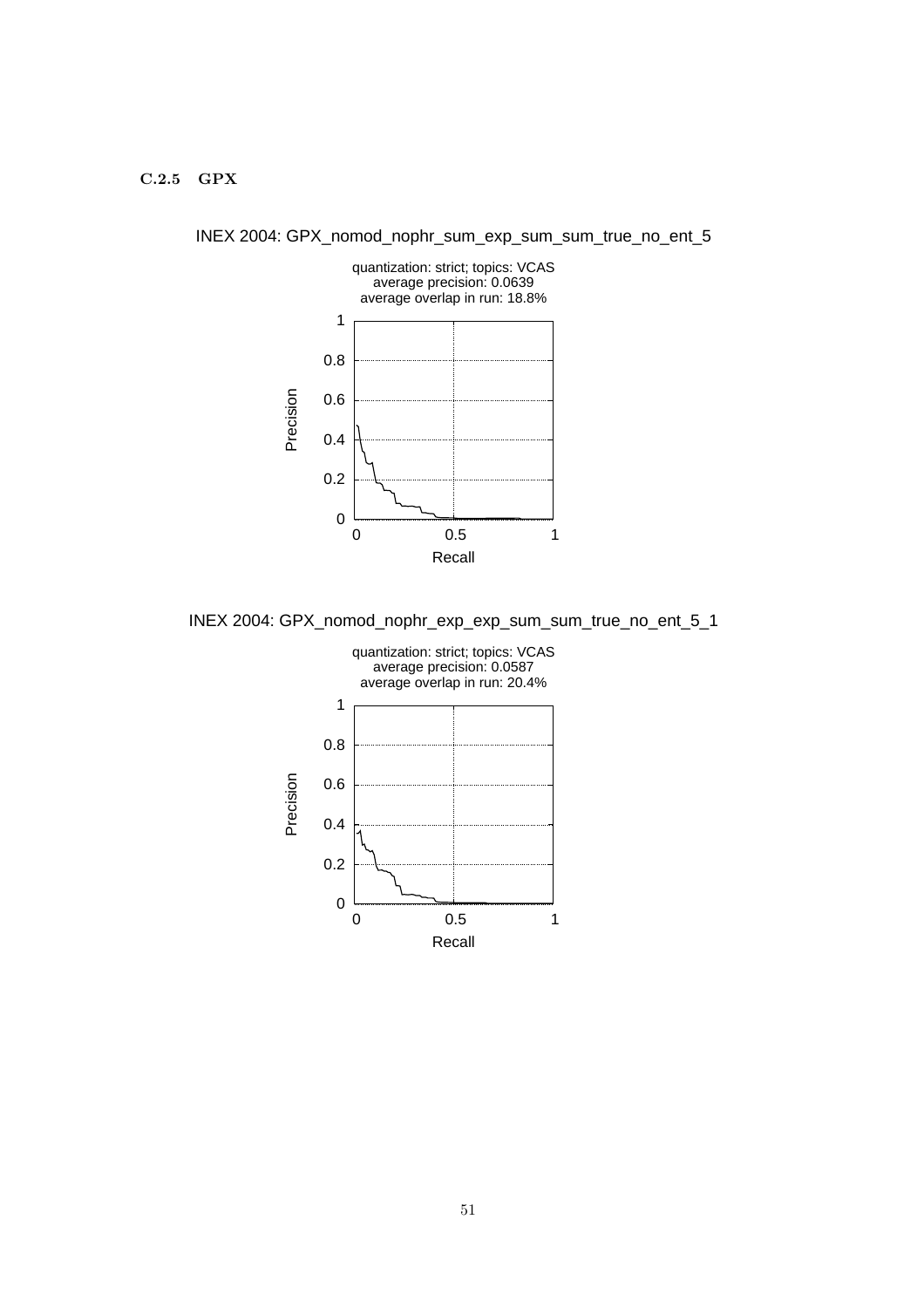

INEX 2004: GPX\_nomod\_nophr\_exp\_exp\_sum\_sum\_true\_no\_ent\_5

INEX 2004: GPX\_nomod\_nophr\_exp\_exp\_wsa\_sum\_true\_no\_ent\_5

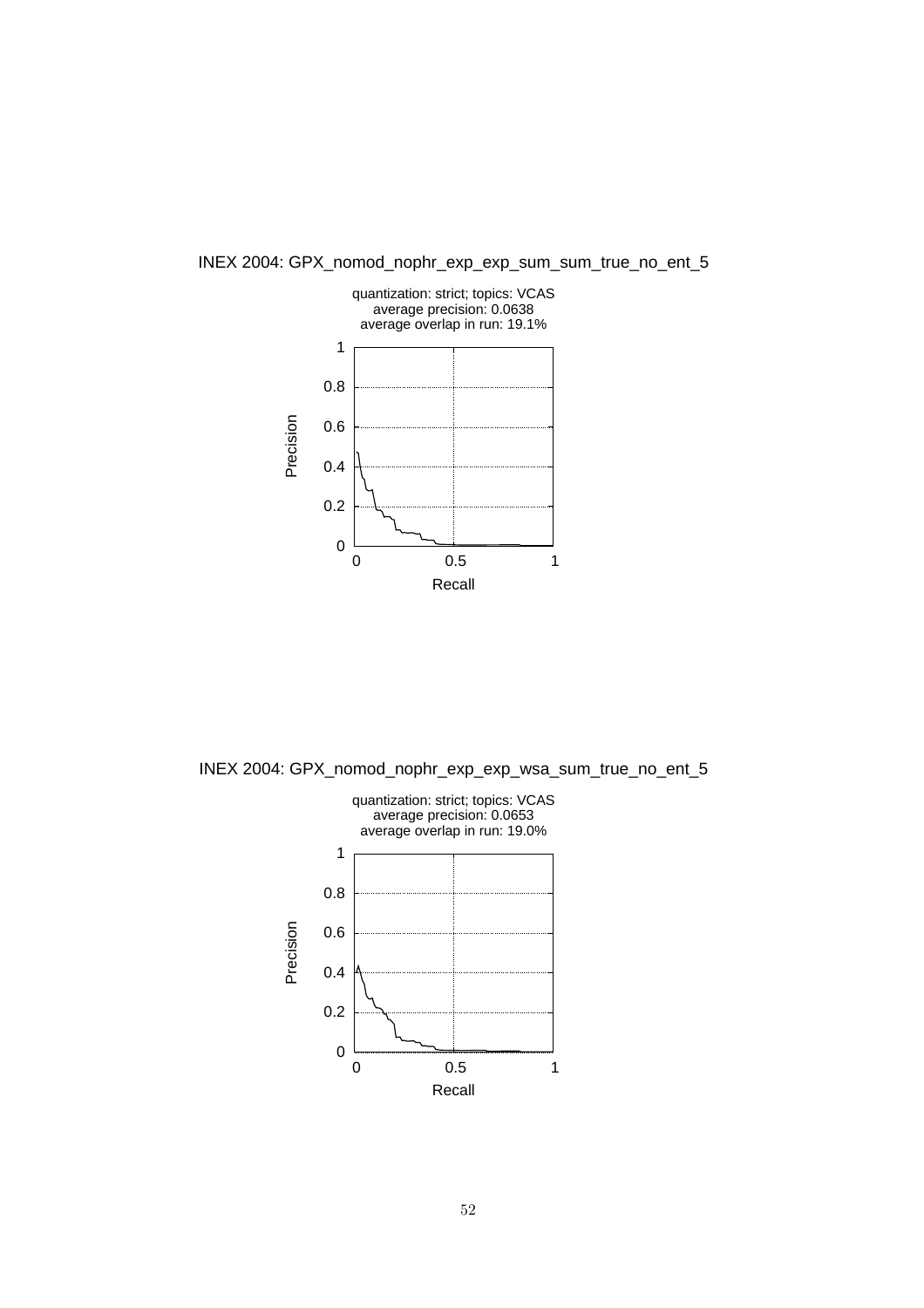### C.2.6 tf.idf



INEX 2004: tfidf\_nomod\_nophr\_max\_min\_wsa\_sum\_true\_no\_ent

INEX 2004: tfidf\_nomod\_nophr\_sum\_sum\_wsa\_sum\_true\_no\_ent

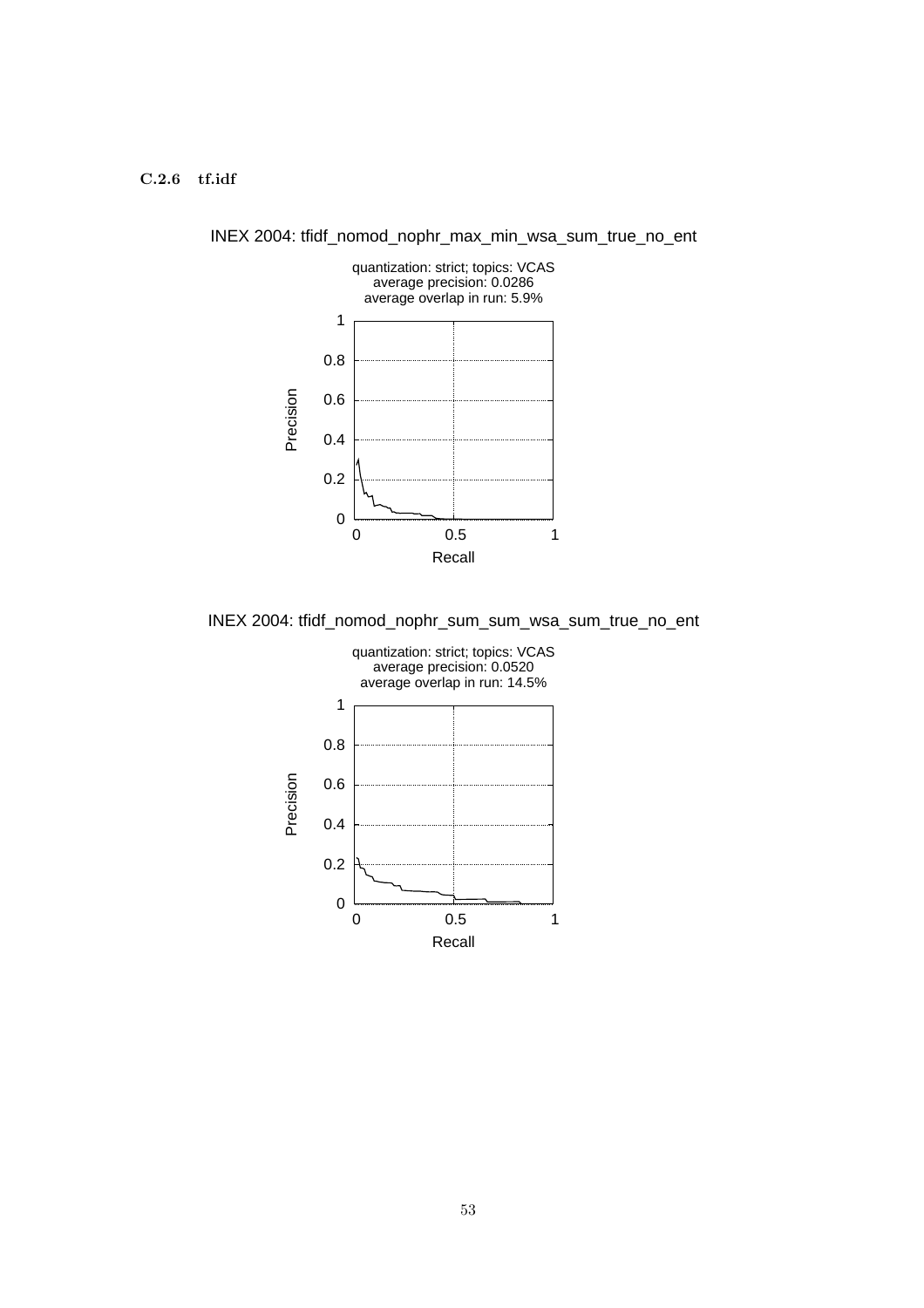

INEX 2004: tfidf\_nomod\_nophr\_prob\_prod\_wsa\_sum\_true\_no\_ent

INEX 2004: tfidf\_nomod\_nophr\_sum\_prod\_wsa\_sum\_true\_no\_ent

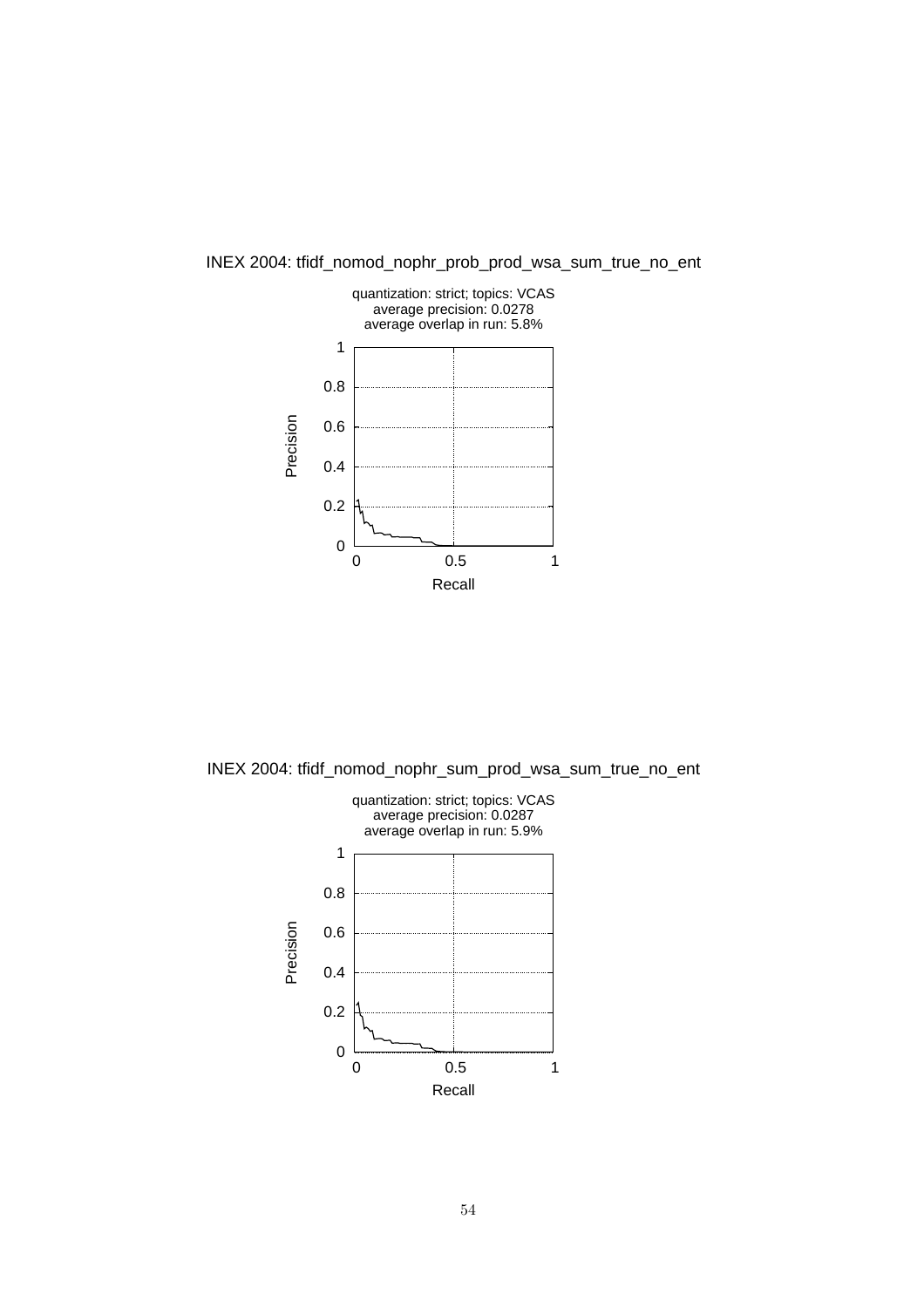

INEX 2004: tfidf\_nomod\_nophr\_prob\_prod\_sum\_sum\_true\_no\_ent

INEX 2004: tfidf\_nomod\_nophr\_sum\_sum\_sum\_sum\_true\_no\_ent

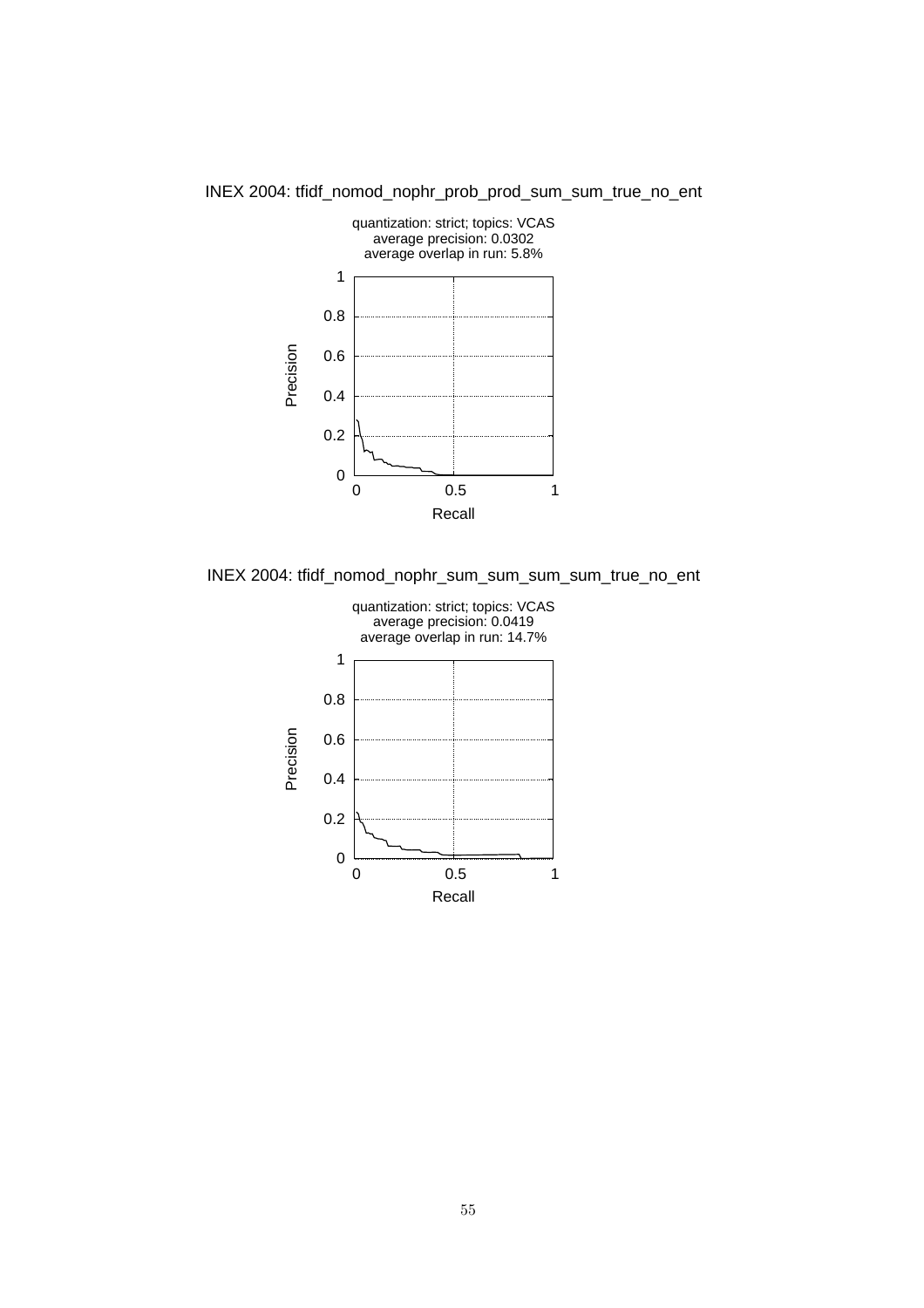### C.3 Runs with Modifiers and Scaling on 2003 Queries

### C.3.1 Boolean-like and language models without smoothing



INEX 2003: Bool\_mod\_nophr\_sum\_sum\_wsa\_sum\_true\_no\_ent

INEX 2003: LM\_mod\_nophr\_sum\_prod\_wsa\_sum\_true\_no\_ent

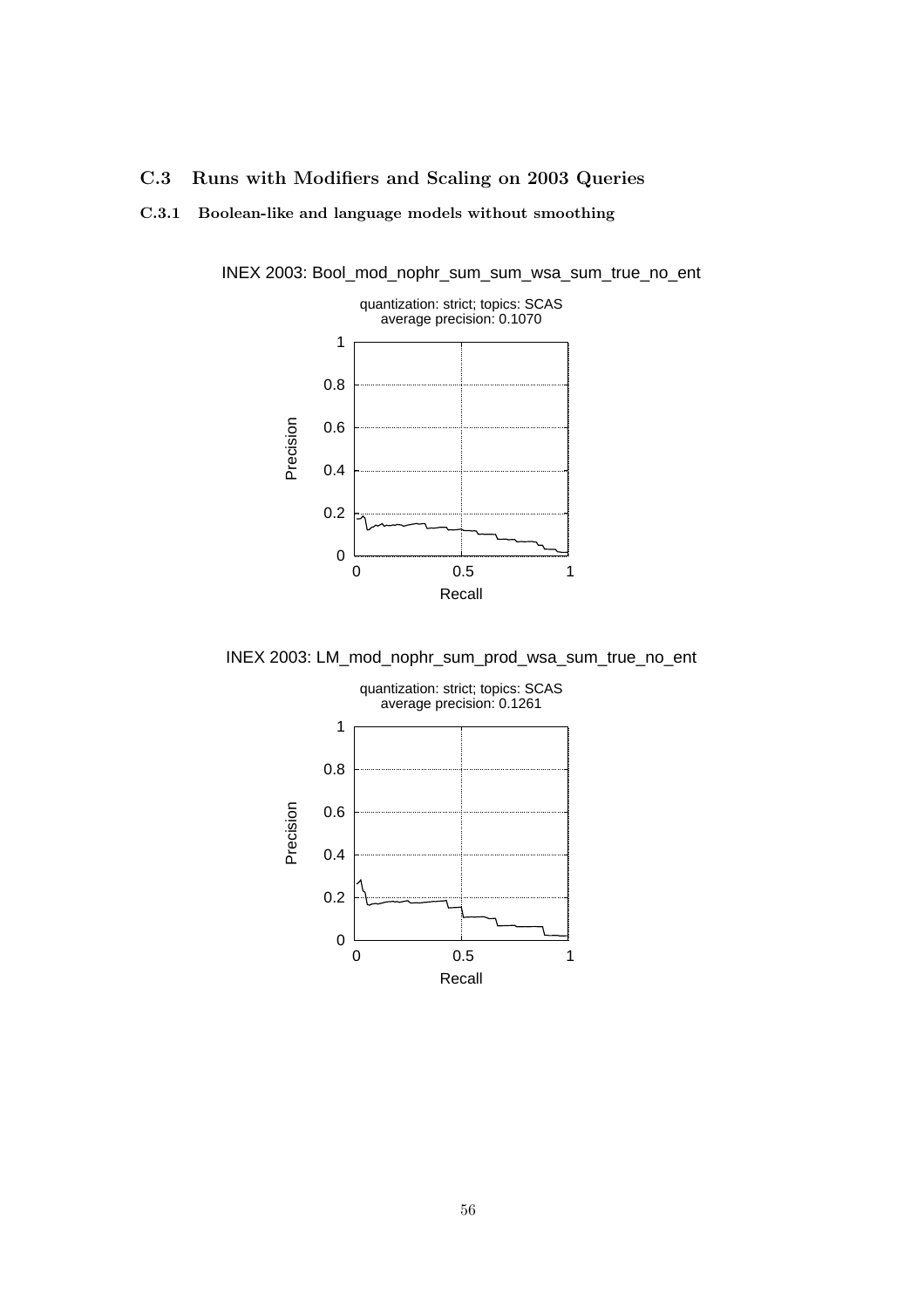

INEX 2003: LM\_mod\_nophr\_sum\_sum\_wsa\_sum\_true\_no\_ent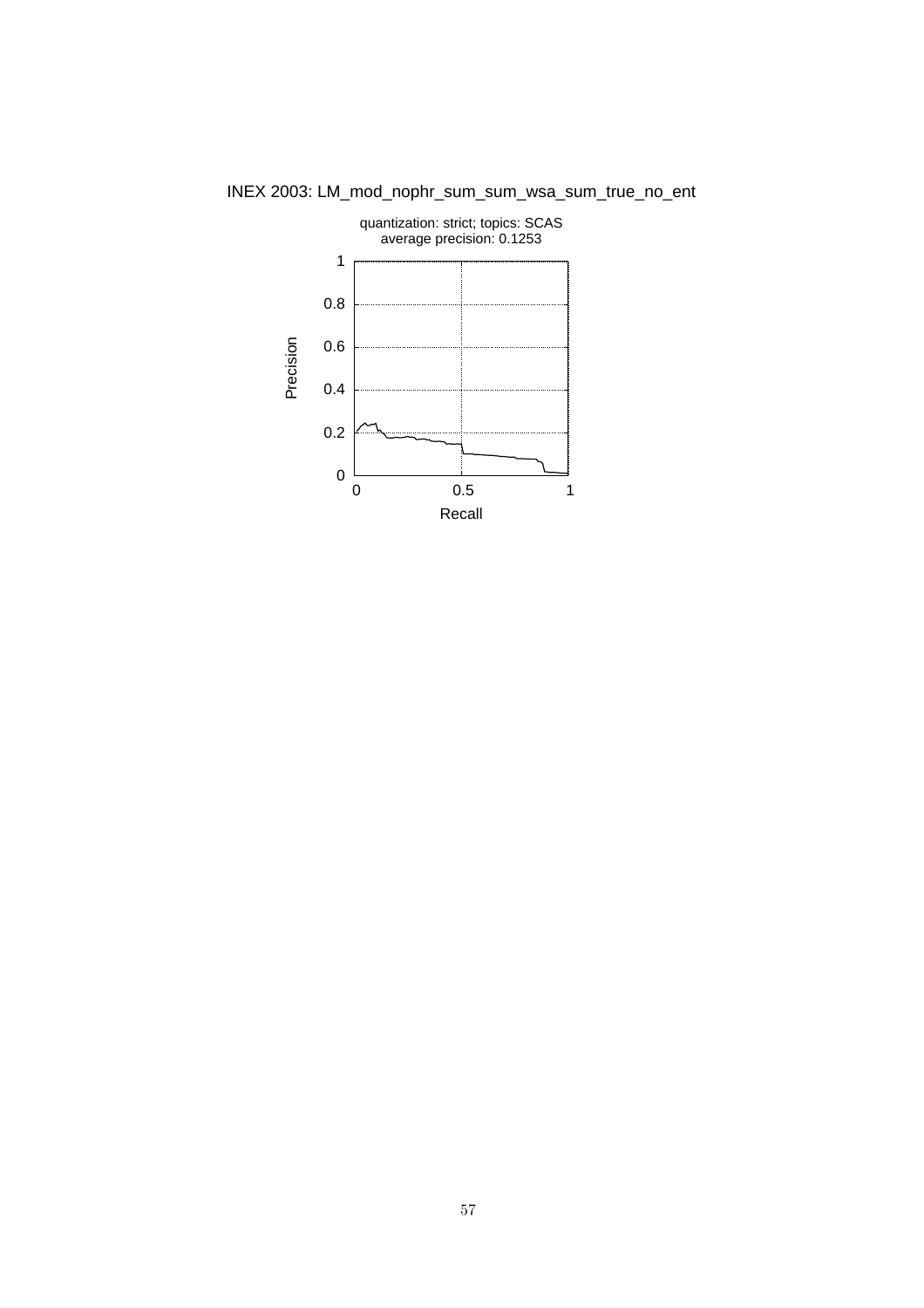### C.3.2 Language models with smoothing



INEX 2003: LMs\_mod\_nophr\_sum\_prod\_wsa\_sum\_true\_no\_ent\_05

INEX 2003: LMs\_mod\_nophr\_sum\_sum\_wsa\_sum\_true\_no\_ent\_05

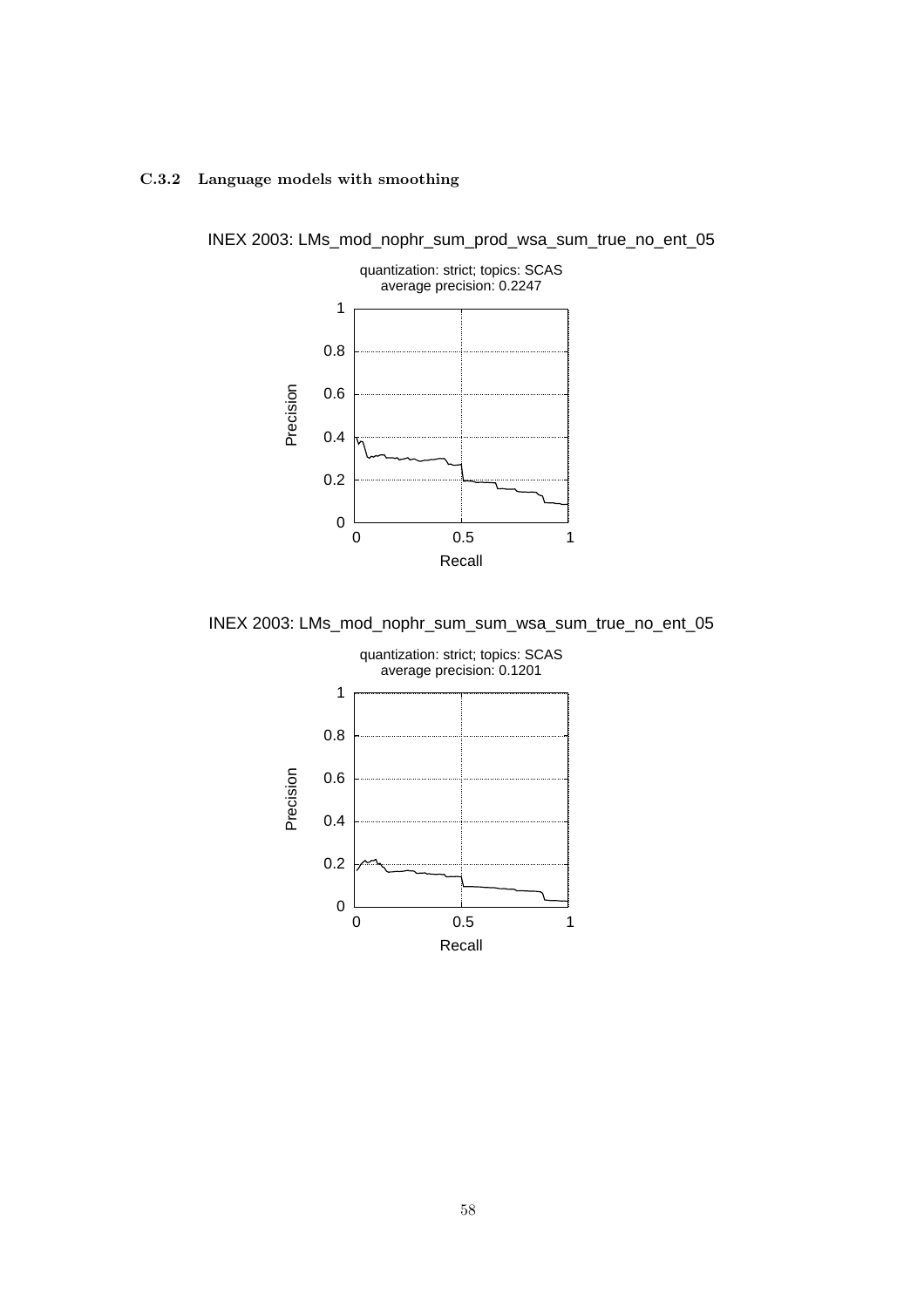

INEX 2003: LMs\_mod\_nophr\_sum\_prod\_sum\_sum\_true\_no\_ent\_05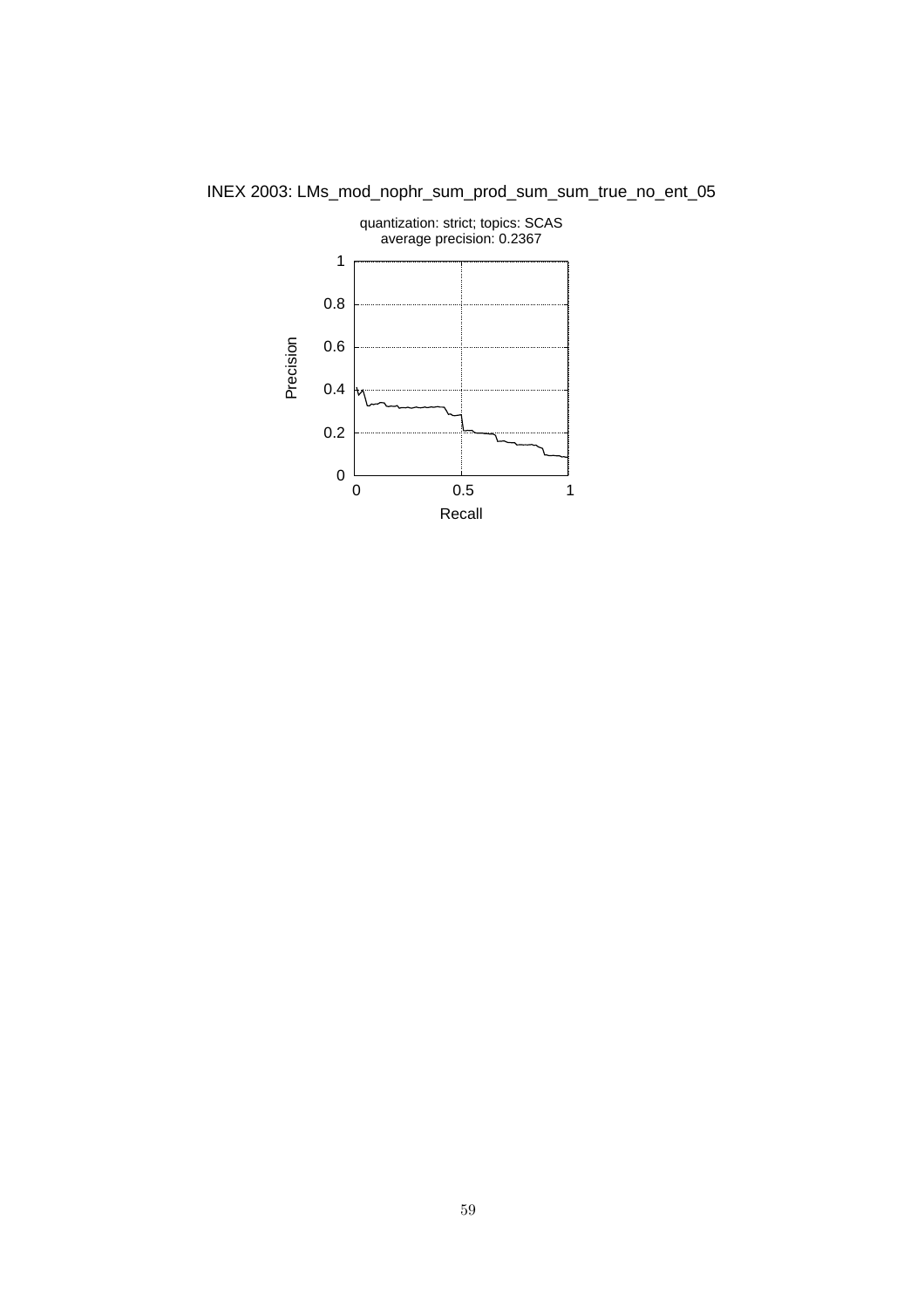### C.3.3 Okapi



INEX 2003: Okapi\_mod\_nophr\_prob\_prod\_wsa\_sum\_true\_no\_ent\_15\_075

INEX 2003: Okapi\_mod\_nophr\_sum\_sum\_wsa\_sum\_true\_no\_ent\_15\_075

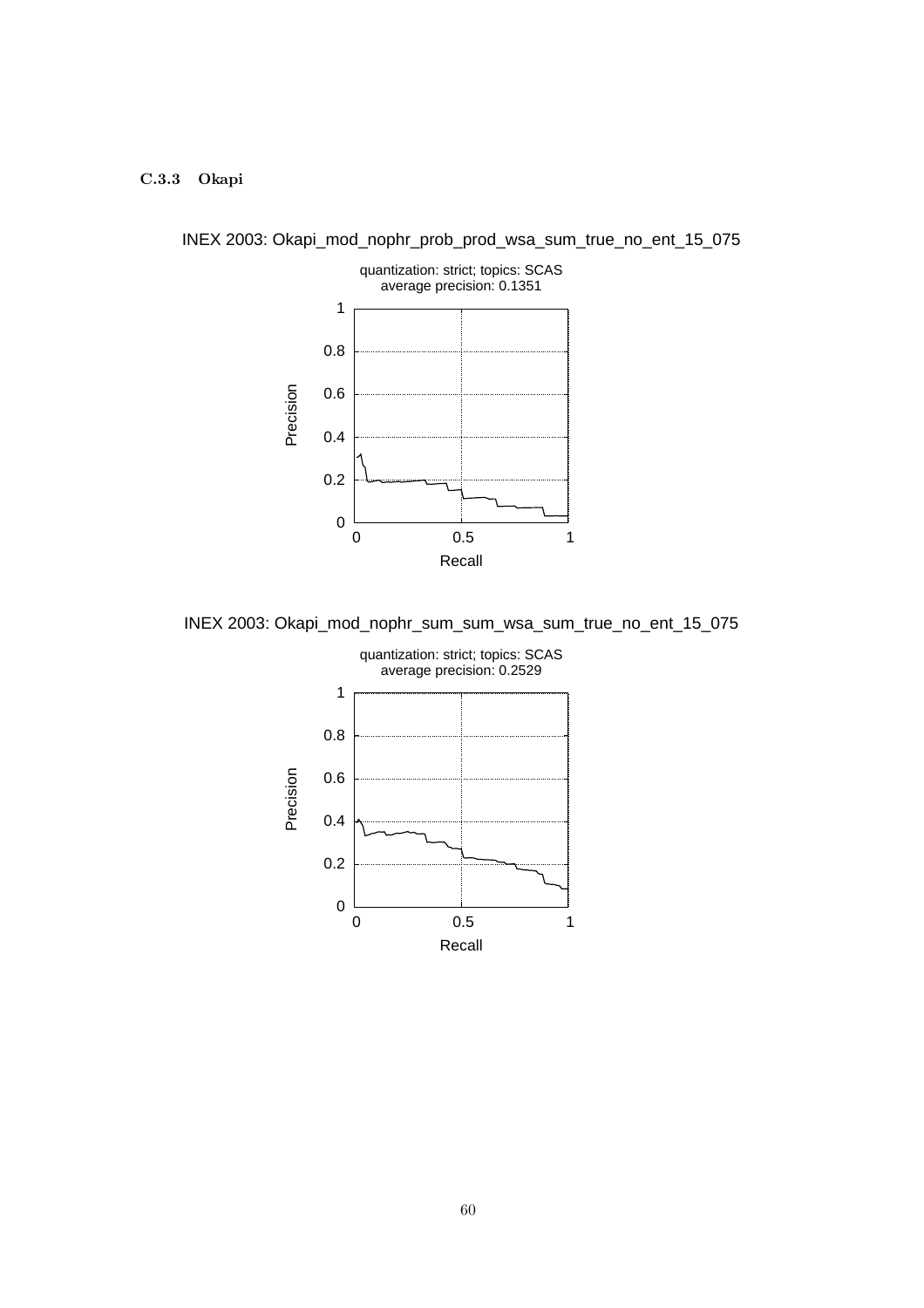

INEX 2003: Okapi\_mod\_nophr\_sum\_sum\_sum\_sum\_true\_no\_ent\_15\_075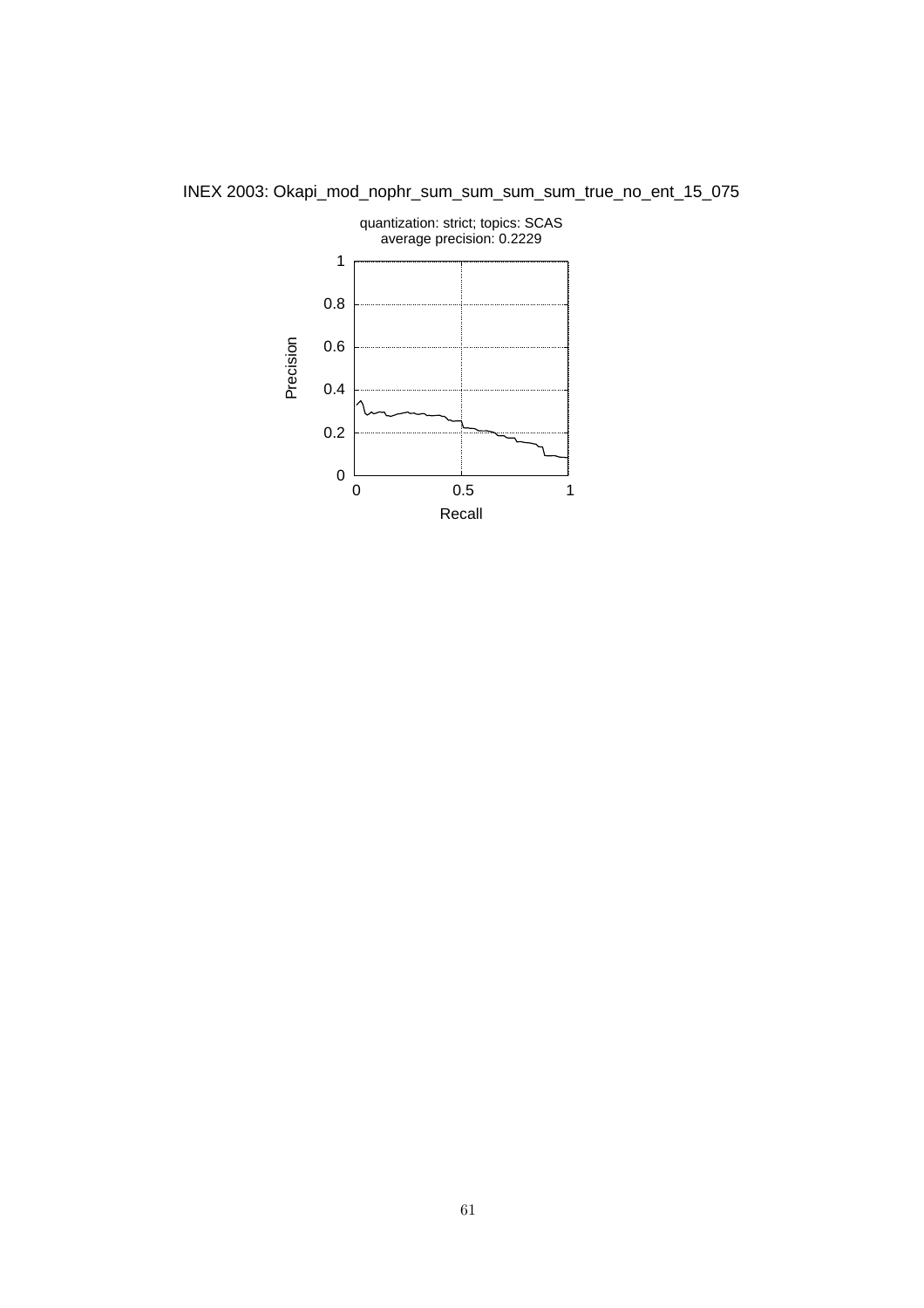### C.3.4 GPX



INEX 2003: GPX\_mod\_nophr\_sum\_exp\_sum\_sum\_true\_no\_ent\_5

INEX 2003: GPX\_mod\_nophr\_exp\_exp\_sum\_sum\_true\_no\_ent\_5

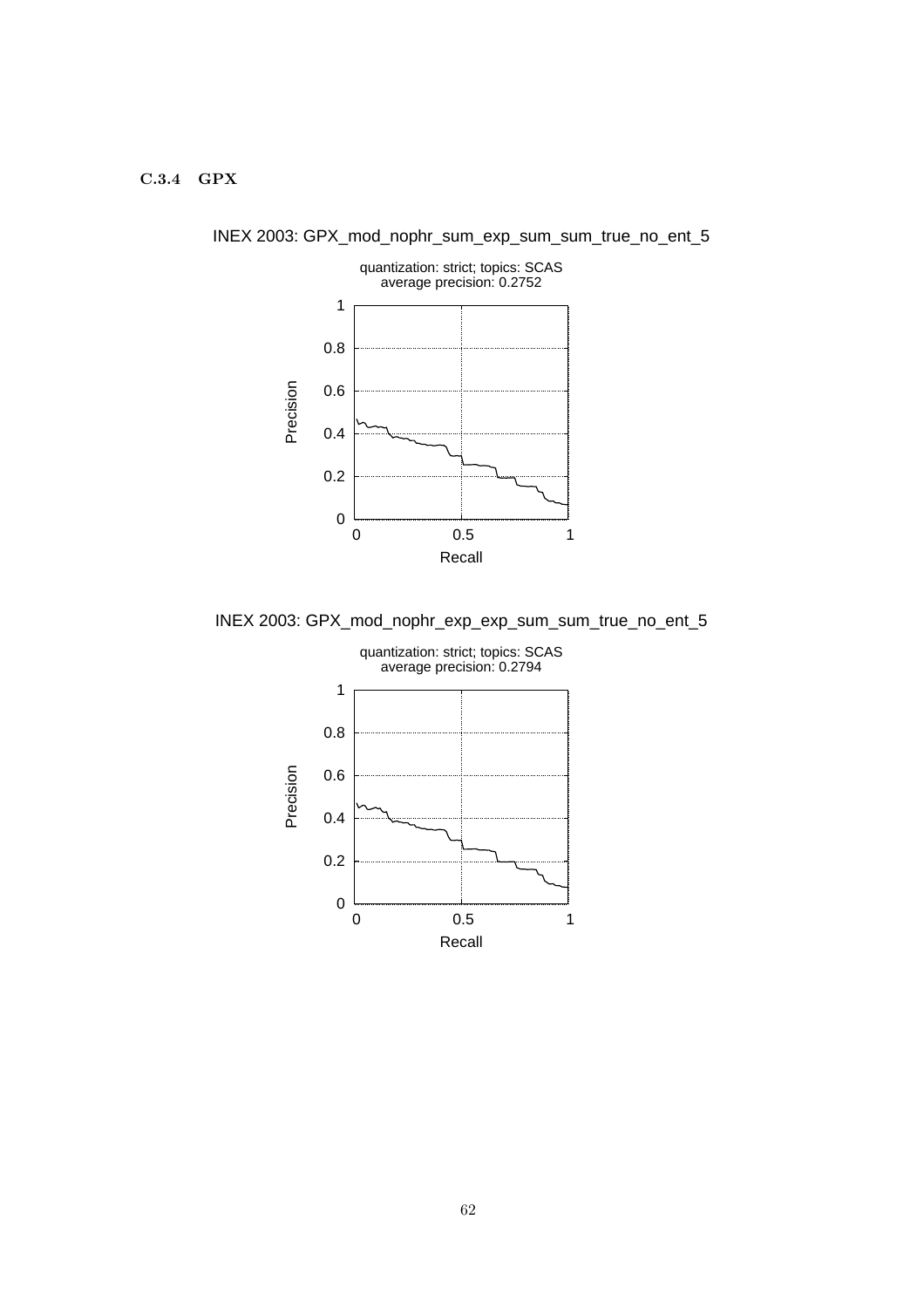

INEX 2003: GPX\_mod\_nophr\_exp\_exp\_wsa\_sum\_true\_no\_ent\_5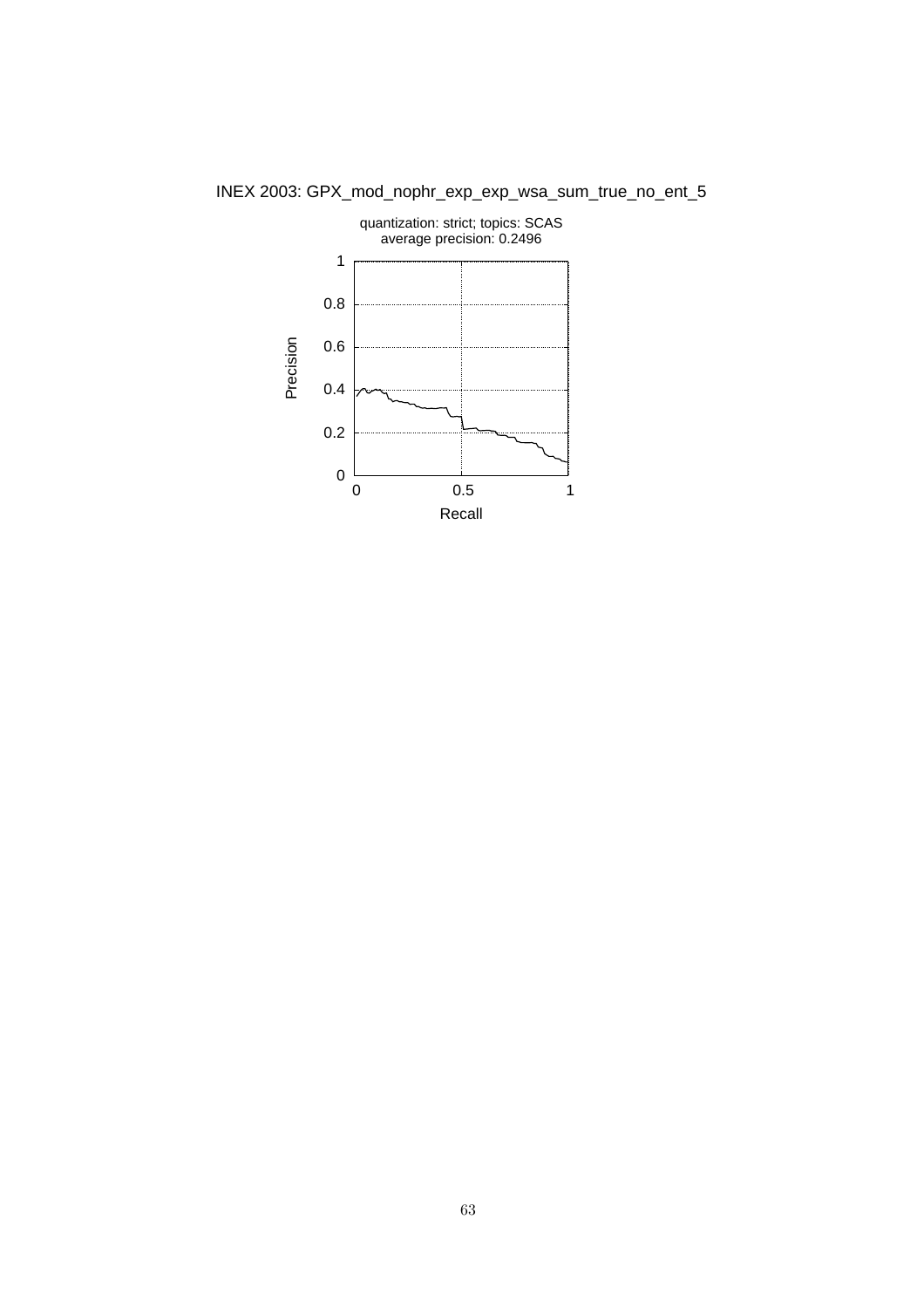### C.3.5 tf.idf



INEX 2003: tfidf\_mod\_nophr\_max\_min\_wsa\_sum\_true\_no\_ent

INEX 2003: tfidf\_mod\_nophr\_sum\_sum\_wsa\_sum\_true\_no\_ent

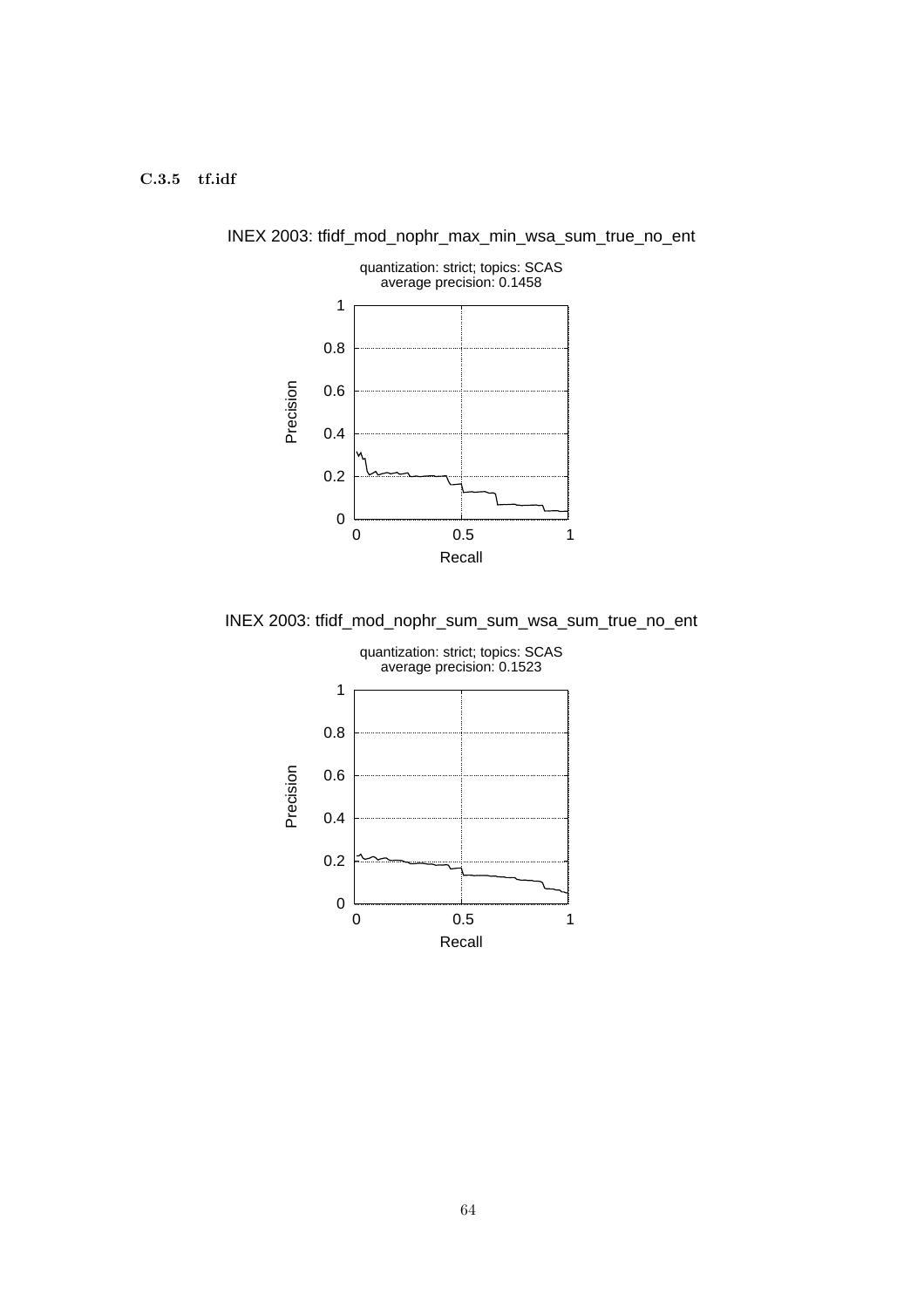

INEX 2003: tfidf\_mod\_nophr\_prob\_prod\_wsa\_sum\_true\_no\_ent

INEX 2003: tfidf\_mod\_nophr\_sum\_prod\_wsa\_sum\_true\_no\_ent